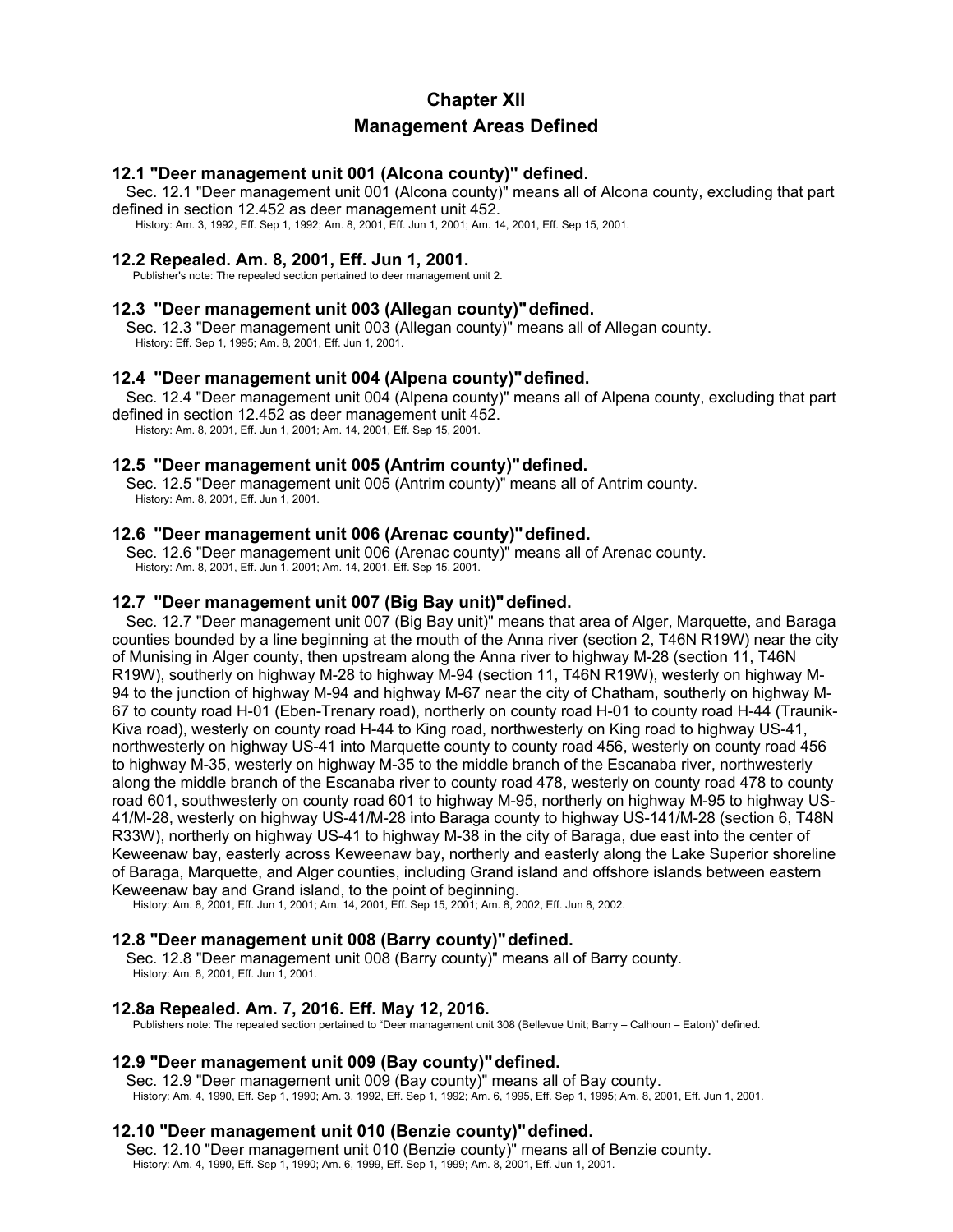# **12.11 "Deer management unit 011 (Berrien county)"defined.**

Sec. 12.11 "Deer management unit 011 (Berrien county)" means all of Berrien county. History: Eff. Mar 31, 1989; Am. 13, 1989, Eff. Sep 1, 1989; Am. 6, 1991, Eff. Sep 1, 1991; Am. 6, 1999, Eff. Sep 1, 1999; Am. 7, 2000, Eff. Sep 1,<br>2000; Am. 8, 2001, Eff. Jun 1, 2001.

### **12.11a "Deer management unit 311 (Keeler Unit; Berrien - Cass - Van Buren)" defined.**

Sec. 12.11a "Deer management unit 311 (Keeler Unit; Berrien - Cass - Van Buren)" means all of Berrien, Cass, and Van Buren counties.

History: Am. 8, 2013, Eff. June 14, 2013.

# **12.12 "Deer management unit 012 (Branch county)"defined.**

Sec. 12.12 "Deer management unit 012 (Branch county)" means all of Branch county. History: Am. 4, 1990, Eff. Sep 1, 1990; Am. 6, 1995, Eff. Sep 1, 1995; Am. 7, 2000, Eff. Sep 1, 2000; Am. 8, 2001, Eff. Jun 1, 2001.

## **12.12a "Deer management unit 312 (Sherwood Unit; Branch - Kalamazoo - St. Joseph)" defined.**

Sec. 12.12a "Deer management unit 312 (Sherwood Unit; Branch - Kalamazoo - St. Joseph)" means all of Branch, Kalamazoo, and St. Joseph counties.

History: Am. 6, 2014, Eff. June 13, 2014.

# **12.13 "Deer management unit 013 (Calhoun county)"defined.**

Sec. 12.13 "Deer management unit 013 (Calhoun county)" means all of Calhoun county. History: Eff. Sep 1, 1995; Am. 6, 1999, Eff. Sep 1, 1999; Am. 8, 2001, Eff. Jun 1, 2001.

# **12.14 "Deer management unit 014 (Cass county)" defined.**

Sec. 12.14 "Deer management unit 014 (Cass county)" means all of Cass county. History: Am. 7, 2000, Eff. Sep 1, 2000; Am. 8, 2001, Eff. Jun 1, 2001.

# **12.15 "Deer management unit 015 (Charlevoix county)" defined.**

Sec. 12.15 "Deer management unit 015 (Charlevoix county)" means all of Charlevoix county, excluding that part defined in section 12.15a as deer management unit 115.

History: Eff. Mar 31, 1989; Am. 13, 1989, Eff. Sep 1, 1989, Am. 4, 1993, Eff. Sep 1, 1993; Am. 4, 1994, Eff. Sep 1, 1994; Am. 3, 1997, Eff. Jun 1, 1997; Am. 8, 2001, Eff. Jun 1, 2001.

### **12.15a "Deer management unit 115 (Beaver Island unit)" defined.**

Sec. 12.15a "Deer management unit 115 (Beaver Island unit)" means Beaver island and Garden island in Lake Michigan, Charlevoix county.

History: Am. 8, 2001, Eff. Jun 1, 2001.

### **12.16 "Deer management unit 016 (Cheboygan county)" defined.**

Sec. 12.16 "Deer management unit 016 (Cheboygan county)" means all of Cheboygan county. History: Am. 8, 2001, Eff. Jun 1, 2001.

### **12.17 "Deer management unit 017 (Sault Ste. Marie unit)" defined.**

Sec. 12.17 "Deer management unit 017 (Sault Ste. Marie unit)" means that area of Chippewa and Mackinac counties bounded by a line beginning at the Lake Huron shoreline at the mouth of the Pine river (section 10, T42N R03W), then northerly upstream along the Pine River to highway M-134, westerly on highway M-134 to highway I-75, northerly on highway I-75 to highway M-48, easterly on highway M-48 to where it combines with Mackinac trail, northerly on highway M-48/Mackinac trail towards the city of Rudyard to Tilson road (no turn, road name change), northerly on Tilson road to highway M-28, easterly on highway M-28 to highway M- 221, northerly on highway M-221 through the city of Brimley to Lakeshore drive, easterly on Lakeshore drive to the Waiska river, northerly downstream along the Waiska river to Lake Superior due north to the international boundary, southeasterly along the international boundary to the De Tour passage waterway, southerly through the De Tour passage waterway and westerly along the Lake Huron shoreline, including Sugar island, Neebish island, and the Les Cheneaux islands, to the point of beginning, excluding that part defined in section 12.17a as deer management unit 117 and that part defined in section 12.49a as deer management unit 149.

History: Am. 8, 2001, Eff. Jun 1, 2001.

### **12.17a Deer management unit 117 (Drummond island unit)" defined.**

Sec. 12.17a "Deer management unit 117 (Drummond island unit)" means that area of Chippewa county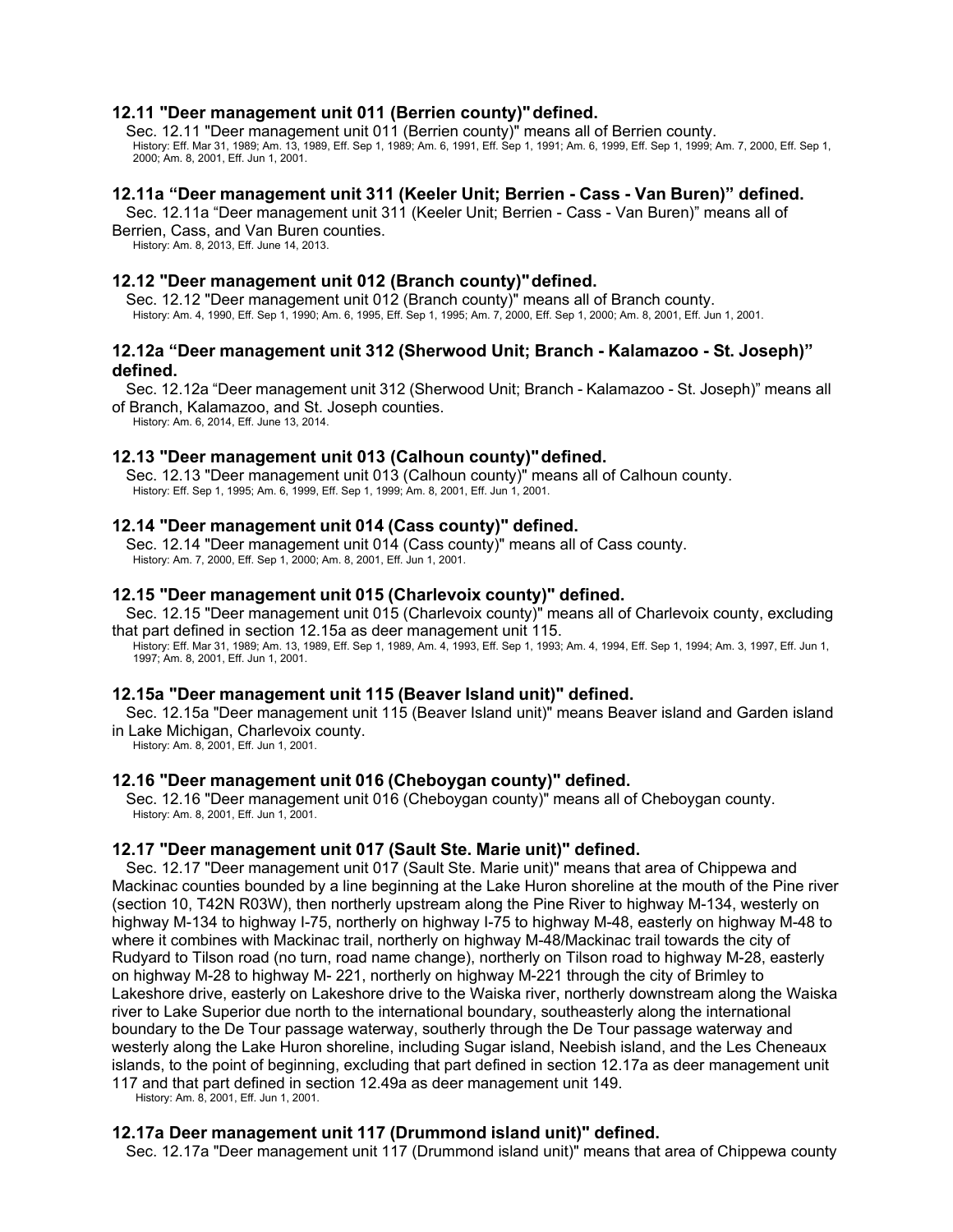east of the De Tour passage waterway, identified as the Drummond island group (areas east of R04E, which includes Drummond island, islands in Potagannissing bay including those eastward of Little Cass island, and islands east and south of Drummond island) in Lake Huron, bounded by the international boundary on the north and east.

History: Eff. Mar 31, 1989; Am. 13, 1989, Eff. Sep 1, 1989; Am. 3, 1997, Eff. Jun 1, 1997; Am. 8, 2001, Eff. Jun 1, 2001.

## **12.18 "Deer management unit 018 (Clare county)"defined.**

Sec. 12.18 "Deer management unit 018 (Clare county)" means all of Clare county. History: Am. 8, 2001, Eff. Jun 1, 2001; Am. 14, 2001, Eff. Sep 15, 2001; Am. 5, 2004, Eff. May 8, 2004.

# **12.18a Repealed. Am. 5, 2004, Eff. May 8, 2004**

Publisher's note: The repealed section pertained to "Deer management unit 118 (Dover Unit)" defined.

### **12.19 "Deer management unit 019 (Clinton county)" defined.**

Sec. 12.19 "Deer management unit 019 (Clinton county)" means all of Clinton county except those lands defined in section 12.33a.

History: Am. 9, 2013, Eff. June 14, 2013; Am. 9, 2015, Eff. Aug. 14, 2015; Am. 7, 2016, Eff. May 13, 2016.

### **12.19a Repealed. Am. 7, 2016. Eff. May 12, 2016.**

Publishers note: The repealed section pertained to "Deer management unit 319 (Laingsburg Unit; Clinton – Gratiot – Ingham – Shiawassee)" defined.

### **12.19b "Deer Management unit 419 (CWD Management Zone)" defined.**

Sec. 12.19b "Deer management unit 419 (CWD Management Zone)" means all of Clinton, Eaton Ingham, Ionia, and Shiawassee counties except those lands defined in section 12.33a. History: Am. 7, 2016, Eff. May 13, 2016.

### **12.20 "Deer management unit 020 (Crawford county)" defined.**

Sec. 12.20 "Deer management unit 020 (Crawford county)" means all of Crawford county. History: Am. 8, 2001, Eff. Jun 1, 2001.

### **12.21 "Deer management unit 021 (Manistique unit)"defined.**

Sec. 12.21 "Deer management unit 021 (Manistique unit)" means that area of Delta, Alger, and Schoolcraft counties bounded by a line beginning at the mouth of the Rapid river near the city of Rapid River in Delta county, then northerly upstream to highway US-2, westerly towards Rapid River on highway US-2 to highway US-41, northerly on highway US-41 into Alger county to highway US-41 and highway M-67 at the city of Trenary, northerly on highway M-67 to highway M-94 near the city of Chatham, easterly on highway M-94 to highway M-28 located south of the city of Munising in Alger county, easterly on highway M-28 past the city of Shingleton into Schoolcraft county to highway M-28 and highway M-77 at the city of Seney, southerly on highway M-77 to highway US-2, southwesterly on highway US-2 to county road 432 near the city of Gulliver, southeasterly on county road 432 to county road 431, southerly on county road 431 to the Lake Michigan shoreline at Seul Choix point, westerly along the Lake Michigan shoreline, including Summer and Little Summer islands, Poverty and St. Martin's islands, to the point of beginning.

History: Am. 8, 2001, Eff. Jun 1, 2001; Am. 5, 2003, Eff. May 10, 2003.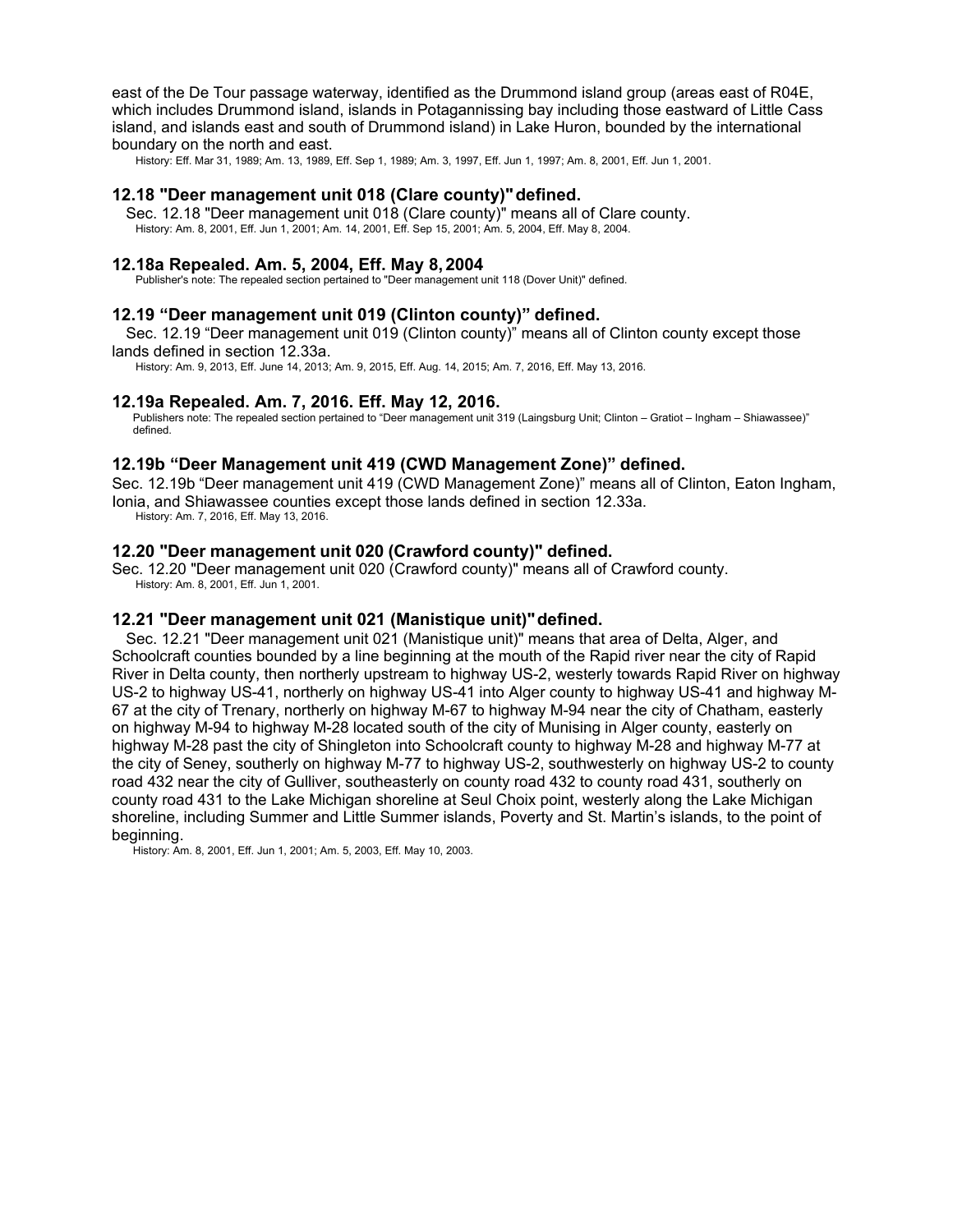# **12.21a "Deer management unit 121 (Bay de Noc)"defined.**

Sec. 12.21a "Deer management unit 121 (Bay de Noc)" means that area of Delta and Schoolcraft counties bounded by a line beginning at the mouth of the Rapid river near the city of Rapid River in Delta county, then northerly upstream along the Rapid river to highway US-2, easterly on highway US-2 into Schoolcraft county to Thompson creek in the city of Thompson, southeasterly downstream along Thompson creek to the Lake Michigan shoreline, westerly along the Lake Michigan shoreline, including Summer and Little Summer islands, Poverty and St. Martin's islands, to the point of beginning. History: Am. 5, 2003, Eff. May 10, 2003.

## **12.22 "Deer management unit 022 (Crystal Falls unit)" defined.**

Sec. 12.22 "Deer management unit 022 (Crystal Falls unit)" means that area of Iron and Dickinson counties bounded by a line beginning in Iron county at the junction of the Michigan-Wisconsin state line (about 5½ miles northwest of the end of the Brule river, near center of section 33, T43N R37W) and USFS highway 16 (section 33, T43N R37W, also known as Iron county road 436 or federal forest highway 16), then northerly, crossing highway US-2, to USFS road 3270 (also known as USFS road 149, section 14, T44N R37W), easterly on USFS road 3270 to county road 657 (section 8, T44N R35W, also known as Gibbs city road when near Gibbs city), southeasterly on county road 657 through Gibbs city to Ponozzo road (also known as USFS road 137), northerly on Ponozzo road to the Paint river (just north of Gibbs city, in northwest corner of section 9, T44N R35W), easterly/downstream along the center of the Paint river to the confluence of the Hemlock river (section 8, T44N R34W), easterly/downstream along the center of the Hemlock river to the Chicago, Milwaukee, St. Paul, and Pacific railroad line in the center of the village of Amasa, southeasterly on said railroad line into Dickinson county to highway M-95 near the city of Channing (west side of section 8, T43N R30W), southerly on highway M-95 to county road 426 (also known as the Turner truck trail, in section 8, T43N R30W), easterly on county road 426 past the city of Ralph to the city of Alfred (junction of county road 426 and Northland truck trail, in section 35, T43N R27W), southwesterly on Northland truck trail (through section 26, T42N R27W, also known as Camp 3 road) to Swan Peterson road (section 32, T42N R27W), southerly on Swan Peterson road to highway M-69 (west side of section 8, T41N R27W), westerly on highway M-69 into the city of Foster city to county road 569 (also known as Waucedah road, in Foster city, or county road G-69, east side section 12, T41N R28W), southerly on county road 569 to highway US-2 at the city of Waucedah (south side of section 15, T39N R28W), westerly on highway US-2 to county road 573 near the city of Loretto (section 18, T39N R28W), northwesterly on county road 573 to Pine creek (section 3, T39N R29W), northwesterly along Pine creek to the Wisconsin electric highline (northeast quarter of section 13, T40N R30W), northerly along the Wisconsin electric highline to Carney lake road (east side of section 32, T41N R29W), westerly on Carney lake road to Merriman truck trail (east side of section 25, T41N R30W), westerly on Merriman truck trail to highway M-95 (section 27, T41N R30W), northerly on highway M-95 to Johnson road (north side of section 22, T41N R30W), westerly on Johnson road to county road 607 (near southeast corner of section 16, T41N R30W), northwesterly on county road 607 to Peavy falls road (section 16, T41N R30W), westerly on Peavy falls road in Dickinson county to Michigamme falls road in Iron county (west side of section 7, T41N R30W, no turn, road name change only), westerly and southerly on Michigamme falls road to the Menominee river (northwest corner of section16, T41N R31W), westerly/upstream and northwesterly/upstream along the Menominee river to the confluence of the Menominee and Brule rivers (section 16, T41N R31W), northwesterly/upstream along the Brule river (state line) into Iron county to the Michigan-Wisconsin state line in section 18, T42N R36W, northwesterly on the Michigan- Wisconsin state line to the point of beginning.

History: Am. 8, 2001, Eff. Jun 1, 2001; Am. 12, 2001, Eff. Sep 1, 2001; Am. 5, 2003, Eff. May 10, 2003; Am. 7, 2004, Eff. Jun 5, 2004; Am. 19, 2005, Eff. Feb 10, 2006.

# **12.22a "Deer management unit 122 (Norway unit)" defined.**

Sec. 12.22a "Deer management unit 122 (Norway unit)" means that area of Menominee, Dickinson, and Iron counties bounded by a line beginning in Menominee county at the junction of highway US-2 and the Soo Line railroad (southeast quarter of section 2, T38N R27W), then southwesterly to the Menominee river (northeast quarter of section 20, T38N R28W), upstream northwesterly along the Menominee river near the Dickinson county line into Iron county to the confluence of the Menominee and Brule rivers (section 16, T41N R31W), northwesterly and westerly on Michigamme Falls road in Iron county to Peavy Falls road in Dickinson county (west side of section 7, T41N R30W, no turn, road name change only), easterly on Peavy Falls road to county road 607 (section 16, T41N R30W), southeasterly on county road 607 to Johnson road (near southeast corner of section 16, T41N R30W), westerly on Johnson road to highway M-95 (north side of section 22, T41N R30W), southerly on highway M-95 to Merriman truck trail (section 27, T41N R30W), easterly on Merriman truck trail to Carney Lake road (east side of section 25, T41N R30W), southeasterly on Carney Lake road to the Wisconsin Electric highline (east side of section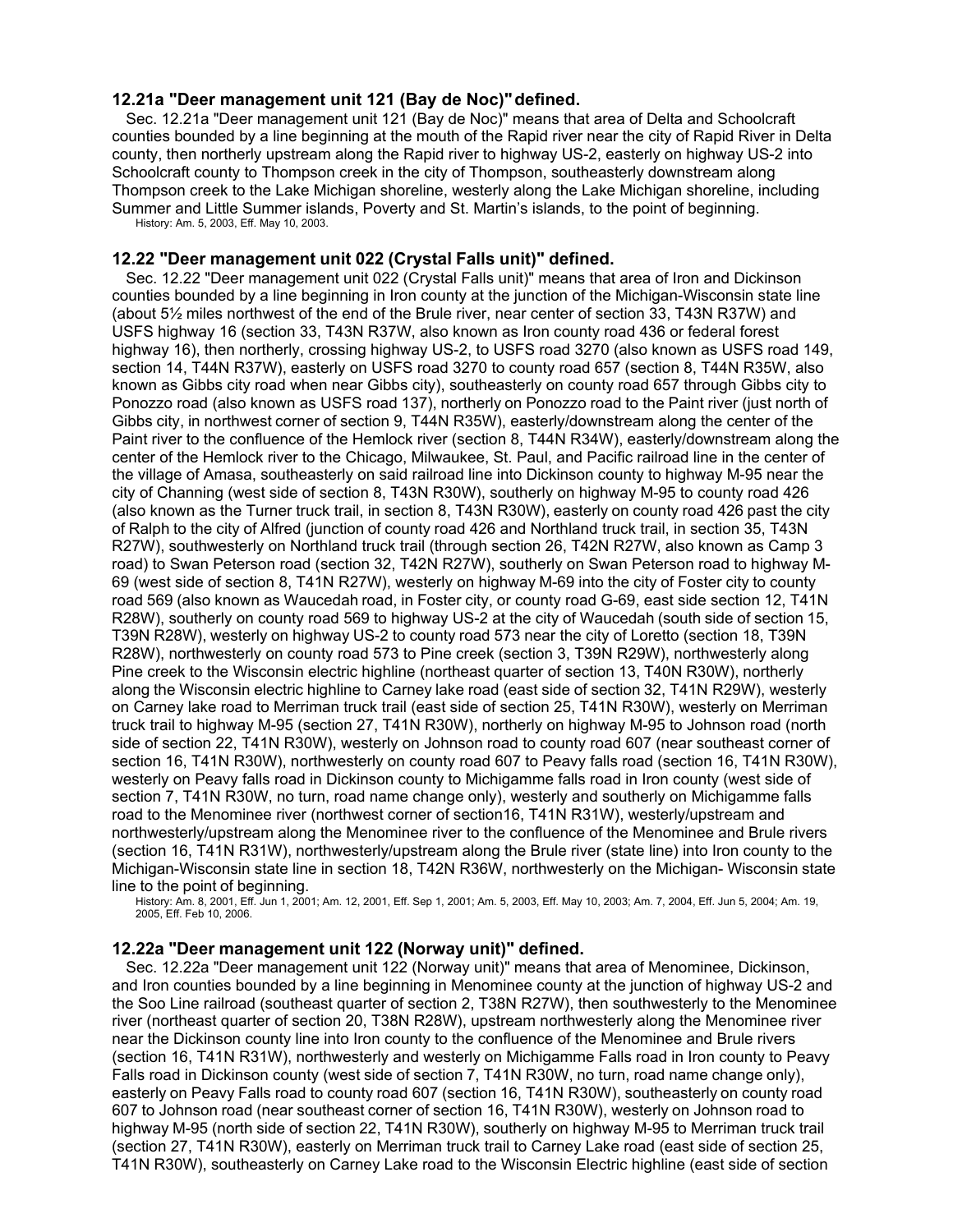32, T41N R29W), southerly on the Wisconsin Electric highline to Pine creek (northeast quarter of section 13, T40N R30W), southeasterly along Pine creek to county road 573 (section 3, T39N R29W), southeasterly on county road 573 to highway US-2 near the city of Loretto (section 18, T39N R28W), easterly on highway US-2 through the city of Waucedah (south side of section 15, T39N R28W) continuing easterly on highway US-2 to Beaver Pete's road (northeast corner of section 22, T39N R28W, which runs on the north edge of sections 23 and 24, T39N R28W), easterly on Beaver Pete's road into Menominee county to the R3 road (also known as Johnson road, the north-south road in center of section 19, T39N R27W), southerly on R3 road to highway US- 2 (center of north edge of section 30, T39N R27W), easterly on highway US-2 to the point of beginning.

History: Am. 8, 2001, Eff. Jun 1, 2001; Am. 7, 2004, Eff. Jun 5, 2004.

## **12.23 "Deer management unit 023 (Eaton county)" defined.**

Sec. 12.23 "Deer management unit 023 (Eaton county)" means all of Eaton county except those lands defined in section 12.33a.

History: Am. 8, 2001, Eff. Jun 1, 2001; Am. 7, 2016, Eff. May 13, 2016.

### **12.24 "Deer management unit 024 (Emmet county)"defined.**

Sec. 12.24 "Deer management unit 024 (Emmet county)" means all of Emmet county. History: Am. 8, 2001, Eff. Jun 1, 2001.

### **12.25 "Deer management unit 025 (Genesee county)"defined.**

Sec. 12.25 "Deer management unit 025 (Genesee county)" means all of Genesee county. History: Am. 8, 2001, Eff. Jun 1, 2001.

### **12.26 "Deer management unit 026 (Gladwin county)"defined.**

Sec. 12.26 "Deer management unit 026 (Gladwin county)" means all of Gladwin county. History: Am. 8, 2001, Eff. Jun 1, 2001.

#### **12.27 "Deer management unit 027 (Watersmeet unit)" defined.**

Sec. 12.27 "Deer management unit 027 (Watersmeet unit)" means that area of Iron, Baraga, Houghton, Ontonagon, and Gogebic counties bounded by a line beginning in Iron county at the junction of the Michigan- Wisconsin state line (about 5½ miles northwest of the end of the Brule river, near center of section 33, T43N R37W) and USFS highway 16 (section 33, T43N R37W, also known as Iron county road 436 or federal forest highway 16), then northerly, crossing highway US-2, to USFS road 3270 (also known as USFS road 149, section 14, T44N R37W), easterly on USFS road 3270 to county road 657 (section 8, T44N R35W, also known as Gibbs city road when near Gibbs city), southeasterly on county road 657 through Gibbs city to Ponozzo road (center western side of section 9, T44N R35W, also known as USFS 2130, or the stretch of USFS road 137 to USFS road 144 to USFS road 145), northerly on Ponozzo road to the Perch river (section 23, T46N R35W), northerly along the Perch river into Baraga county to highway M-28 (section 34, T48N R35W), westerly on highway M-28 through Houghton county into Ontonagon county to highway M-64 (near Merriweather, section 11, T48N R43W), southerly on highway M-64 past the western shore of lake Gogebic into Gogebic county to highway US-2, westerly on highway US-2 into the city of Wakefield to the Sunday lake street (section 16, T47N R45W), southerly on Sunday lake street to county road 519 (also known as Chaney lake road south of Wakefield, section 28, T47N R45W), southerly on county road 519 to the Michigan-Wisconsin state line (Sec 15, T45N R45W, Gogebic county), southeasterly along the Michigan- Wisconsin state line into Iron county to the point of beginning.

History: Am. 5, 2003, Eff. May 10, 2003; Am. 19, 2005, Eff. Feb 10, 2006.

### **12.27a "Deer management unit 127 (Ironwood unit)"defined.**

Sec. 12.27a "Deer management unit 127 (Ironwood unit)" means that area of Gogebic county bounded by a line beginning at the junction of the Michigan-Wisconsin state line (county line) and county road 519 (also known as Chaney lake road, section 15, T45N R45W), then northerly along county road 519 to Sunday lake street (south of the city of Wakefield, section 28, T47N R45W), northerly along Sunday lake street to highway M-28 in Wakefield, northeasterly on highway M-28 to county road 519, northerly on county road 519 to south boundary road near the Lake Superior shoreline, easterly on south boundary road to the Presque Isle river, northerly/downstream along the center of the Presque Isle river to its mouth on the Lake Superior shoreline, northwesterly into Lake Superior to the county/state line (Michigan-Wisconsin), southwesterly then southeasterly along the county/state line to the point of beginning.

History: Am. 19, 2005, Eff. Feb 10, 2006.

# **12.28 "Deer management unit 028 (Grand Traverse county)" defined.**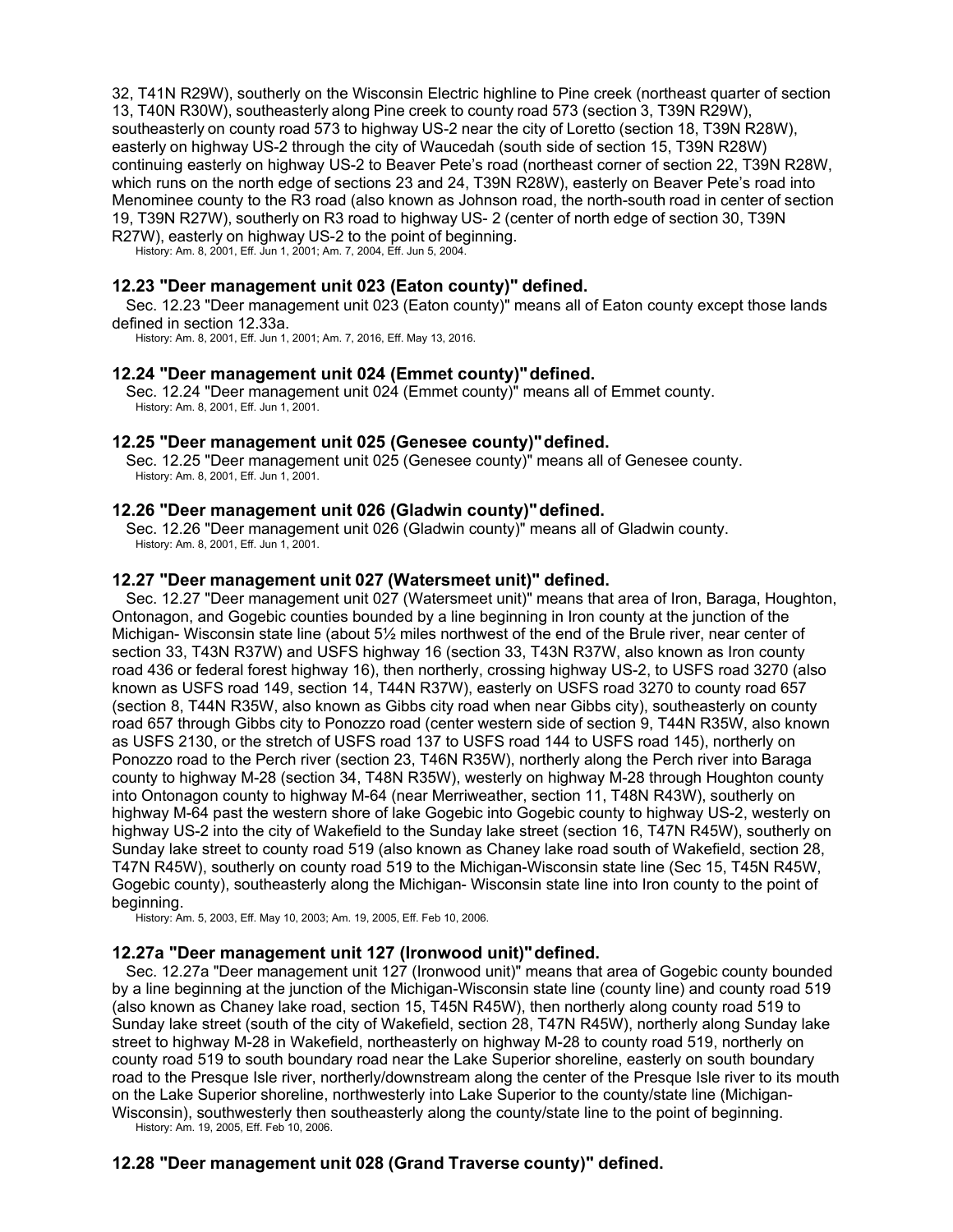Sec. 12.28 "Deer management unit 028 (Grand Traverse county)" means all of Grand Traverse county. History: Am. 8, 2001, Eff. Jun 1, 2001.

# **12.29 "Deer management Unit 029 (Gratiot county)" defined.**

Sec. 12.29 "Deer management unit 029 (Gratiot county)" means all of Gratiot county. History: Am. 8, 2001, Eff. Jun. 1, 2001.

# **12.29a Repealed. Am. 7, 2016. Eff. May 12, 2016.**

Publishers note: The repealed section pertained to "Deer management unit 329 (Stanton Unit; Gratiot – Mecosta – Montcalm)" defined.

### **12.30 "Deer management unit 030 (Hillsdale county)"defined.**

Sec. 12.30 "Deer management unit 030 (Hillsdale county)" means all of Hillsdale county. History: Am. 8, 2001, Eff. Jun 1, 2001.

# **12.31"Deer management unit 031 (Nissula unit)" defined.**

Sec. 12.31 "Deer management unit 131 (Nissula unit)" means that area of Ontonagon, Houghton, and Baraga counties bounded by a line beginning in Baraga county in the center of L'Anse bay (southern Keweenaw bay of Lake Superior), due west to the junction of highway US-41 and highway M-38 in the city of Baraga, south on US-41 to highway US-141/M-28 (section 6, T48N R33W), southwesterly and westerly on US-141/M-28 into Houghton county to highway M-45 in Ontonagon county near the city of Bruce Crossing, northerly on M-45 to highway M-26, northeasterly on M-26 to highway M-38, southeasterly and easterly on M-38 into Houghton county to Pike lake road in the village of Nisula, north on Pike lake road to the west branch of the Otter river (Sec 19, T51N R36W, Houghton county), easterly/downstream along the west branch of the Otter river to the confluence of the west branch and the north branch of the Otter river (section 1, T51N R35W), northeasterly/upstream on the north branch of the Otter river to Tapiola road (section 16, T53N R34W, may be signed as Otter lake road on the curve), north on Tapiola road to Chassell-Painesdale road (section 33, T54N R34W), north then west on Chassell-Painesdale road to highway M-26 near village of Painesdale, northeasterly on M-26 into city of Houghton to the Portage canal (at the Houghton-Hancock lift bridge), easterly then southerly along the center of the Portage canal into center of Portage lake, southerly down center of Portage lake to the Portage river, southeasterly/downstream along the center of Portage river to Lake Superior, southerly along the Lake Superior shoreline into Baraga county to the Keweenaw bay, southerly along the center of Keweenaw bay into L'Anse bay (southern Keweenaw bay), including all offshore islands along the Lake Superior, Keweenaw bay and L'Anse bay shorelines, to the point of beginning.

History: Am. 19, 2005, Eff. Feb 10, 2006.

### **12.31a "Deer management unit 131 (Twin lakes unit)" defined.**

Sec. 12.31a "Deer management unit 131 (Twin lakes unit)" means that area of Ontonagon and Houghton counties bounded by a line beginning in Ontonagon county at the mouth of the Ontonagon river in the city of Ontonagon, then southeasterly/upstream along the center of the Ontonagon river to highway M-64 in city of Ontonagon, northeasterly on M-64 to highway M-38 in city of Ontonagon, southeasterly then easterly on M-38 into Houghton county to Pike lake road in the village of Nisula, north on Pike lake road to the west branch of the Otter river (Sec 19, T51N R36W, Houghton county), easterly/downstream along the west branch of the Otter river to the confluence of the west branch and the north branch of the Otter river (section 1, T51N R35W), northeasterly/upstream on the north branch of the Otter river to Tapiola road (section 16, T53N R34W, may be signed as Otter lake road on the curve), north on Tapiola road to Chassell-Painesdale road (section 33, T54N R34W), north then west on Chassell- Painesdale road to highway M-26 near village of Painesdale, northeasterly on M-26 into city of Houghton to the Portage canal (at the Houghton-Hancock lift bridge), westerly then northerly along center of Portage canal to outlet into Lake Superior, southwesterly along the LakeSuperior shoreline, including all offshore islands along the Lake Superior shoreline, into Ontonagon county to the point of beginning.

History: Am. 19, 2005, Eff. Feb 10, 2006.

### **12.32 "Deer management unit 032 (Huron county)"defined.**

Sec. 12.32 "Deer management unit 032 (Huron county)" means all of Huron county. History: Eff. Mar 31, 1989; Am. 8, 2001, Eff. Jun 1, 2001.

# **12.32a "Deer management unit 332 (Greenleaf Unit; Huron - Sanilac - Tuscola)" defined.**

Sec. 12.32a "Deer management unit 332 (Greenleaf Unit; Huron - Sanilac - Tuscola)" means all of Huron, Sanilac and Tuscola counties.

History: Am. 8, 2013, Eff. June 14, 2013.

### **12.33 "Deer management unit 033 (Ingham county)" defined.**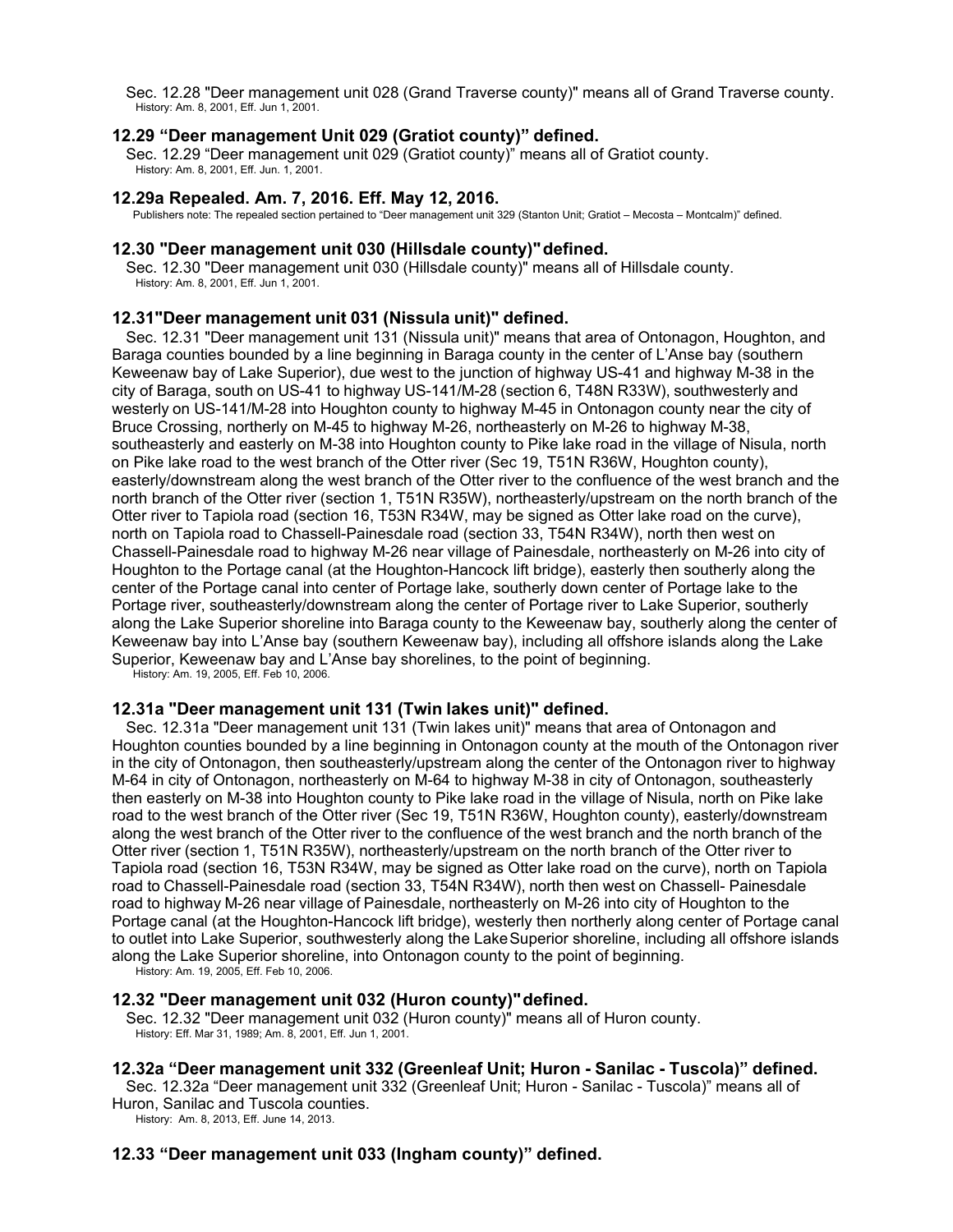Sec. 12.33 "Deer management unit 033 (Ingham county)" means all of Ingham county except those lands defined in section 12.33a.

History: Eff. Mar 31, 1989; Am. 13, 1989, Eff. Sep 1, 1989; Am. 3 1997, Eff. Jun 1, 1997; Am. 8, 2001, Eff. Jun 1, 2001; Am. Interim Order 1, 2015, Eff. May 26, 2015; Am. 9, 2015, Eff. Aug. 14, 2015; Am. 7, 2016, Eff. May 13, 2016.

### **12.33a "Deer management unit 333 (Core CWD area)" defined.**

Sec. 12.33a "Deer management unit 333 (Core CWD area)" means those portions of Clinton, Eaton, Ingham**,** Ionia, and Shiawassee counties included in all of: Bath, Dewitt, Eagle, Olive, Riley, Watertown, Westphalia, and Victor townships in Clinton county; Delta**,** Oneida, and Roxand townships in Eaton county; Alaiedon, Delhi, Lansing, Meridian, Wheatfield and Williamstown townships in Ingham county;

Danby and Portland townships in Ionia county; and Woodhull township in Shiawassee county. History: Am. Interim Order 1, 2015, Eff. May 26, 2015; Am. 9, 2015, Eff. Aug. 14, 2015; Am. 7, 2016, Eff. May 13, 2016; Am. 4, 2017, Eff. June 9, 2017.

#### **12.34 "Deer management unit 034 (Ionia county)" defined.**

Sec. 12.34 "Deer management unit 034 (Ionia county)" means all area of Ionia county except those lands defined in section 12.33a.

History: Am. 8 Eff. Jun 1, 2001; Am. 14, 2001, Eff. Sep 15, 2001.

#### **12.35 "Deer management unit 035 (Iosco county)" defined.**

Sec. 12.35 "Deer management unit 035 (Iosco county)" means all of Iosco county. History: Am. 8 Eff. June 1, 2001: Am. 14, 2001, Eff. Sept. 15, 2001; Am. 4, 2017, Eff. June 9, 2017.

#### **12.35a Repealed; Am. 4, 2017, Eff. June 9, 2017.**

Publishers note: The repealed section pertained to "deer management unit 135 (Tawas unit) defined."

### **12.36 "Deer management unit 036 (Amasa-Michigamme unit)" defined.**

Sec. 12.36 "Deer management unit 036 (Amasa-Michigamme unit)" means that area of Iron, Baraga, Marquette, and Dickinson counties bounded by a line beginning in Iron county in the village of Amasa, at the intersection of the Hemlock river to the Chicago, Milwaukee, St. Paul, and Pacific railroad line, southwesterly/upstream then westerly/upstream along the center of the Hemlock river to the confluence of the Paint river (section 8, T44N R34W), westerly/upstream along the center of the Paint river to Ponozzo road (center western side of section 9, T44N R35W, also known as USFS 2130, or the stretch of USFS road 137 to USFS road 144 to USFS road 145), northerly on Ponozzo road to the Perch river (section 23, T46N R35W), northerly along the Perch river into Baraga county to highway M-28 (section 34, T48N R35W), easterly on highway M-28 to highway US-41 (section 6, T48N R33W), easterly on highway US-41/M-28 into Marquette county to highway M-95 near the city of Champion (section 3, T47N R29W), southerly on highway M-95 into Dickinson county to Floodwood road (section 1, T44N R30W, near the Marquette-Dickinson county line), easterly on Floodwood road to Schwartz creek road (also known as McGregor creek road, section 31, T45N R28W, just over the Marquette-Dickinson county line into Marquette county), southeasterly on Schwartz creek road to Cleveland Homestead road (also known as Aimone road, section 10, T44N R28W), easterly on Cleveland Homestead road to county road 581 (section 25, T44N R27W), easterly on county road 581 to county road 438 in Marquette county, easterly on county road 438 to Ross grade road (section 28, T44N R26W), southerly on Ross grade road to county road SH near the city of Ross, southwesterly on county road SH to county road SG, southerly on county road SG to county road 426 near the city of Northland, westerly on county road 426 into Dickinson county past the city of Ralph to highway M-95 near the city of Channing, northerly on highway M-95 to the Chicago, Milwaukee, St. Paul, and Pacific railroad line (section 8, T43N R30W), easterly on said railroad line into the village of Amasa to the point of beginning.

History: Am. 8 Eff. Jun 1, 2001; Am. 8, 2002, Eff. Jun 8, 2002; Am. 5, 2003, Eff. May 10, 2003; Am. 19, 2005, Eff. Feb 10, 2006.

#### **12.37 "Deer management unit 037 (Isabella county)"defined.**

Sec. 12.37 "Deer management unit 037 (Isabella county)" means all of Isabella county. History: Am. 8 Eff. Jun 1, 2001.

#### **12.38 "Deer management unit 038 (Jackson county)"defined.**

Sec. 12.38 "Deer management unit 038 (Jackson county)" means all of Jackson county. History: Am. 8 Eff. Jun 1, 2001.

#### **12.39 "Deer management unit 039 (Kalamazoo county)" defined.**

Sec. 12.39 "Deer management unit 039 (Kalamazoo county)" means all of Kalamazoo county. History: Am. 8 Eff. Jun 1, 2001.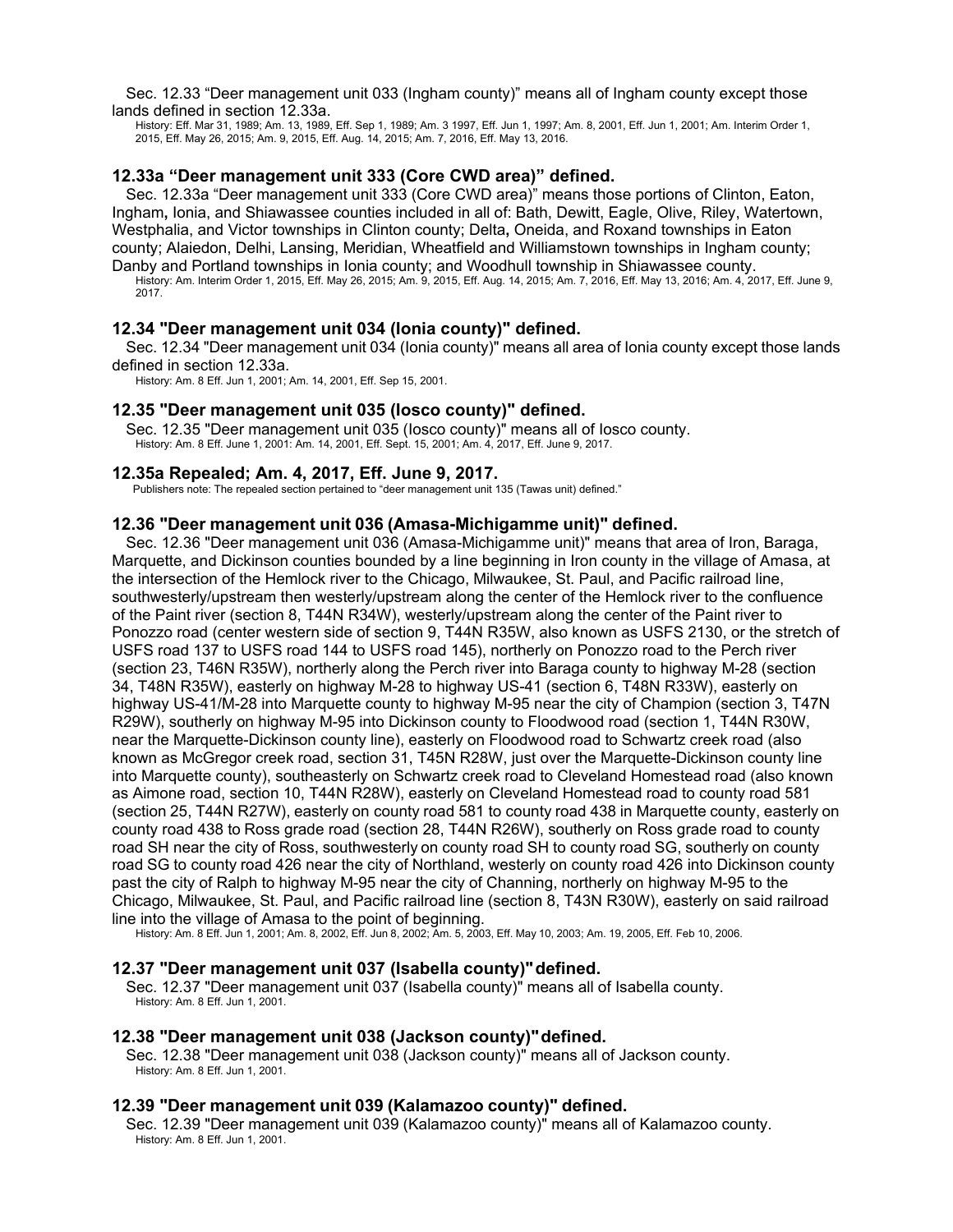## **12.39a Repealed. Am. 6, 2014, Eff. June 13, 2014**

History: Am. 9, 2013, Eff. June 14, 2013; Am. 6, 2014, Eff. June 13, 2014.

## **12.40 "Deer management unit 040 (Kalkaska county)" defined.**

Sec. 12.40 "Deer management unit 040 (Kalkaska county)" means all of Kalkaska county. History: Eff. Mar 31, 1989; Am. 13, 1989, Eff. Sep 1, 1989; Am. 3, 1997, Eff. Jun 1, 1997; Am. 8, 2001, Eff. Jun 1, 2001.

# **12.41 "Deer management unit 041 (Kent county)" defined.**

Sec. 12.41 "Deer management unit 041 (Kent county)" means all of Kent county. History: Am. 3, 1997, Eff. Jun 1, 1997; Am. 8, 2001, Eff. Jun 1, 2001; Am. Interim Order 2, 2008, Eff. Aug 29, 2008; Am. Interim Order 5, 2008, Eff. Sep 15, 2008.

### **12.41a "Deer management unit 341 (Sparta Unit; Kent - Muskegon south - Ottawa)" defined.**

Sec. 12.41a "Deer management unit 341 (Sparta Unit; Kent - Muskegon south - Ottawa)" means all of Kent and Ottawa counties, and those portions of Muskegon county within Zone 3 (south of the Zone 2-3 divider line, defined in Section 1.4).

History: Am. 8, 2013, Eff. June 14, 2013.

### **12.42 "Deer management unit 042 (Keweenaw unit)"defined.**

Sec. 12.42 "Deer management unit 042 (Keweenaw unit)" means that area of Houghton and Keweenaw counties (known as the Keweenaw peninsula) that lies north and east of the Keweenaw waterway, also known as the Portage Canal, in northern Houghton county.

History: Am. 8, 2001, Eff. Jun 1, 2001.

### **12.43 "Deer management unit 043 (Lake county)" defined.**

Sec. 12.43 "Deer management unit 043 (Lake county)" means all of Lake county. History: Eff. Mar 31, 1989; Am. 13, 1989, Eff. Sep 1, 1989; Am. 8, 2001, Eff. Jun 1, 2001.

#### **12.44 "Deer management unit 044 (Lapeer county)"defined.**

Sec. 12.44 "Deer management unit 044 (Lapeer county)" means all of Lapeer county. History: Am. 8, 2001, Eff. Jun 1, 2001.

### **12.45 "Deer management unit 045 (Leelanau county)"defined.**

Sec. 12.45 "Deer management unit 045 (Leelanau county)" means all of Leelanau county, excluding that part defined in section 12.45a as deer management unit 145 and section 12.45b as deer management unit 245 in Lake Michigan.

History: Am. 8, 2001, Eff. Jun 1, 2001.

### **12.45a "Deer management unit 145 (north Manitou island unit)" defined.**

Sec. 12.45a "Deer management unit 145 (north Manitou island unit)" means all of north Manitou island in Lake Michigan, Leelanau county.

History: Am. 8, 2001, Eff. Jun 1, 2001.

### **12.45b "Deer management unit 245 (south Fox island unit)" defined.**

Sec. 12.45b "Deer management unit 245 (south Fox island unit)" means all of south Fox island in Lake Michigan, Leelanau county.

History: Am. 8, 2001, Eff. Jun 1, 2001.

### **12.46 "Deer management unit 046 (Lenawee county)"defined.**

Sec. 12.46 "Deer management unit 046 (Lenawee county)" means all of Lenawee county. History: Am. 8, 2001, Eff. Jun 1, 2001.

### **12.47 "Deer management unit 047 (Livingston county)" defined.**

Sec. 12.47 "Deer management unit 047 (Livingston county)" means all of Livingston county. History: Am. 8, 2001, Eff. Jun 1, 2001.

### **12.48 "Deer management unit 048 (Newberry unit)"defined.**

Sec. 12.48 "Deer management unit 048 (Newberry unit)" means that area of Chippewa, Luce, Schoolcraft, and Alger counties bounded by a line beginning at the international boundary due north of the mouth of the Waiska river in Lake Superior, near the city of Brimley in Chippewa county, then southerly upstream along the Waiska river to Lakeshore drive, westerly on Lakeshore drive to highway M-221, southerly on highway M-221 to highway M-28, westerly on highway M-28 into Luce county and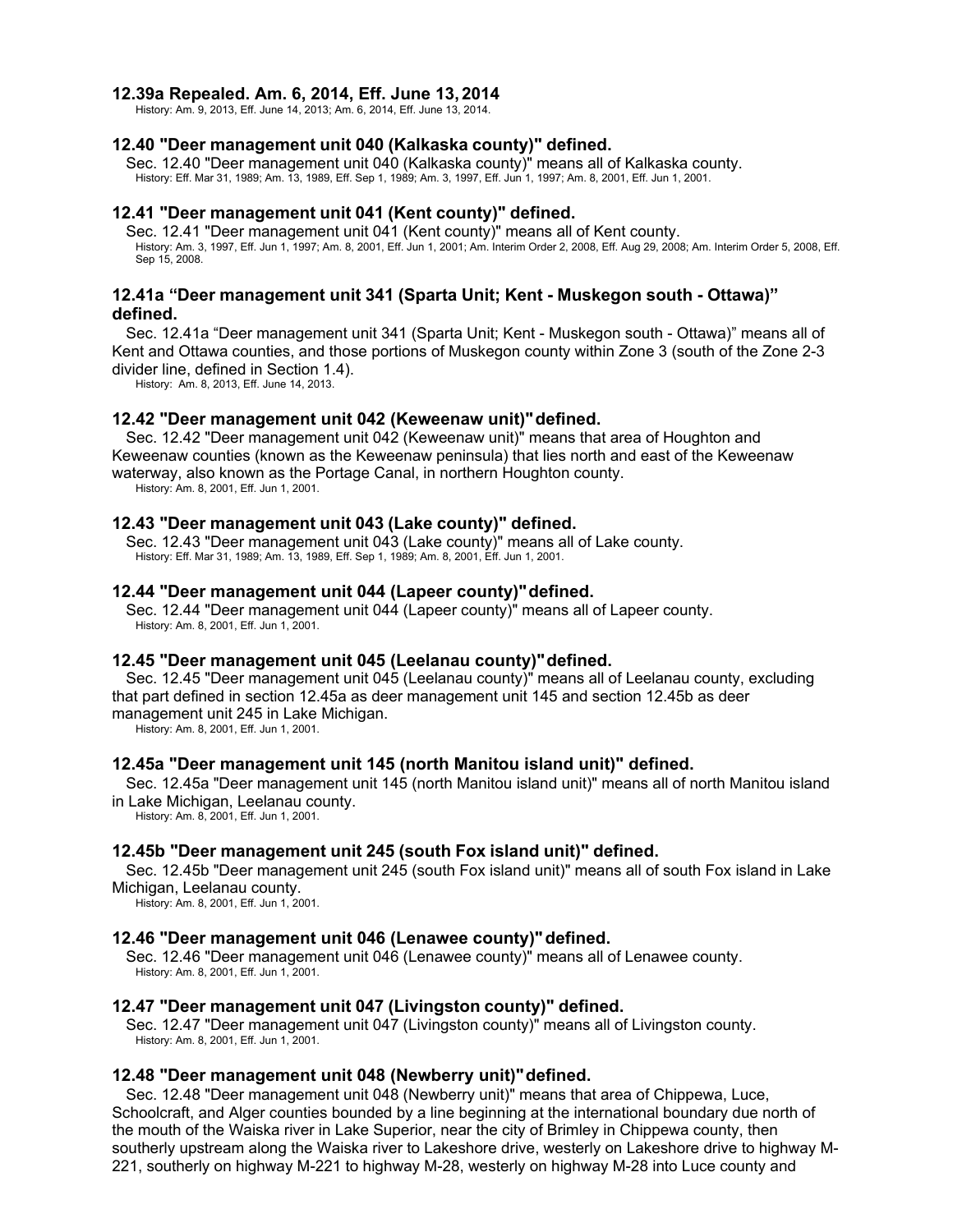passing south of the city of Newberry to highway M-117, southerly on highway M-117 into Mackinac county to Sandtown road, westerly on Sandtown road to Curtis road in the city of Curtis, westerly on Curtis road (also known as H-42) into Schoolcraft county, westerly on county road 436 (no turn, road name change) to highway M-77, northerly on highway M-77 to highway M-28, westerly on M- 28 into Alger county to the Anna river (section 11, T46N R19W) in the city of Munising, northerly downstream along the Anna river into Lake Superior, northeasterly to the international boundary, easterly to the point of beginning.

History: Am. 8, 2001, Eff. Jun 1, 2001; Am. 5, 2003, Eff. May 10, 2003.

### **12.49 "Deer management unit 349 (Engadine unit)" defined.**

Sec. 12.49 "Deer management unit 349 (Engadine unit)" means that area of Schoolcraft, Luce, Chippewa, and Mackinac counties bounded by a line beginning in Lake Michigan due south of the Lake Michigan shoreline at Seul Choix point in Schoolcraft county, then northerly from said shoreline to county road 431, northerly on county road 431 to county road 432, northwesterly on county road 432 to highway US-2 near the city of Gulliver, northeasterly on highway US-2 to highway M-77, northerly on highway M-77 to county road 436 (also known as H-42 or Curtis road), easterly on county road 436 into Mackinac county, easterly on Curtis road to Sandtown road in the town of Curtis, easterly on Sandtown road to highway M-117, northerly on M-117 to highway M-28, easterly on M-28 through Luce county to Borgstrom road, southerly on Borgstrom road into Mackinac county and passing the west side of town of Garnet, continuing southerly on Borgstrom road to highway US-2, continue due south from intersection of Borgstrom road and US-2 to the lakeshore of Lake Michigan (short distance along the east-side line of section 29, T43N R8W), due south into Lake Michigan then running along the Lake Michigan shoreline including all offshore islands in those counties to the point of beginning.

History: Am. 8, 2001, Eff. Jun 1, 2001; Am. 5, 2003, Eff. May 10, 2003; Am. 6, 2009, Eff. May 7, 2009.

### **12.49a "Deer management unit 149 (Bois Blanc unit)" defined.**

Sec. 12.49a "Deer management unit 149 (Bois Blanc unit)" means all of Bois Blanc island and Round island in Lake Huron, Mackinac county.

History: Am. 8, 2001, Eff. Jun 1, 2001.

#### **12.49b "Deer management unit 249 (Trout lake unit)"defined.**

Sec. 12.49b "Deer management unit 249 (Trout lake unit)" means that area of Luce, Chippewa, and Mackinac counties bounded by a line beginning in Lake Michigan due south from intersection of Borgstrom road and US-2 just north of the Lake Michigan shoreline, then due north (short distance along the east-side line of section 29, T43N R8W) to said intersection northerly along Borgstrom road to highway M-28 in Luce county, easterly on M- 28 into Chippewa county to Tilson road (east side of section 19, T46N R02W) located southwest of town of Brimley, southerly on Tilson road to the combined highway M-48/Mackinac trail (no turn, road name change) at the town of Rudyard, southerly on highway M-48/Mackinac trail to the split of highway M-48 and Mackinac trail, easterly on highway M-48 to highway I-75, southerly on I-75 into Mackinac county to highway M-134, easterly on M-134 to the Pine river, downstream along the center of the Pine river to its mouth in Lake Huron (section 10, T42N R03W), due south into Lake Huron then southerly in Lake Huron along the shore, including any offshore islands in those counties south of the defined shoreline, to the center of the straits of Mackinac into Lake Michigan, then northerly and easterly along the shore, including any offshore islands south of the defined shoreline, to the point of beginning while excluding those portions defined in section 12.49a as deer management unit 149.

History: Am. 6, 2009, Eff. May 7, 2009.

### **12.50 "Deer management unit 050 (Macomb county)"defined.**

Sec. 12.50 "Deer management unit 050 (Macomb county)" means all of Macomb county. History: Am. 8, 2001, Eff. Jun 1, 2001; Am. 14, 2001, Eff. Sep 15, 2001.

#### **12.51 "Deer management unit 051 (Manistee county)"defined.**

Sec. 12.51 "Deer management unit 051 (Manistee county)" means all of Manistee county. History: Am. 8, 2001, Eff. Jun 1, 2001.

# **12.52 Repealed Am. 8, 2002, Eff. Jun 8, 2002.**

Publisher's note: The repealed sections pertained to Deer Management Unit 052 (Ishpeming unit).

# **12.52a "Deer management unit 152 (Gwinn unit)" defined.**

Sec. 12.52a "Deer management unit 152 (Gwinn unit)" means that area of Marquette and Dickinson counties bounded by a line beginning at the junction of county road 426 and county road SI in Watson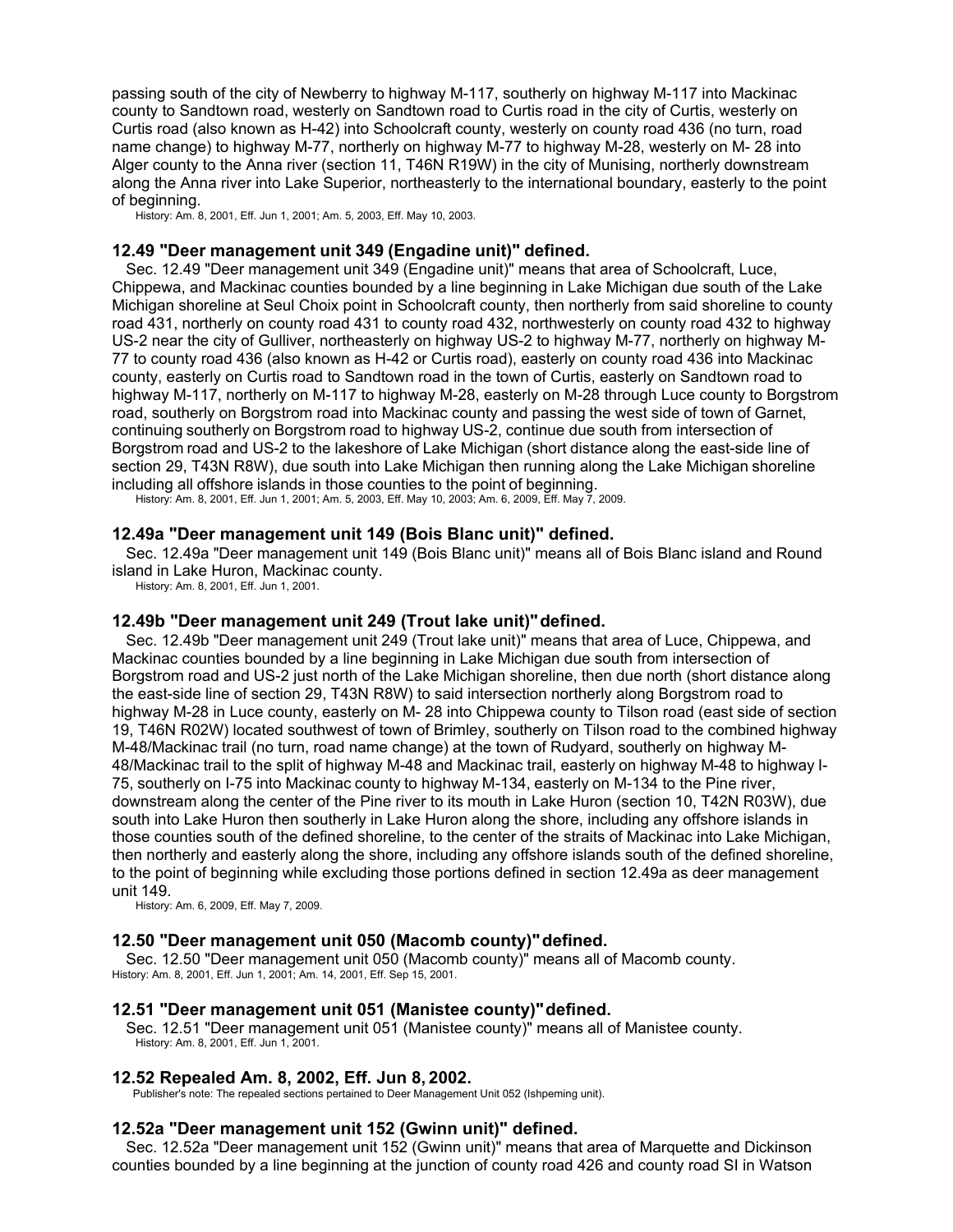(Marquette county), then northeasterly on county road SI to the northwest corner of section 6, T42N R24W, easterly on the north section lines of sections 6 and 5, T42N R24W, to the Escanaba river, northwesterly along the Escanaba river to the middle branch of the Escanaba river, northwesterly along the middle branch of the Escanaba river to county road 478, westerly on county road 478 to county road 601, southwesterly on county road 601 through the city of Republic to highway M-95, southerly on highway M-95 into Dickinson county to Floodwood road, easterly on Floodwood road to McGregor creek road (section 10, T44N R28W), southeasterly on McGregor creek road to Cleveland homestead road (section 25, T44N R28W), easterly on Cleveland homestead road to county road 581, northerly and easterly on county road 581 to county road 438 in Marquette county, easterly on county road 438 to Ross grade road, southerly on Ross grade road to county road SH, southwesterly on county road SH to county road SG, southerly on county road SG to county road 426, southeasterly on county road 426 to the point of beginning.

History: Am. 8, 2001, Eff. Jun 1, 2001; Am. 8, 2002, Eff. Jun 8, 2002.

### **12.52b "Deer management unit 252 (Rock unit)"defined.**

Sec. 12.52b "Deer management unit 252 (Rock unit)" means that area of Marquette, Delta, and Alger counties bounded by a line beginning at the junction of highway US-41 and county road 432, then southwesterly on county road 432 to county road 529, westerly on county road 529 to county road H-59, westerly on county road H-59 to county road DA in Marquette county, westerly on county road DA to the north line of section 5, T42N R24W, to the Escanaba river, northerly along the Escanaba river to highway M-35, easterly on highway M-35 to county road 456, easterly on county road 456 to highway US-41, southeasterly on highway US-41 to King road, southeasterly on King road to county road H-44 (Traunik-Kiva road), easterly on county road H-44 to county road H-01 (Eben- Trenary road), southerly on county road H-01 to highway M-67, westerly on highway M-67 to highway US-41, southerly on highway US-41 to the point of beginning.

History: Am. 8, 2001, Eff. Jun 1, 2001.

### **12.53 "Deer management unit 053 (Mason county)"defined.**

Sec. 12.53 "Deer management unit 053 (Mason county)" means all of Mason county. History: Am. 8, 2001, Eff. Jun 1, 2001.

#### **12.54 "Deer management unit 054 (Mecosta county)"defined.**

Sec. 12.54 "Deer management unit 054 (Mecosta county)" means all of Mecosta county. History: Eff. Mar 31, 1989; Am. 4, 1990, Eff. Sep 1, 1990; Am. 6, 1998, Eff. May 15, 1998; Am. 8, 2001, Eff. Jun 1, 2001.

#### **12.54a "Deer management unit 354 (Lakeview unit; Mecosta - Montcalm)" defined.**

Sec. 12.54a "Deer management unit 354 (Lakeview unit; Mecosta - Montcalm)" means all of Mecosta and Montcalm counties except those lands defined in section 12.54b.

History: Am. 8, 2013, Eff. June 14, 2013; Am. 4, 2017, Eff. June 9, 2017.

### **12.54b "Deer management unit 359 (Core CWD area)" defined.**

Sec. 12.54b "Core CWD Area" means those portions of Mecosta and Montcalm counties included in all of: Austin, Aetna, Deerfield, Hinton, Mecosta, and Morton townships in Mecosta county and Cato, Reynolds, and Winfield townships in Montcalm county.

History: Am. 4, 2017, Eff. June 9, 2017.

#### **12.55 "Deer management unit 055 (Menominee unit)"defined.**

Sec. 12.55 "Deer management unit 055 (Menominee unit)" means that area of Menominee and Delta counties bounded by a line beginning near the city of Faithorn in Menominee county on the Michigan-Wisconsin state line at the junction of the Menominee river and the Wisconsin Central LTD railroad (previously known as the Soo Line railroad, in section 20, T38N R28W), easterly on the railroad past highway US-2 near the city of Hermansville into Delta county to county road 535 (northeast corner of section 30, T39N R24W) near the city of Schaffer, northerly on county road 535 to county road 414 in the city of Schaffer, northerly and easterly on county road 414 to county road 525, northerly on county road 525 to county road 416 in the city of Flatrock (northeast corner of section 31, T40N R23W, no direction change), northerly on county road 416 to county road 426 near the city of Cornell, southeasterly on county road 426 to highway US-2/US-41, northerly on highway US-2/US-41 to the Escanaba river, southeasterly along the Escanaba river to the Little Bay de Noc shoreline, southerly along the Little Bay de Noc shoreline which becomes the Green bay shoreline of Lake Michigan, southwesterly along the Green bay shoreline to the mouth of the Menominee river south of the city of Menominee, including any islands adjacent to the shoreline between the Escanaba and Menominee rivers, upstream along the Menominee river, which constitutes the Michigan-Wisconsin state line, to the point of beginning.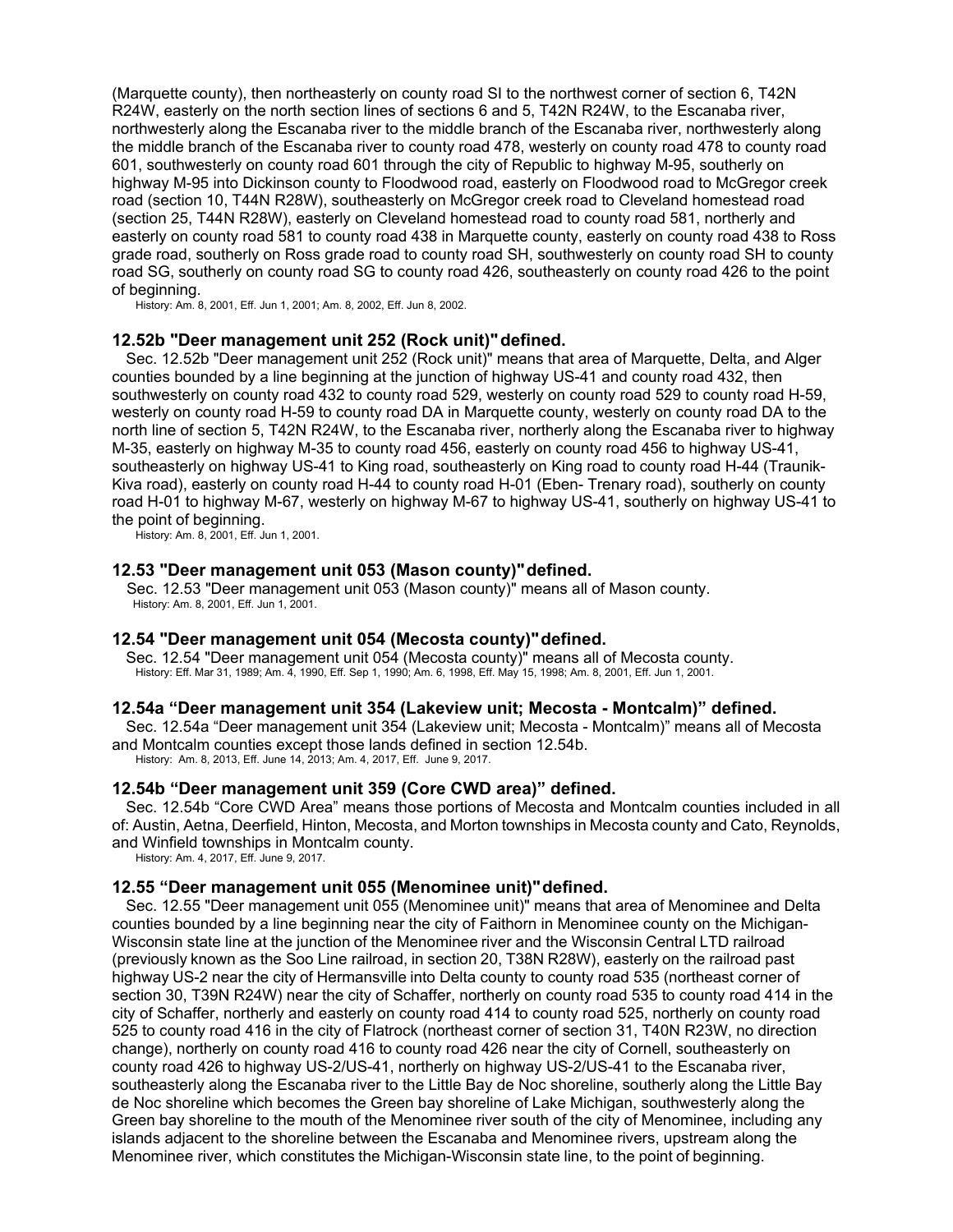History: Eff. Mar 31, 1989; Am. 13, 1989, Eff. Sep 1, 1989, Am. 12, 1996, Eff. Sep 1, 1996; Am. 3, 1997, Eff. Jun 1, 1997; Am. 8, 2001, Eff. Jun 1, 2001; Am. 12, 2001, Eff. Sep 1, 2001; Am. 8, 2002, Eff. Jun 8, 2002; Am. 5, 2003, Eff. May 10, 2003

# **12.55a "Deer management unit 155 (Gladstone unit)" defined.**

Sec. 12.55a "Deer management unit 155 (Gladstone unit)" means that area of Delta and Marquette counties bounded by a line beginning at the mouth of the Rapid river near the city of Rapid River in Delta county, then northerly upstream to highway US-2, westerly on highway US-2 toward the city of Rapid River to highway US-41, northerly on highway US-41 to county road 432, westerly on county road 432 to county road 529 at the city of Rock, westerly on county road 529 (H-59) into Marquette county to west Maple Ridge road (also known as county road DA), westerly on west Maple Ridge road to the north section line of sections 5 and 6, T42N R24W, westerly on the north section line of sections 5 and 6, T42N R24W, to county road SI, southwesterly on county road SI to county road 426, southeasterly on county road 426 into Delta county to highway US-2/US-41, northerly on highway US-2/US-41 to the Escanaba river, southeasterly down the center of the Escanaba river into Lake Michigan, northeasterly along the Lake Michigan shoreline, including any Delta county islands between the Escanaba and Rapid river mouths, to the point of beginning.

History: Am. 8, 2001, Eff. Jun 1, 2001; Am. 8, 2002, Eff. Jun 8, 2002.

### **12.55b "Deer management unit 255 (LaBranche unit)"defined.**

Sec. 12.55b "Deer management unit 255 (LaBranche unit)" means that area of Menominee, Delta, Marquette, and Dickinson counties bounded by a line beginning near the city of Hermansville in Menominee county at the junction of highway US-2 and the Wisconsin Central LTD railroad (previously known as the Soo Line railroad), then easterly along the railroad into Delta county to county road 535 (northeast corner of section 30, T39N R24W) near the city of Schaffer, northerly on county road 535 to county road 414 in the city of Schaffer, northerly and easterly on county road 414 to county road 525, northerly on county road 525 to county road 416 in the city of Flatrock (northeast corner of section 31, T40N R23W, no direction change), northerly on county road 416 to county road 426 near the city of Cornell, northwesterly on county road 426 into Marquette county through the city of Arnold, continue westerly on county road 426 into Dickinson county to Northland truck trail in the city of Alfred (section 35, T43N R27W), southwesterly on Northland truck trail (through section 28, T42N R27W, also known as Camp 3 road) to Swan Peterson road (section 32, T42N R27W), southerly on Swan Peterson road to highway M-69, westerly on highway M-69 into the city of Foster city to county road 569 (also known as Waucedah road, in Foster city, or county road G-69), southerly on county road 569 to Beaver Pete's road whichruns on the north edge of sections 23 and 24, T39N R28W, easterly on Beaver Pete's road into Menominee county to the north-south road in section 19, T39N R27W, southerly on that road to highway US-2, southeasterly on highway US-2 to the point of beginning.

History: Am. 5, 2003, Eff. May 10, 2003

### **12.56 "Deer management unit 056 (Midland county)"defined.**

Sec. 12.56 "Deer management unit 056 (Midland county)" means all of Midland county. History: Eff. Mar 31, 1989; Am. 3, 1997, Eff. Jun 1, 1997; Am. 8, 2001, Eff. Jun 1, 2001.

### **12.57 "Deer management unit 057 (Missaukee county)"defined.**

Sec. 12.57 "Deer management unit 057 (Missaukee county)" means all of Missaukee county. History: Eff. Mar 31, 1989; Am. 13, 1989, Eff. Sep 1, 1989; Am. 3, 1992, Eff. Sep 1, 1992; Am. 8, 2001, Eff. Jun 1, 2001.

### **12.58 "Deer management unit 058 (Monroe county)"defined.**

Sec. 12.58 "Deer management unit 058 (Monroe county)" means all of Monroe county. History: Am. 8, 2001, Eff. Jun 1, 2001.

### **12.59 "Deer management unit 059 (Montcalm county)" defined.**

Sec. 12.59 "Deer management unit 059 (Montcalm county)" means all of Montcalm county. History: Eff. Mar 31, 1989; Am. 13, 1989, Eff. Sep 1, 1989; Am. 6, 1991, Eff. Sep 1, 1991; Am. 3, 1992, Eff. Sep 1, 1992; Am. 4, 1993, Eff. Sep 1, 1993; Am. 8, 2001, Eff. Jun 1, 2001.

### **12.60 "Deer management unit 060 (Montmorency county)" defined.**

Sec. 12.60 "Deer management unit 060 (Montmorency county)" means all of Montmorency county,

excluding that part defined in section 12.452 as deer management unit 452.

History: Eff. Mar 31, 1989; Am. 13, 1989, Eff. Sep 1, 1989; Am. 6, 1991, Eff. Sep 1, 1991; Am. 3, 1992, Eff. Sep 1, 1992; Am. 4, 1993, Eff. Sep 1, 1993; Am. 8, 2001, Eff. Jun 1, 2001; Am. 14, 2001, Eff. Sep 15, 2001.

#### **12.61 "Deer management unit 061 (Muskegon county)" defined.**

Sec. 12.61 "Deer management unit 061 (Muskegon county)" means all of Muskegon county.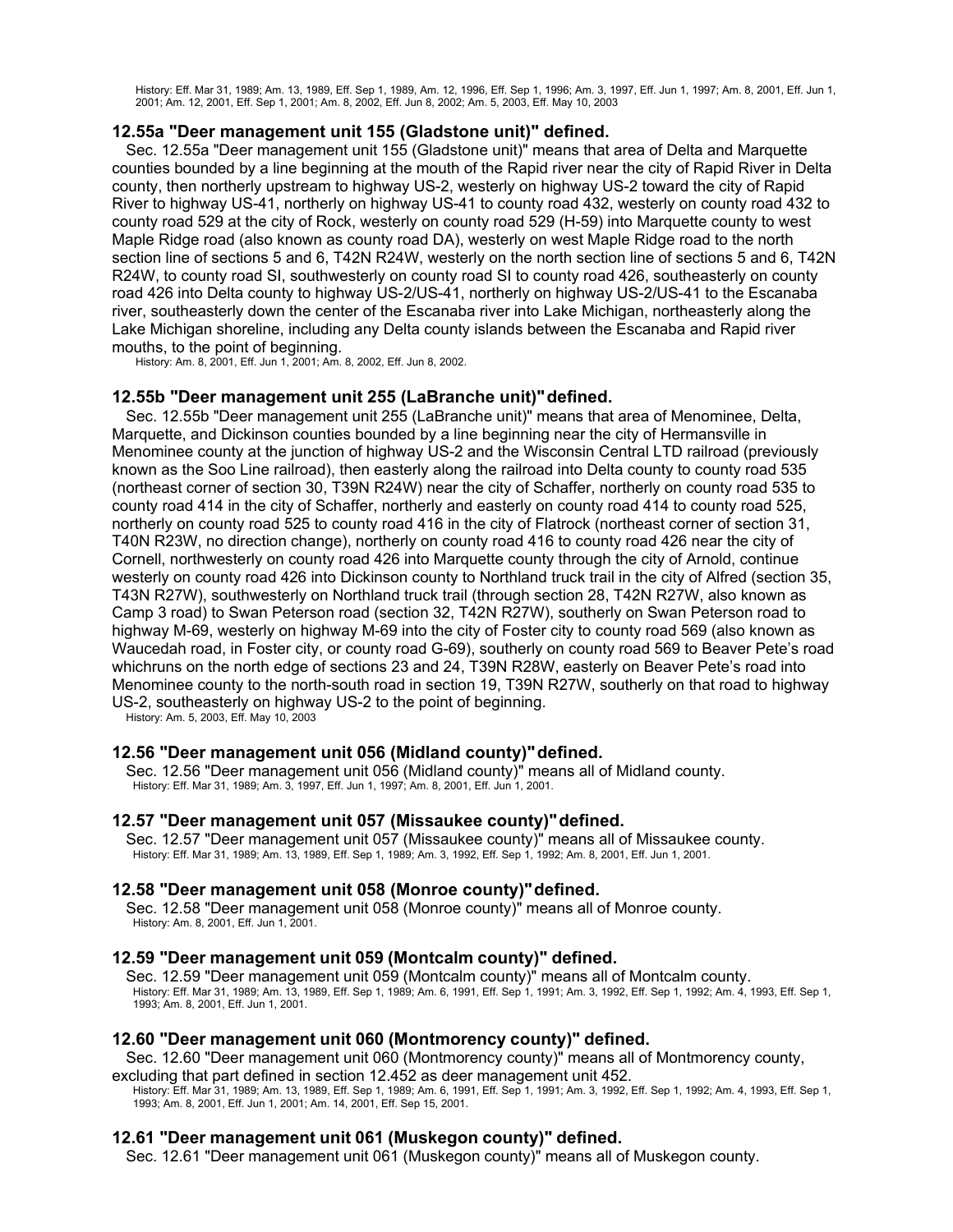History: Eff. Mar 31, 1989; Am. 13, 1989, Eff. Sep 1, 1989; Am. 4, 1993, Eff. Sep 1, 1993; Am. 12, 1996, Eff. Sep 1, 1996; Am. 8, 2001, Eff. Jun 1, 2001.

# **12.61a "Deer management unit 361 (Fremont Unit; Muskegon north - Newaygo - Oceana)" defined.**

Sec. 12.61a "Deer management unit 361 (Fremont Unit; Muskegon north - Newaygo - Oceana)" means all of Oceana and Newaygo counties, and those portions of Muskegon county within Zone 2 (north of the Zone 2-3 divider line, defined in Section 1.4).

History: Am. 8, 2013, Eff. Jun 14, 2013.

# **12.62 "Deer management unit 162 (south Newaygo county)" defined.**

Sec. 12.62 "Deer management unit 162 (south Newaygo county)" means all of Newaygo county south of highway M-20.

History: Am. 13, 1989, Eff. Sep 1, 1989; Am. 8, 2001, Eff. Jun 1, 2001; Am. 6, 2009, Eff. May 7, 2009.

# **12.62a "Deer management unit 262 (north Newaygo county)" defined.**

Sec. 12.62a "Deer management unit 262 (north Newaygo county)" means all of Newaygo county north of highway M-20.

History: Am. 6, 2009, Eff. May 7, 2009.

### **12.62b "Deer management unit 062 (Newaygo county)" defined.**

Sec. 12.62b. "Deer management unit 062 (Newaygo county)" means all of Newaygo county. History: Am. 9, 2018, Eff. June 15, 2018.

### **12.63 "Deer management unit 063 (Oakland county)"defined.**

Sec. 12.63 "Deer management unit 063 (Oakland county)" means all of Oakland county. History: Eff. Mar 31, 1989; Am. 13, 1989, Eff. Sep 1, 1989, Am. 12, 1996, Eff. Sep 1, 1996; Am, 3, 1997, Eff. Jun 1, 1997; Am. 8, 2001, Eff. Jun 1, 2001.

### **12.64 "Deer management unit 064 (Oceana county)" defined.**

Sec. 12.64 "Deer management unit 064 (Oceana county)" means all of Oceana county. History: Eff. Mar 31, 1989; Am. 4, 1990, Eff. Sep 1, 1990; Am. 8, 2001, Eff. Jun 1, 2001.

### **12.65 "Deer management unit 065 (Ogemaw county)"defined.**

Sec. 12.65 "Deer management unit 065 (Ogemaw county)" means all of Ogemaw county. History: Am. 8, 2001, Eff. Jun 1, 2001.

### **12.66 "Deer management unit 066 (Ontonagon unit)" defined.**

Sec. 12.66 "Deer management unit 066 (Ontonagon unit)" means that area of Ontonagon and Gogebic counties bounded by a line beginning in Ontonagon county at the mouth of the Ontonagon river in the city of Ontonagon, then southeasterly/upstream along the center of the Ontonagon river to highway M-64 in city of Ontonagon, northeasterly on M-64 to highway M-38 in city of Ontonagon, southeasterly on M-38 to highway M-26 near village of Greenland, southwesterly on M-26 to highway M-45, southerly on highway M-45 to highway M-28 near the city of Bruce Crossing, westerly on highway M-28 to highway M-64 (near Merriweather, section 11, T48N R43W), southerly on highway M-64 into Gogebic county past the western shore of lake Gogebic to highway US-2, westerly on highway US-2 into city of Wakefield to county road 519, northerly on county road 519 to South boundary road near the Lake Superior shoreline, easterly on South boundary road to the Presque Isle river, northerly/downstream along the center of the Presque Isle river to its mouth on the Lake Superior shoreline, northeasterly along the Lake Superior shoreline, including all offshore islands along the Lake Superior shoreline, into Ontonagon county to the point of beginning.

History: Am. 8, 2001, Eff. Jun 1, 2001; Am. 19, 2005, Eff. Feb 10, 2006.

#### **12.67 "Deer management unit 067 (Osceola county)"defined.**

Sec. 12.67 "Deer management unit 067 (Osceola county)" means all of Osceola county. History: Am. 8, 2001, Eff. Jun 1, 2001.

### **12.68 "Deer management unit 068 (Oscoda county)" defined.**

Sec. 12.68 "Deer management unit 068 (Oscoda county)" means all of Oscoda county, excluding that part defined in section 12.452 as deer management unit 452.

History: Am. 8, 2001, Eff. Jun 1, 2001; Am. 14, 2001, Eff. Sep 15, 2001.

### **12.69 "Deer management unit 069 (Otsego county)"defined.**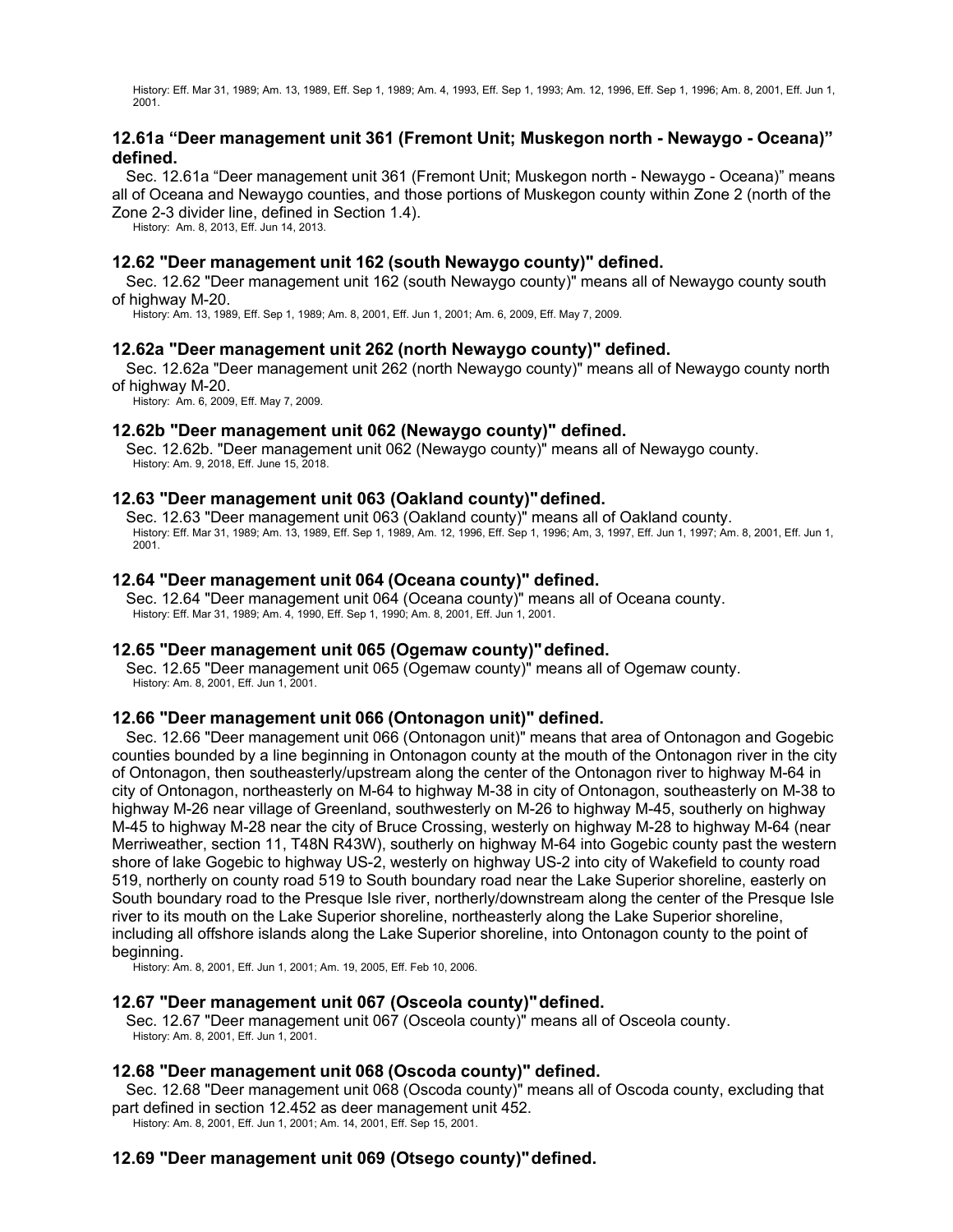Sec. 12.69 "Deer management unit 069 (Otsego county)" means all of Otsego county. History: Am. 8, 2001, Eff. Jun 1, 2001.

#### **12.70 "Deer management unit 070 (Ottawa county)" defined.**

Sec. 12.70 "Deer management unit 070 (Ottawa county)" means all of Ottawa county. History: Am. 8, 2001, Eff. Jun 1, 2001.

### **12.71 "Deer management unit 071 (Presque Isle county)" defined.**

Sec. 12.71 "Deer management unit 071 (Presque Isle county)" means all of Presque county. History: Am. 8, 2001, Eff. Jun 1, 2001.

### **12.72 "Deer management unit 072 (Roscommon county)" defined.**

Sec. 12.72 "Deer management unit 072 (Roscommon county)" means all of Roscommon county. History: Am. 8, 2001, Eff. Jun 1, 2001.

### **12.73 "Deer management unit 073 (Saginaw county)"defined.**

Sec. 12.73 "Deer management unit 073 (Saginaw county)" means all of Saginaw county, excluding that part defined in section 12.73b as deer management unit 273.

History: Am. 8, 2001, Eff. Jun 1, 2001; Am. 8, 2013, Eff. Jun 14, 2013.

### **12.73a Repealed. Am. 8, 2013, Eff. June 14, 2013.**

Publisher's note: The repealed section pertained to deer management unit 173. History: Am. 8, 2001, Eff. Jun 1, 2001; Am. 8, 2013, Eff. Jun 14, 2013.

#### **12.73b "Deer management unit 273 (Shiawassee deer management)" defined.**

Sec. 12.73b "Deer management unit 273 (Shiawassee deer management)" means the posted lands of the Shiawassee river state game area and the Shiawassee national wildlife refuge.

History: Am. 8, 2001, Eff. Jun 1, 2001.

### **12.74 "Deer management unit 074 (St. Clair county)"defined.**

Sec. 12.74 "Deer management unit 074 (St. Clair county)" means all of St. Clair county bounded by a line beginning at the split of the north and south channels of the St. Clair river, then south-southwesterly along the south channel of the St. Clair river to Lake St. Clair, northwesterly to the end of the middle channel of the St. Clair river, northwesterly to the southwest end of Strawberry island, north-northeasterly along the far west points of Strawberry, Middle, and North islands to the north channel of the St. Clair river, easterly along the north channel of the St. Clair river to the point of beginning, excluding that part defined in section 12.74a as deer management unit 174.

History: Am. 8, 2001, Eff. Jun 1, 2001.

### **12.74a "Deer management unit 174 (St. Clair flats)" defined.**

Sec. 12.74a "Deer management unit 174 (St. Clair flats)" means that area of St Clair county bounded by a line beginning at the split of the north and south channels of the St. Clair river, then southsouthwesterly along the south channel of the St. Clair river to Lake St. Clair, northwesterly to the end of the middle channel of the St. Clair river, northwesterly to the southwest end of Strawberry island, northnortheasterly along the far west points of Strawberry, Middle, and North islands to the north channel of the St. Clair river, easterly along the north channel of the St. Clair river to the point of beginning. History: Am. 8, 2001, Eff. Jun 1, 2001.

#### **12.75 "Deer management unit 075 (St. Joseph county)" defined.**

Sec. 12.75 "Deer management unit 075 (St. Joseph county)" means all of St. Joseph county. History: Am. 8, 2001, Eff. Jun 1, 2001.

#### **12.76 "Deer management unit 076(Sanilac county)" defined.**

Sec. 12.76 "Deer management unit 076 (Sanilac county)" means all of Sanilac county. History: Eff. Mar 31, 1989; Am. 4, 1993, Eff. Sep 1, 1993; Am. 6, 1998, Eff. May 15, 1998; Am. 8, 2001, Eff. Jun 1, 2001.

#### **12.77 Repealed. Am. 8, 2001, Eff. Jun 1, 2001**

Publisher's note: The repealed section pertained to simplifying deer management unit boundaries.

#### **12.78 "Deer management unit 078 (Shiawassee county)" defined.**

Sec. 12.78 "Deer management unit 078 (Shiawassee county)" means all of Shiawassee county except those lands defined in section 12.33a.

History: Eff. Mar 31, 1989; Am. 8, 2001, Eff. Jun 1, 2001; Am. Interim Order 1, 2015, Eff. May 26, 2015, Am. 9, 2015, Eff. Aug. 14, 2015; Am. 7,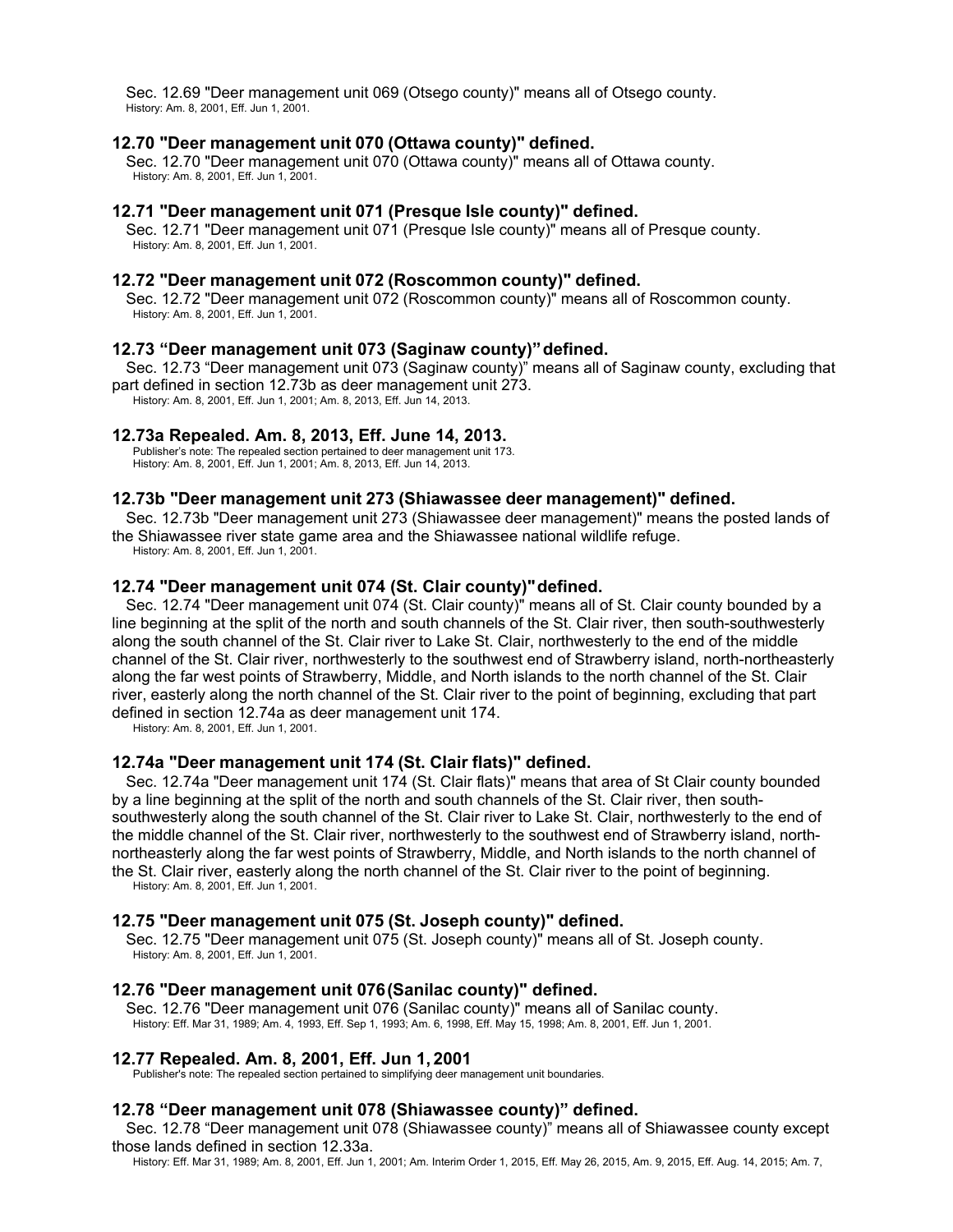2016, Eff. May 13, 2016.

### **12.79 "Deer management unit 079 (Tuscola county)"defined.**

Sec. 12.79 "Deer management unit 079 (Tuscola county)" means all of Tuscola county. History: Eff. Mar 31, 1989; Am. 13, 1989, Eff. Sep 1, 1989; Am. 8, 2001, Eff. Jun 1, 2001.

#### **12.80 "Deer management unit 080 (Van Buren county)" defined.**

Sec. 12.80 "Deer management unit 080 (Van Buren county)" means all of Van Buren county. History: Eff. Mar 31, 1989; Am. 13, 1989, Eff. Sep 1, 1989; Am. 8, 2001, Eff. Jun 1, 2001.

#### **12.81 "Deer management unit 081 (Washtenaw county)" defined.**

Sec. 12.81 "Deer management unit 081 (Washtenaw county)" means all of Washtenaw county. History: Eff. Mar 31, 1989; Am. 13, 1989, Eff. Sep 1, 1989; Am. 8, 2001, Eff. Jun 1, 2001.

#### **12.82 "Deer management unit 082 (Wayne county)"defined.**

Sec. 12.82 "Deer management unit 082 (Wayne county)" means all of Wayne county. History: Eff. Mar 31, 1989; Am. 13, 1989, Eff. Sep 1, 1989; Am. 8, 2001, Eff. Jun 1, 2001.

#### **12.83 "Deer management unit 083 (Wexford county)"defined.**

Sec. 12.83 "Deer management unit 083 (Wexford county)" means all of Wexford county. History: Eff. Mar 31, 1989; Am. 13, 1989, Eff. Sep 1, 1989; Am. 8, 2001, Eff. Jun 1, 2001.

#### **12.84 - 12.97 Repealed. Am. 8, 2001, Eff. Jun 1, 2001.**

Publisher's note: The repealed section pertained to deer management unit 84 through 97.

# **12.98 Repealed. Am. 6, 1998, Eff. May 15, 1998**

Publisher's note: The repealed section pertained to deer management unit 98.

**12.99 - 12.108 Repealed. Am. 8, 2001, Eff. Jun 1, 2001.** Publisher's note: The repealed section pertained to deer management unit 99 through 108.

### **12.109 Repealed. Am. 4, 1990, Eff. Sep 1, 1990.**

Publisher's note: The repealed section pertained to deer management unit 109.

### **12.110 - 12.111Repealed. Am. 8, 2001, Eff. Jun 1, 2001.**

Publisher's note: The repealed section pertained to deer management unit 110 through 111.

#### **12.112 Repealed. Am. 6, 1995, Eff. Sep 1, 1995.**

Publisher's note: The repealed section pertained to deer management unit 112.

#### **12.113 - 12.156 Repealed. Am. 8, 2001, Eff. Jun 1, 2001.**

Publisher's note: The repealed section pertained to deer management unit 113 through 156.

### **12.161 Repealed. Am. 8, 2001, Eff. Jun 1, 2001.**

Publisher's note: The repealed section pertained to deer management unit 161.

#### **12.188 Repealed. Am. 8, 2001, Eff. Jun 1, 2001.**

Publisher's note: The repealed section pertained to deer management unit 188.

#### **12.189 Repealed. Am. 8, 2001, Eff. Jun 1, 2001.**

Publisher's note: The repealed section pertained to deer management unit 189.

#### **12.197 Repealed. Am. 8, 2001, Eff. Jun 1, 2001.**

Publisher's note: The repealed section pertained to deer management unit 197.

#### **12.199 Repealed. Am. 8, 2001, Eff. Jun 1, 2001.**

Publisher's note: The repealed section pertained to deer management unit 199.

# **12.203 Repealed. Am. 8, 2001, Eff. Jun 1, 2001.**

Publisher's note: The repealed section pertained to deer management unit 203.

# **12.204 Repealed. Am. 4, 1990, Eff. Sep 1, 1990.**

Publisher's note: The repealed section pertained to deer management unit 204.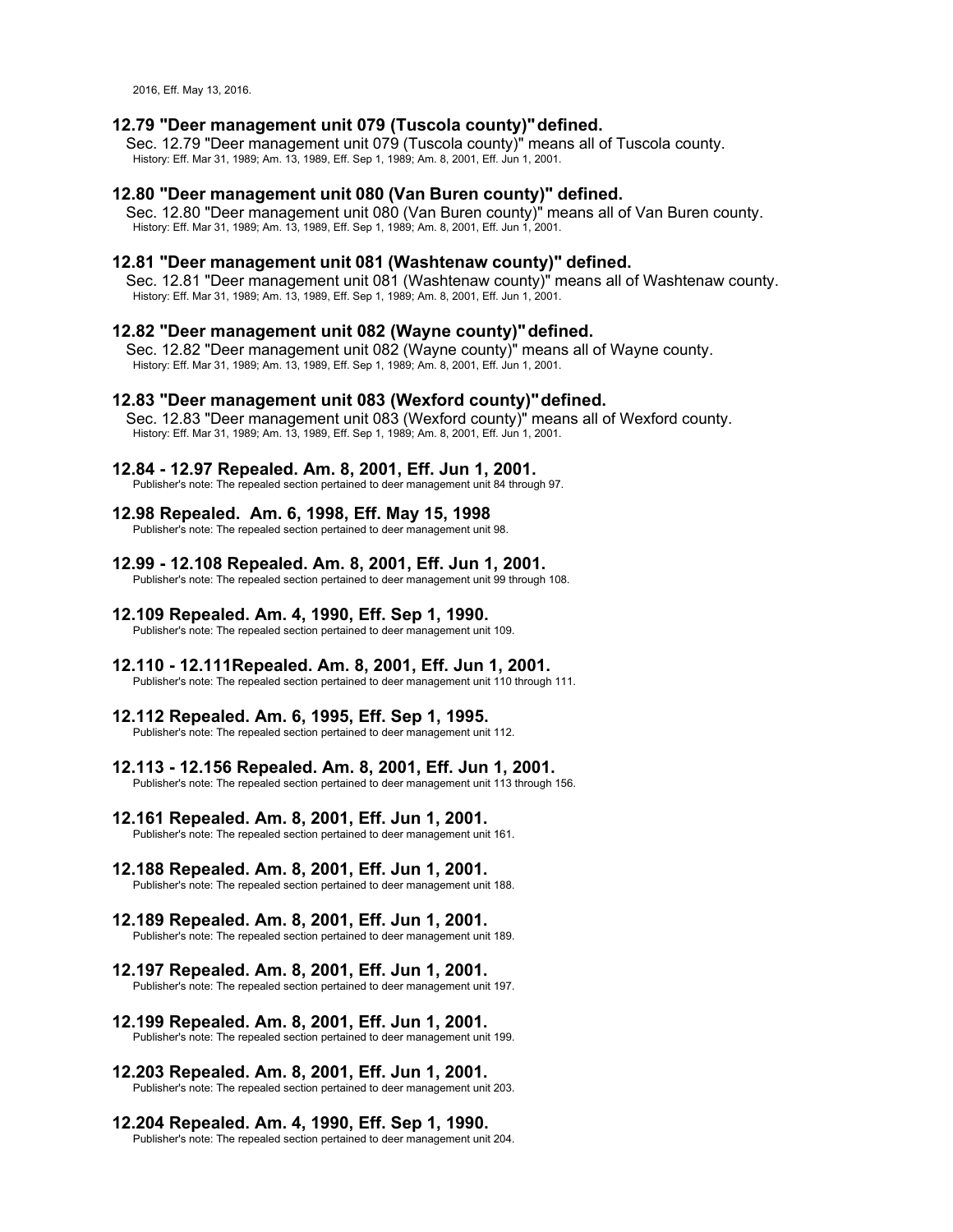**12.205 Repealed. Am. 8, 2001, Eff. Jun 1, 2001.**

History: Eff. Mar 31, 1989; Am. 8, 2001, Eff. Jun 1, 2001.

- **12.207 Repealed. Am. 4, 1990, Eff. Sep 1, 1990.** Publisher's note: The repealed section pertained to deer management unit 207.
- **12.208 Repealed. Am. 7, 2000, Eff. Sep 1, 2000** Publisher's note: The repealed section pertained to deer management unit 208.
- **12.214 Repealed. Am. 8, 2001, Eff. Jun 1, 2001.** Publisher's note: The repealed section pertained to deer management unit 214.
- **12.215 Repealed. Am. 8, 2001, Eff. Jun 1, 2001.** Publisher's note: The repealed section pertained to deer management unit 215.
- **12.219 Repealed. Am. 6, 1999, Eff. Sep 1, 1999.** Publisher's note: The repealed section pertained to deer management unit 219.
- **12.220 Repealed. Am. 6, 1998, Eff. May 15, 1998** Publisher's note: The repealed section pertained to deer management unit 220.
- **12.221 - 12.229 Repealed. Am. 8, 2001, Eff. Jun 1, 2001.** Publisher's note: The repealed section pertained to deer management unit 221 through 229.
- **12.229 Repealed. Am. 8, 2001, Eff. Jun 1, 2001.** Publisher's note: The repealed section pertained to deer management unit 229.
- **12.230 Repealed. Am. 8, 2001, Eff. Jun 1, 2001.** Publisher's note: The repealed section pertained to deer management unit 230.
- **12.235 - 12.237 Repealed. Am. 8, 2001, Eff. Jun 1, 2001.** Publisher's note: The repealed section pertained to deer management unit 235 through 237.
- **12.239 Repealed. Am. 3, 1997, Eff. Jun 1, 1997.** Publisher's note: The repealed section pertained to deer management unit 239.
- **12.240 Repealed. Am. 8, 2001, Eff. Jun 1, 2001.** Publisher's note: The repealed section pertained to deer management unit 240.
- **12.242 Repealed. Am. 8, 2001, Eff. Jun 1, 2001.** Publisher's note: The repealed section pertained to deer management unit 242.
- **12.245 Repealed. Am. 4, 1990, Eff. Sep 1, 1990.** Publisher's note: The repealed section pertained to deer management unit 245.
- **12.249 Repealed. Am. 6, 1995, Eff. Sep 1, 1995** Publisher's Note: The repealed section pertained to deer management unit 249.
- **12.250 -12.252 Repealed. Am. 8, 2001, Eff. Jun 1, 2001.** Publisher's note: The repealed section pertained to deer management unit 250 through 252.
- **12.254 Repealed. Am. 6, 1998, Eff. May 15, 1998.** Publisher's note: The repealed section pertained to deer management unit 254.
- **12.257 Repealed. Am. 3, 1992, Eff. Sep 1, 1992.** Publisher's Note: The repealed section pertained to deer management unit 257.
- **12.263 Repealed. Am. 8, 2001, Eff. Jun 1, 2001.** Publisher's note: The repealed section pertained to deer management unit 263.
- **12.283 Repealed. Am. 8, 2001, Eff. Jun 1, 2001.** Publisher's note: The repealed section pertained to deer management unit 283.
- **12.288 Repealed. Am. 8, 2001, Eff. Jun 1, 2001.**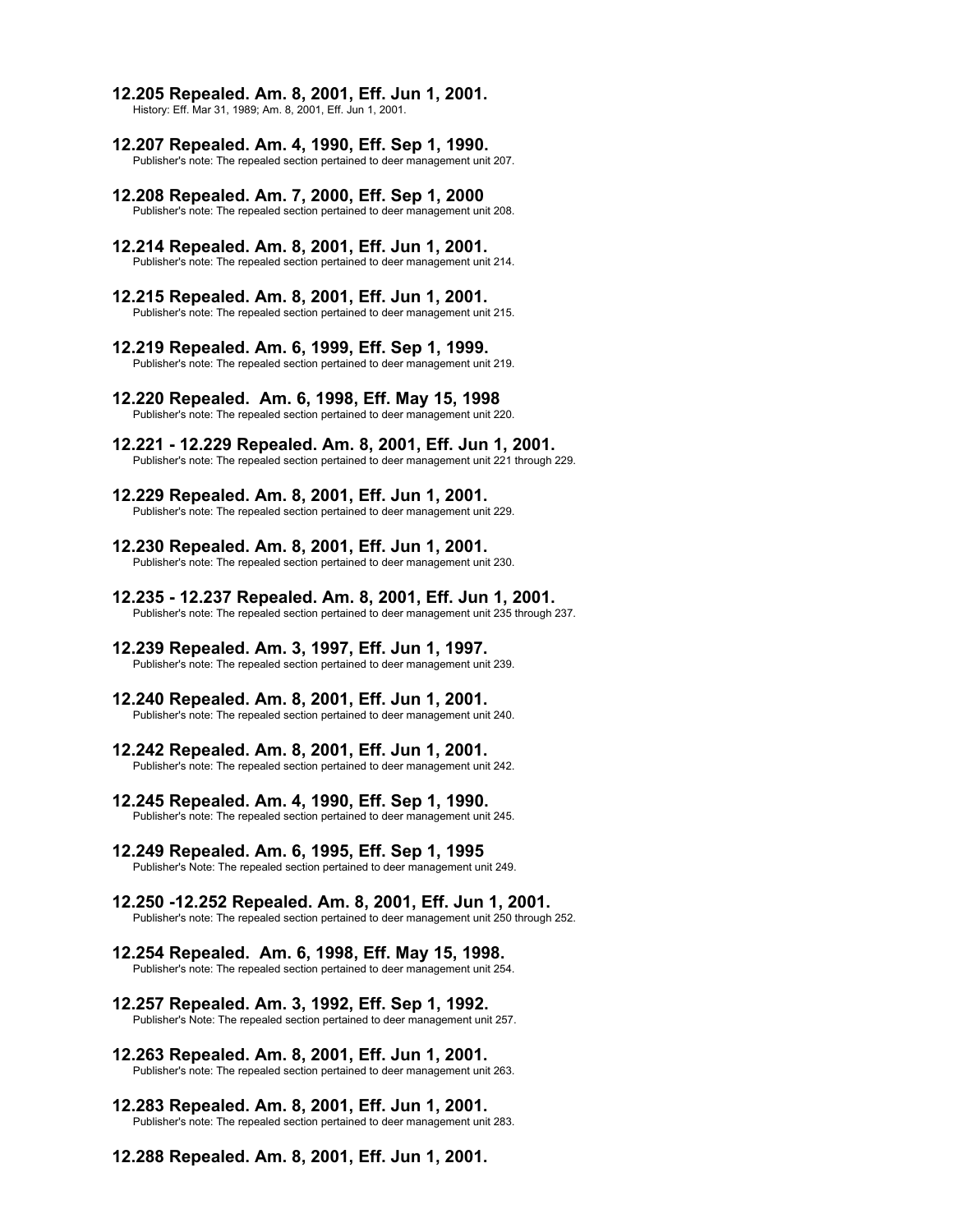Publisher's note: The repealed section pertained to deer management unit 288.

- **12.291 Repealed. Am. 8, 2001, Eff. Jun 1, 2001.** Publisher's note: The repealed section pertained to deer management unit 291.
- **12.313 Repealed. Am. 8, 2001, Eff. Jun 1, 2001.** Publisher's note: The repealed section pertained to deer management unit 313.
- **12.317 - 12.324 Repealed. Am. 8, 2001, Eff. Jun 1, 2001.** Publisher's note: The repealed section pertained to deer management unit 317 through 324.
- **12.326 Repealed. Am. 8, 2001, Eff. Jun 1, 2001.** Publisher's note: The repealed section pertained to deer management unit 326.
- **12.327 Repealed. Am. 8, 2001, Eff. Jun 1, 2001.** Publisher's note: The repealed section pertained to deer management unit 327.
- **12.329 - 12.332 Repealed. Am. 8, 2001, Eff. Jun 1, 2001.** Publisher's note: The repealed section pertained to deer management unit 329 through 332.
- **12.337 Repealed. Am. 8, 2001, Eff. Jun 1, 2001.** Publisher's note: The repealed section pertained to deer management unit 337.
- **12.342 Repealed. Am. 8, 2001, Eff. Jun 1, 2001.** Publisher's note: The repealed section pertained to deer management unit 342.
- **12.388 Repealed. Am. 8, 2001, Eff. Jun 1, 2001.** Publisher's note: The repealed section pertained to deer management unit 388.
- **12.414 Repealed. Am. 8, 2001, Eff. Jun 1, 2001.** Publisher's note: The repealed section pertained to deer management unit 414.
- **12.415 Repealed. Am. 8, 2001, Eff. Jun 1, 2001.** Publisher's note: The repealed section pertained to deer management unit 415.
- **12.442 Repealed. Am. 8, 2001, Eff. Jun 1, 2001.**

Publisher's note: The repealed section pertained to deer management unit 442.

### **12.452 "Deer management unit 452 (TB core area)" defined.**

Sec. 12.452 "Deer management unit 452 (TB core area)" means all of Montmorency, Alpena, Alcona, and Oscoda counties bounded by a line beginning at the junction of highway M-32 and highway M-33 in eastern Montmorency county, then easterly on highway M-32 past the city of Hillman and crossing the Montmorency-Alpena county line to King Settlement road near the city of Paxton, southerly on King Settlement road to Henry road, continue southerly on King Settlement road to Werth road, easterly on Werth road to Hubbard Lake road, southerly on Hubbard Lake road to Hubbert road at the Alpena-Alcona county line, easterly on Hubbert road to the continuation of Hubbard Lake road (also known as Scout road), southerly on Hubbard Lake road to Spruce road, continue southerly on Hubbard Lake road to highway M-72, westerly on highway M-72 past the city of Curran and crossing the Alcona-Oscoda county line to highway M-72 and highway M-33 near the city of Fairview, northerly on highway M-33 crossing the Oscoda-Montmorency county line to the point ofbeginning.

History: Am. 12, 1996, Eff. Sep 1, 1996; Am. 3, 1997, Eff. Jun 1, 1997; Am. 6, 1998, Eff. May 15, 1998; Am. 8, 2001, Eff. Jun 1, 2001; Am. 14, 2001, Eff. Sep 15, 2001; Am. 7, 2016, Eff. May 13, 2016.

#### **12.480 - 12.482 Repealed. Am. 8, 2001, Eff. Jun 1, 2001.**

Publisher's note: The repealed section pertained to deer management unit 480 through 482.

### **12.483 "Deer management unit 351 (Mideast Upper Peninsula)" defined.**

Sec. 12.483 "Deer management unit 351 (Mideast Upper Peninsula) means all of the following: deer management unit 021 as defined in section 12.21, deer management unit 349 as defined in section 12.49, deer management unit 249 as defined in section 12.49b, deer management unit 149 as defined in section 12.49a, deer management unit 017 as defined in section 12.17, and deer management unit 117 as defined in section 12.17a.

History: Am. 8, 2020; Eff. Feb. 12, 2021.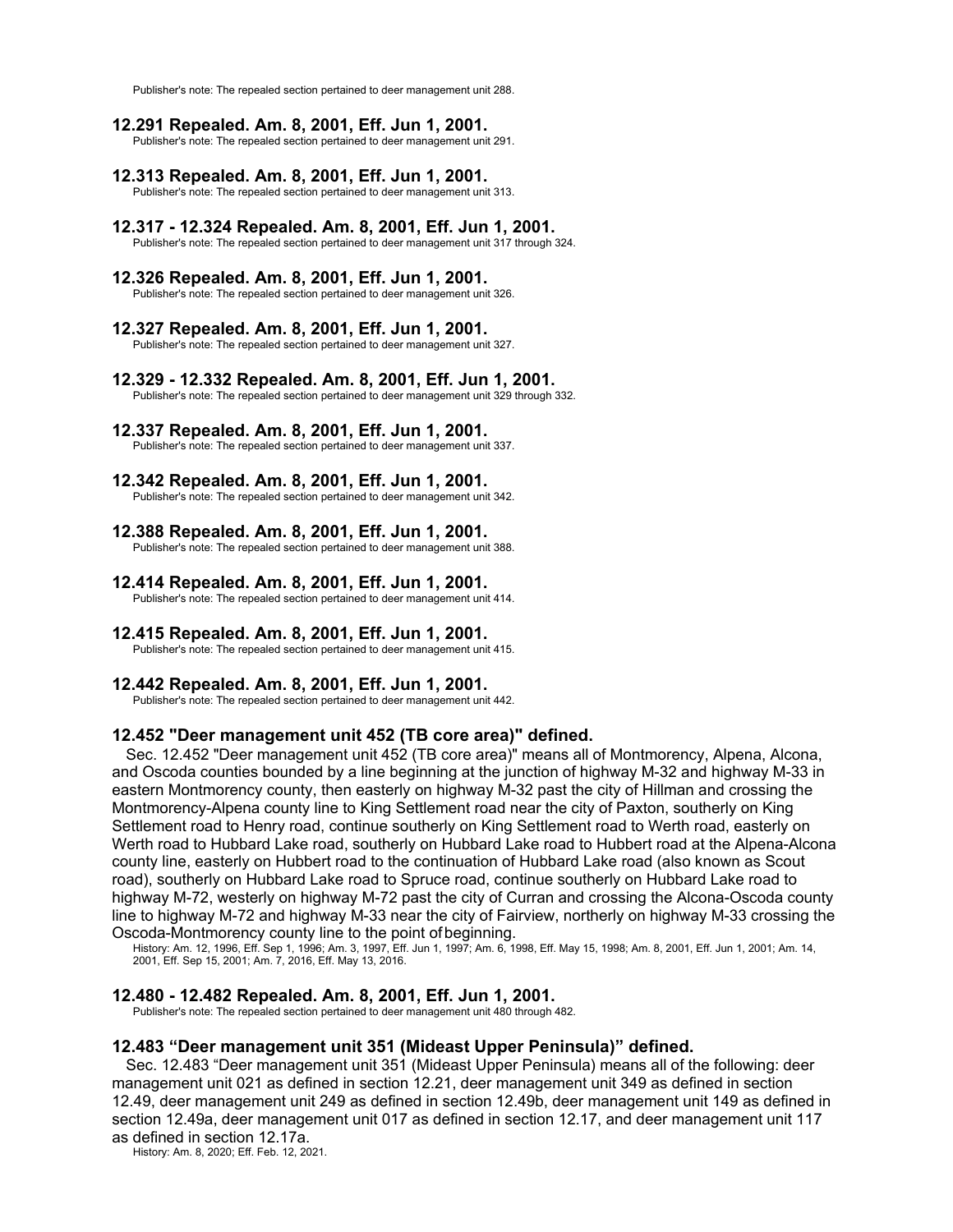### **12.484 Deer management unit 352 (Midwest Upper Peninsula)" defined.**

Sec. 12.484 "Deer management unit 352 (Midwest Upper Peninsula) means all of the following: deer management unit 027 as defined in section 12.27, deer management unit 036 as defined in section 12.36, deer management unit 152 as defined in section 12.52a, and deer management unit 252 as defined in section 12.52b.

History: Am. 8, 2020; Eff. Feb. 12, 2021.

# **12.486 "Deer management unit 486 (southern Lower Peninsula multi-county)" defined.**

Sec. 12.486 "Deer management unit 486 (southern Lower Peninsula multi-county)" means all of Allegan, Barry, Bay, Berrien, Branch, Calhoun, Cass, Clinton, Eaton, Genesee, Gratiot, Hillsdale, Huron, Ingham, Ionia, Isabella, Jackson, Kalamazoo, Kent, Lapeer, Lenawee, Livingston, Mecosta, Midland, Montcalm, Muskegon, Oakland, Ottawa, Saginaw, St. Joseph, Sanilac, Shiawassee, Tuscola, Van Buren, and Washtenaw counties, plus deer management unit 162 (south Newaygo county). History: Am. 6, 2009, Eff. May 7, 2009; Am. 7, 2011, Eff. Jun 10, 2011.

### **12.487 "Deer management unit 487 (northeast Lower Peninsula multi-county)" defined.**

Sec. 12.487 "Deer management unit 487 (northeast Lower Peninsula multi-county) means all of Alcona, Alpena, Iosco, Montmorency, Oscoda, and Presque Isle counties.

History: Am. 6, 2009, Eff. May 7, 2009.

#### **12.488 - 12.490 Repealed. Am. 8, 2001, Eff. Jun 1, 2001.**

Publisher's note: The repealed section pertained to deer management unit 488 through 490.

### **12.492 - 12.497 Repealed. Am. 8, 2001, Eff. Jun 1, 2001.**

Publisher's note: The repealed section pertained to deer management unit 492 through 497.

### **12.498 "Core CWD Area" defined.**

Sec. 12.498 "Core CWD Area" means the following:

#### (1) All of Ionia, Kent, Mecosta, Montcalm, and Newaygo counties. History: Am. 4, 2017, Eff. June 9, 2017; Am. Interim Order 1 of 2017, Eff. Oct. 4, 2017; Am. 12, 2018, Eff. Aug. 10, 2018.

# **12.499 "Urban deer management zone (Macomb, Oakland, and Wayne counties)" defined.**

Sec. 12.499 "Urban deer management zone" means all of Macomb, Oakland, and Wayne counties. History: Am. 4, 2017, Eff. June 9, 2017.

### **12.500 "Elk management unit A"defined.**

Sec. 12.500 "Elk management unit A" means that area of Montmorency and Otsego counties bounded by a line beginning in Montmorency county about five miles north of the town of Atlanta at the intersection of Rouse road and highway M-33 (near the southern corner between sections 14 and 15, T31N R02E), then south on M-33 to Kellyville road (section 35, T31N R02E) located about two miles northwest of the town of Atlanta, west on Kellyville road to its end (section 32, T31N R02E), then continuing west on the north edge of sections 4, 5, and 6 (also known as the north boundary of the third correction line along sections 4, 5, and 6, T30N R02E; about 2.5 miles) to Manier road (section 1, T30N R01E), south on Manier road to Old State road (also known as county road 620; section 12, T30N R01E) near the town of Big Rock, westerly on Old State road to Meridian road (also known as county road 495; section 7, T30N R01E) located about 2.5 miles north of town of Vienna, north on Meridian road to Johnson crossing grade road (section 31, T31N R01E), westerly on Johnson crossing grade into Otsego county to Gibbs road (also known as Sparr road; east side of section 28, T31N R01W), west on Gibbs road to Sawyer road (southeast corner of section 25, T31N R02W), northerly on Sawyer road for approximately 2.5 miles then westerly to two-track road which proceeds westerly through the center of the northern-half of section 13, T31N R02W, westerly on two-track road for about a mile until arrive at the site of the old Wing dam on the main stream of the Pigeon river in said section, then southerly upstream for about a mile along the Pigeon river to the north section line of section 23, T31N R02W (just east of the south end of White House Trail road), then west along the same north section line to White house trail, northerly along White house trail to Karslake road, north along Karslake road to Old Vanderbilt road (near the northeast corner of section 34, T32N R02W), easterly on Old Vanderbilt road to the Black river at McKinnon's bend (section 32, T32N R01W), then easterly to a southerly loop which continues northerly following the Black river into Montmorency county to Blue lakes road (also known as Barber bridge road or Main river bridge road, at section 21, T32N R01E), east on Blue lakes road to East branch road (also known as south Black river road, section 22, T32N R01E), southeasterly on East branch road to county road 622 (section 6, T31N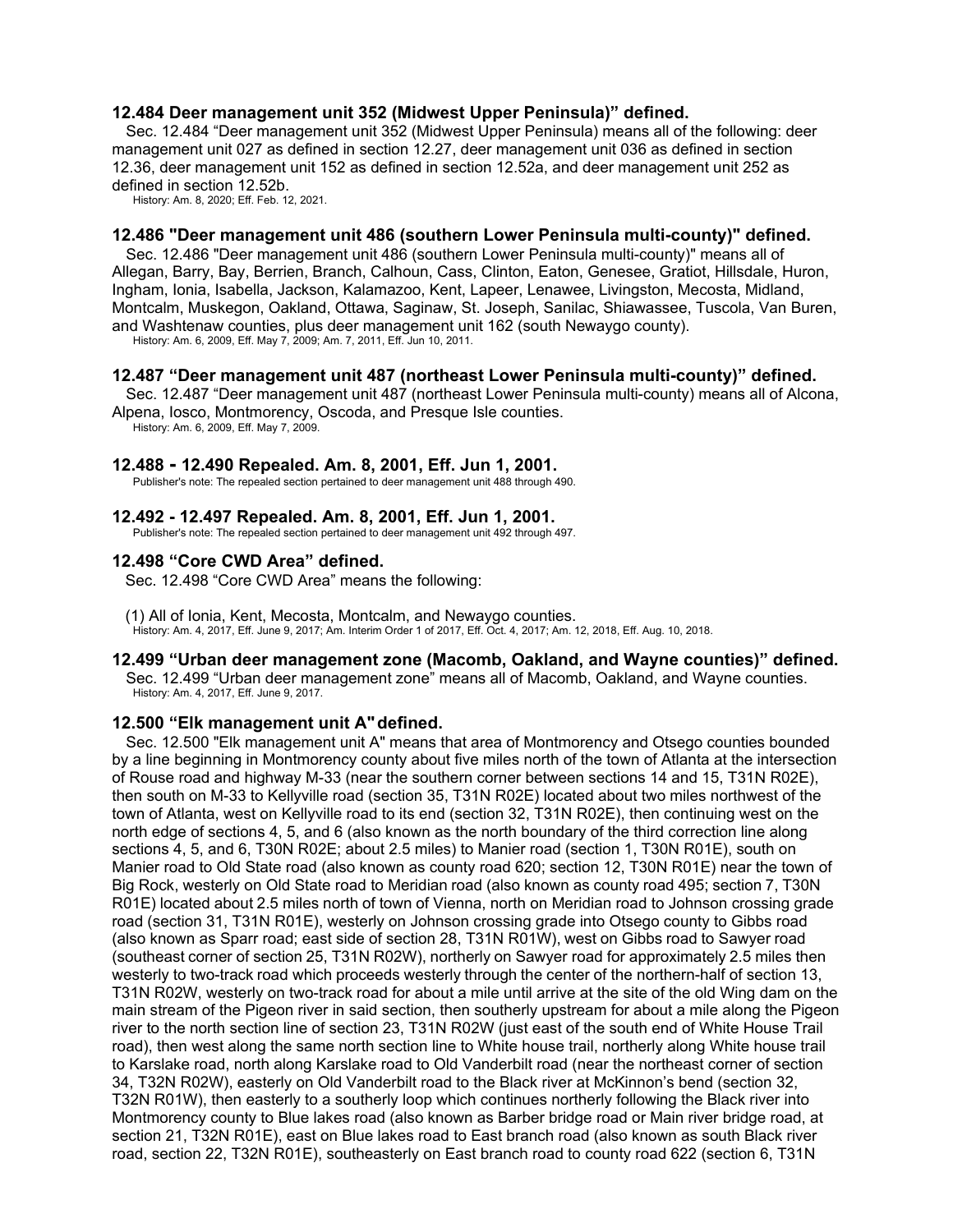R02E), southwest on 622 to Rouse road (near the southeast corner of section 14, T31N R01E), then east on Rouse road to the point of beginning.

History: Eff. Mar 31, 1989; Am. 17, 1989, Eff. Sep 1, 1989; Am. 5, 1992, Eff. Jul 1, 1992; Am. 7, 1993, Eff. Sep 1, 1993; Am. 2, 1995, Eff. Sep 1, 1995; Am. 4, 1997, Eff. Jun 1, 1997; Am. 6, 2004, Eff. May 8, 2004; Am. 4, 2005, Eff. May 6, 2005; Am. 6, 2006, Eff. May 5, 2006; Am. 5, 2011, Eff. Apr 8, 2011.

### **12.501 "Elk management unit B"defined.**

Sec. 12.501 "Elk management unit B" means that area of Cheboygan, Montmorency, Otsego, and Presque Isle counties bounded by a line beginning in Montmorency county at the junction of county road 622 and highway M-33 (near center of section 34, T32N R02E), then northerly on highway M-33 into Presque Isle county to Canada Creek highway (east-central section 29, T33N R02E), westerly on Canada Creek highway into Cheboygan county to Black river road (east-central section 22, T33N R01E), then south on Black river road to Clark Bridge road (east central section 27, T33N R01E), then westerly on Clark Bridge road to Osmun road (northeast corner of section 26, T33N R01W), south on Osmun road and into Otsego county to Twin Lakes road (north section 2 line, T32N R01W) continuing southerly on Twin Lakes road to Hardwood Lake road (southwest corner section 10, T32N R01W-road name change, no direction change) then easterly on Hardwood Lake road to Tin Shanty road (southwest corner section 11, T32N R01W) then south on Tin Shanty road to the intersection with the Black river (northwest corner section 35, T32N R01W) easterly, southerly, and northerly along the Black river into Montmorency county to Blue Lakes road (also known as Barber Bridge road or Main River Bridge road, section 21, T32N R01E), easterly on Blue Lakes road to East Branch road (also known as south Black river road, east side of section 22, T32N R01E), southeasterly on East Branch road to county road 622 (northwest corner of section 6, T31N R02E), southerly on county road 622 to Rouse road (section 13, T13N R01E), easterly on Rouse road to the point of beginning.

History: Eff. Mar 31, 1989; Am. 17, 1989, Eff. Sep 1, 1989; Am. 7, 1990, Eff. Sep 1, 1990; Am. 5, 1992, Eff. Jul 1, 1992; Am. 7, 1993, Eff. Sep 1, 1993; Am. 2, 1995, Eff. Sep 1, 1995; Am. 4, 1997, Eff. Jun 1, 1997; Am. 6, 2004, Eff. May 8, 2004; Am. 4, 2005, Eff. May 6, 2005.

#### **12.502 "Elk management unit C"defined.**

Sec. 12.502 "Elk management unit C" means that area of Montmorency county bounded by a line beginning at the junction of highway M-32 and highway M-33 in the village of Atlanta, then easterly on highway M-32 to Hall road (center of section 10, T30N R03E), north on Hall road to Orm road (northwest corner of section 34 T31N R03E), continue north on Orm road to Hayes road then east on Hayes road to Tripp road (southeast corner of section 22T31N R03E), northerly on Tripp road to Voyer Lake road (center of section 15, T31N R03E), north on Voyer Lake road to County road 628 (center of section 27, T32N R03E), continue north and westerly on County road 628 to State Forest Trail (northeast corner of section 20, T32N R03E), northerly on State Forest Trail through center of section 17, and into southeast corner of section 8, then easterly into the southwest corner of section 9 then northerly through the center of section 9, continuing northerly through the western half of section 4 to the Rainy river Flooding dam, all in T32N Range 03E, follow the west Branch of the Upper Rainy river from the dam, northwesterly to the river's intersection with Mertz's road in Presque Isle county (southeast corner of section 32, T33N R03E), northwest on Mertz road to Rainy Lake road (center of section 30, T33N R03E), then northerly, easterly on Rainy Lake road to west 634 highway (east-central section 8 line, T33N R03E), then west on west 634 highway to Hoffmeyer road (center of west section 7 line, T33N R03E), northerly on Hoffmeyer road to 5 Mile road (northwest corner section 6 T33N R03E), then west on 5 Mile road to Price road (southeast corner section 33 T34N R2E), north on Price road to Hackett Lake road (center section 33 T34N R2E), then west on Hackett Lake road to highway M-33, southerly on highway M-33 to the point of beginning.

History: Eff. Mar 31, 1989; Am. 17, 1989, Eff. Sep 1, 1989; Am. 14, 1998, Eff. Sept. 10, 1998; Am. 6, 2000, Eff. Aug 1, 2000; Am. 6, 2002, Eff. Jun 1, 2002; Am.4, 2005, Eff. May 6, 2005.

#### **12.503 "Elk management unit D"defined.**

Sec. 12.503 "Elk management unit D" means that area of Cheboygan and Otsego counties bounded by a line beginning at the junction of Sturgeon valley road and highway I-75 in Otsego county, east on Sturgeon valley road to Fontinalis road, south on Fontinalis road to Old Vanderbilt road, easterly on Old Vanderbilt road to the Black river at McKinnen's bend (section 32, T32N R01W), follow the Black river northerly, easterly to Tin shanty bridge road (section 35, T32N R01W), north on Tin shanty bridge road to Hardwood lake road, then west on Hardwood lake road to Twin lakes road (section 10, T32N R01W), northerly on Twin lakes road into Cheboygan county on Osmun road to Webb road (section 3, T33N R01W) then west on Webb road to Montgomery road, then north on Montgomery road to Pigeon river road, then west on Pigeon river road to Afton road, then north on Afton road to highway M-68, then west on highway M-68 to highway I-75, then south along the north-bound lane of I-75 to the point of beginning.

History: Eff. Mar 31, 1989; Am. 17, 1989, Eff. Sep 1, 1989; Am. 7, 1990, Eff. Sep 1, 1990; Am. 5, 1992, Eff. Jul 1, 1992; Am. 14, 1998, Eff. Sep 10, 1998; Am. 6, 2000, Eff. Aug 1, 2000; Am. 4, 2005, Eff. May 6, 2005; Am. 6, 2006, Eff. May 5, 2006.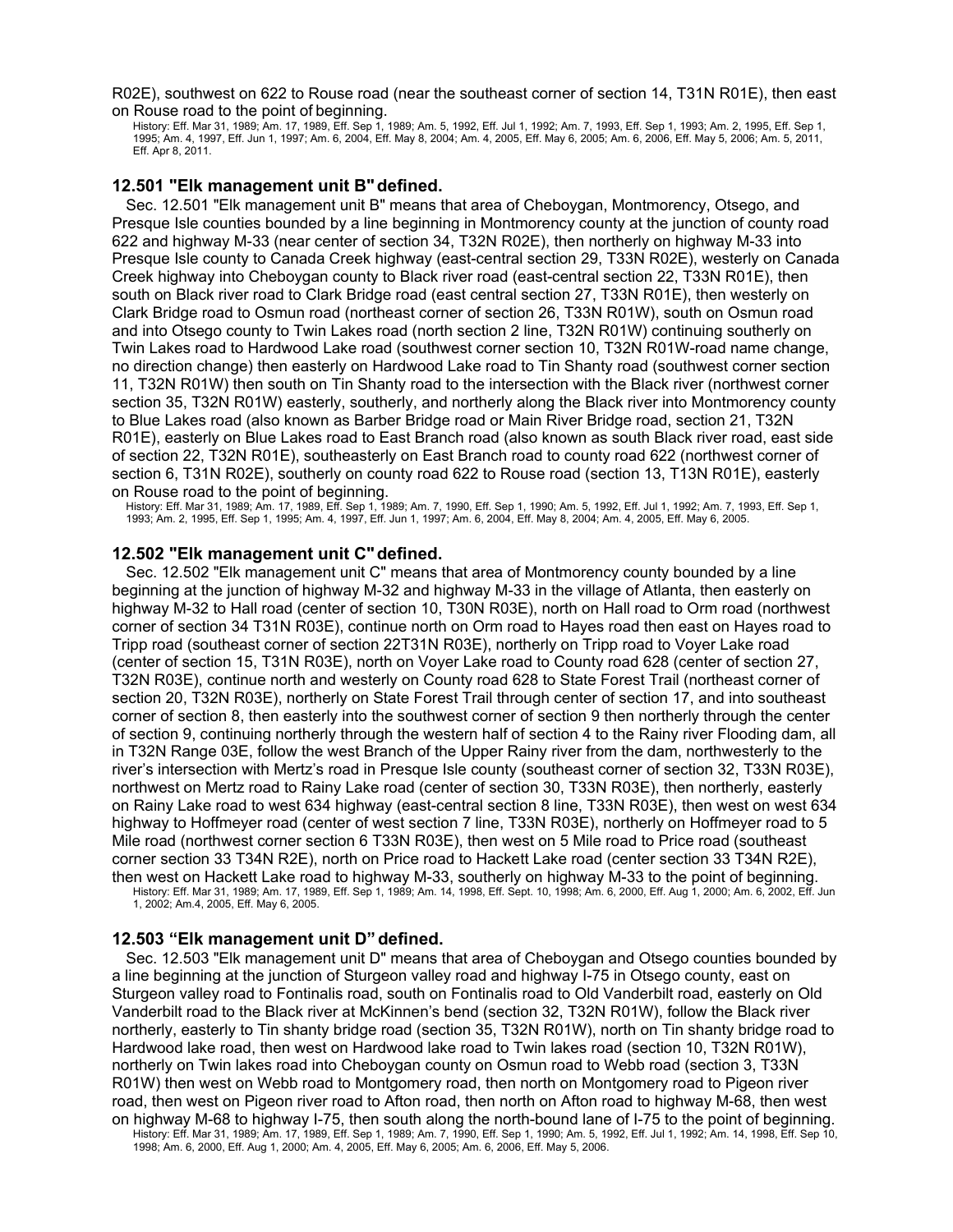### **12.504 "Elk management unit L" defined.**

Sec. 12.504 "Elk management unit L" means the area of Alpena, Antrim, Charlevoix, Cheboygan, Crawford, Emmet, Montmorency, Oscoda, Otsego, and Presque Isle counties except for those portions of Cheboygan, Montmorency, Otsego, and Presque Isle counties which create an exclusion area which is defined by a line beginning in Montmorency county at the intersection of Manier road and Old State road (also known as county road 620; in section 12, T30N R01E; located about a mile west of the town of Big Rock), then westerly on Old State road to Camp 8 road, northerly on Camp 8 road to the intersection of Huff road, then westerly on Huff road to Meridian line road (also known as county road 495) on the east Otsego county line about 5 miles north of the town of Vienna, northerly on Meridian line road to the end of Meridian line road at the west side line of section 19, T31N R01E, then north along the west side section line of section 19, T31N R01E (about a half mile) to the northwest corner of said section, then continuing west into Otsego county along the north side section lines of sections 24, 23, and 22, T31N R01W (about 2.5 miles), to Sawdust pile road, southwesterly on Sawdust pile road to Tin shanty bridge road, south on Tin shanty bridge road to the Black river (section 28, T31N R01W) center line, downstream almost six miles along the center of the Black river to Black river trail at McKinnon's bend, westerly on black river trail to old Vanderbilt road, westerly on old Vanderbilt road to Dudd road, northerly on Dudd road to Sturgeon valley road, easterly on Sturgeon valley road to Pickerel lake road, northerly on Pickerel lake road to Fisherman trail in Cheboygan county, northerly on Fisherman trail to Webb road, east on Webb road to Montgomery road, northerly on Montgomery road to Pigeon river road, east on Pigeon river road to the south side section line of section 17, T34N R01W, then east along the said south section line to the southeast corner of said section, then north along the east section line of same said section to Walker road, east on Walker road to Osmun road, north on Osmun road to highway M-68, east on M-68 to Brady road (section 7, T34N R01E), southerly on Brady road to Tucker road (section 17, T34N R02E), east on Tucker road to Center line road (section 21, T34N R01E), south on Center line road to Buzzels road (section 3, T33N R01E), east on Buzzels road to Black river road (northeast corner of section 2, T33N R01E), southerly on Black river road to Comstock/ Milligan highway (east edge of section 2, T33N R01E), east on Comstock/Milligan highway into Presque Isle county to highway M-33 (section 6, T33N R02E), southerly on M-33 into Montmorency county to Kellyville road (section 2, T30N R02E; located about two miles north of the town of Atlanta), west on Kellyville road to its end, then continuing west on the third correction line forming the north side section boundary of sections 4, 5, and 6, T30N R2E to Manier road, then south on Manier road to the point of beginning.

History: Am. 4, 1997, Eff. Jun 1, 1997; Am. 5, 1999, Eff. Sep 1, 1999; Am. 6, 2000, Eff. Aug 1, 2000; Am. 7, 2001, Eff. Jun 1, 2001; Am. 4, 2005, Eff. May 6, 2005; Am. 6, 2006, Eff. May 5, 2006; Am. 4, 2009, Eff. Apr 3, 2009; Am. 5, 2011, Eff. Apr 8, 2011; Am. 3, 2012, Eff. Apr 6, 2012: Am. 3, 2016, Eff. Apr. 15, 2016.

### **12.505 "Elk management unit M"defined.**

Sec. 12.505 "Elk management unit M" means that area of Alpena, Montmorency, and Presque Isle counties beginning at the intersection of M-33 and Hackett Lake road, approximately 5 miles south of Onaway, Presque Isle county (west edge section 32, T34N R02E), easterly along Hackett Lake road to Price road (east edge section 33, T33N R02E), southerly on Price road. to Five-Mile highway, then east on Five-Mile highway to Hoffmeyer road (northeast corner section 1, T33N R02E), southerly on Hoffmeyer road to W-634 highway (west edge section 7, (T33N R03E), southerly on W-634 highway to Elk road (northeast edge section 13, T33N R02E), southerly on Elk road to Deer road (east edge section 36, T33N R02E), continue south on Deer road into Montmorency county on Millersburg road (north edge section 1, T32N R02E), continue south on Millersburg road to Tomahawk Lake road (south edge section 11, T32N R02E), easterly, southerly on Tomahawk Lake road to County road 628 (southwest corner section 19, T32N R03E), easterly on County road 628 to Voyer Lake road (northwest corner section 27, T32N R03E), southerly on Voyer Lake road. to Tripp road (center section 15, T31N R03E), southerly on Tripp road to Hayes road (south edge section 22, T31N R03E), west on Hayes road to Orm road (northwest corner section 27, T31N R03E), south on Orm road to Hall road (southwest corner section 27, T31N R03E), south on Hall road highway M-32 (center section 10, T30N R03E), westerly on M-32 to north highway M-33 (in the village of Atlanta), north on M-33 to Kellyville road (north edge section 2, T30N R02E) westerly on Kellyville road to its end, continuing westerly on the third correction line forming the north boundary of sections 4, 5, and 6, T30N R02E to Manier road, southerly on Manier road to highway M-32 (southwest edge sect12.505 ion 7, T30N R02E), southerly, westerly on M-32 to county road 491 (center section 26, T30N R01E), southerly on county road 491 to county road 489 (southwest corner section 23, T29N R01E), southerly on county road 489 to the south Montmorency county line (south edge section 34, T29N R01E), then east along the south Montmorency line to the south Alpena county line, east along the south Alpena county line to highway M- 65 (southwest corner section 36, T29N R05E) northerly on highway M-65 to US-23 in Presque Isle county (southeast corner section 16, T34N R06E), northwest on US-23 to the northwest corner of Presque Isle county, southerly along the west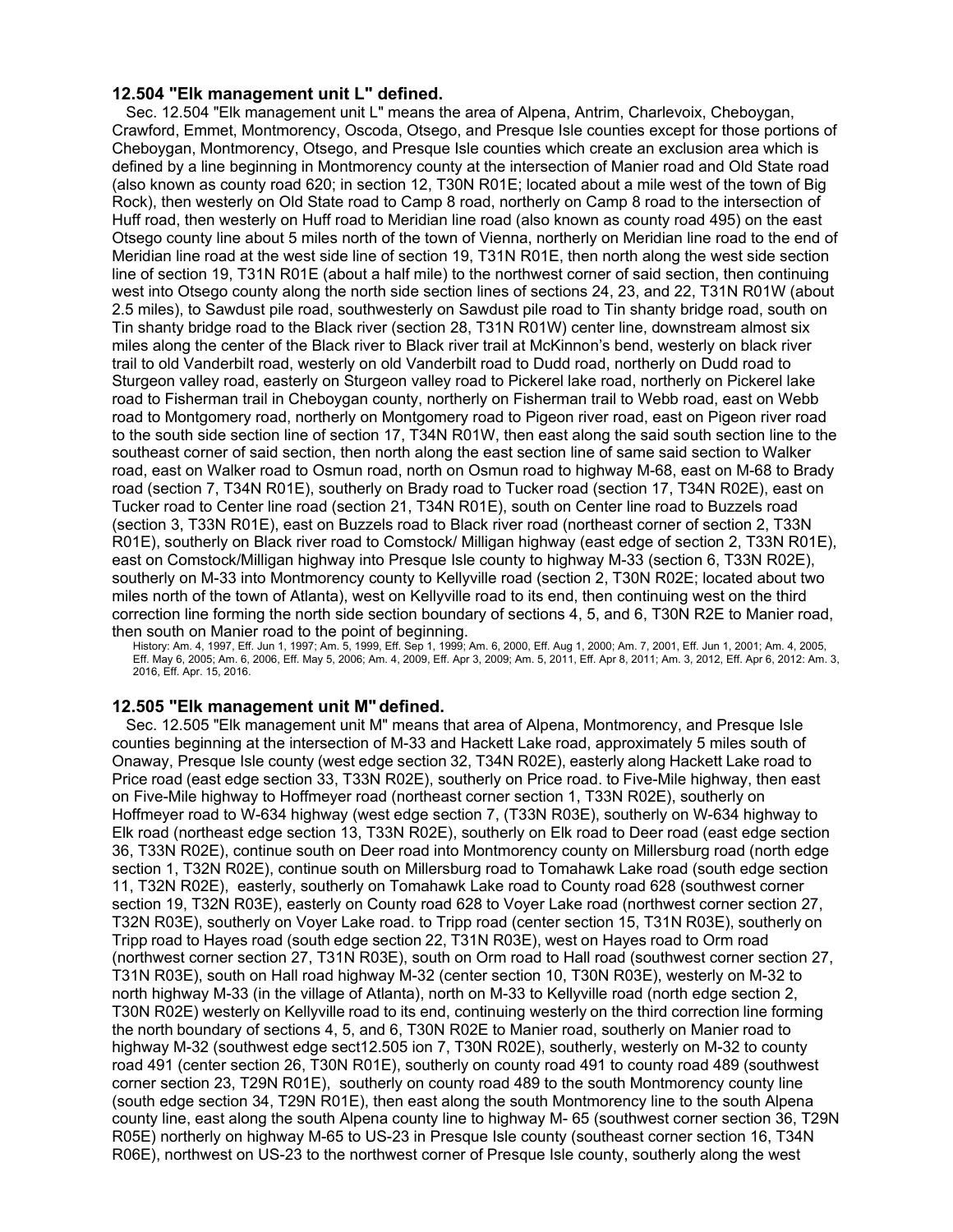Presque Isle county line to highway M-68 (northwest corner section 7, T34N R02E), westerly on highway M-68 into Cheboygan county to Brady road (northeast corner section 7, T34N R01E), southerly on Brady road. to Tucker road (south edge section 17, T34N R02E), east on Tucker road to Line road (northeast corner section 21, T34N R01E), south on Line road to Buzzels road (northwest corner section 3, T33N R01E), east on Buzzels road to Black river road (northeast corner section 2, T33N R01E), southerly on Black river road to Comstock/Milligan road (east edge section 2, T33N R01E), east on Comstock/Milligan highway into Presque Isle county to highway M-33 (east edge section 6, T33N R02E), northerly on highway M-33 to point of beginning.

History: Am. 7, 1993, Eff. Sep 1, 1993; Am. 1, 1994, Eff. Sep 1, 1994; Am. 2, 1995, Eff. Sep 1, 1995; Am. 7, 1996, Eff. Sep 1, 1996; Am. 4, 1997, Eff. Jun 1,1997; Am. 5, 1999, Eff. Sep 1, 1999; Am. 7, 2001, Eff. Jun 1, 2001; Am. 4, 2005, Eff. May 6, 2005.

# **12.506 "Elk management unit X"defined.**

Sec. 12.506 "Elk management unit X" means all areas in Alpena, Antrim, Charlevoix, Crawford, Emmet, and Oscoda counties, excluding those portions of Cheboygan, Montmorency, Otsego, and Presque Isle counties which are defined as elk management units H and I in sections 12.511 and 12.512.

History: Eff. Mar 31, 1989; Am. 17, 1989, Eff. Sep 1, 1989; Am. 7, 1990, Eff. Sep 1, 1990; Am. 4, 1991, Eff. Sep 1, 1991; Am. 2, 1995, Eff. Sep 1, 1995; Am.6, 2002, Eff. Jun 1, 2002; Am. 3, 2003, Eff. May 10, 2003; Am. 6, 2004, Eff. May 8, 2004; Am. 4, 2005, Eff. May 6, 2005; Am. 6, 2006, Eff. May 5, 2006; Am. 4, 2009, Eff. Apr 3, 2009; Am. 5, 2011, Eff. Apr 8, 2011; Am. 17, 2014, Eff. Dec. 12, 2014; Am. 3, 2020; Eff. Apr. 17, 2020.

### **12.507 Repealed. Am. 7, 1997, Eff. Sep 1, 1997.**

#### **12.508 "Elk management unit E" defined.**

Sec. 12.508 "Elk management unit E" means that area of Cheboygan and Presque Isle counties bounded by a line beginning at the junction of Osmun road and Clark bridge road (section 26, T33N R01W), then easterly on Clark bridge road to Black river road (section 27 T33N R1E), northerly on Black river road to Canada creek road (section 23 T33N R1E), easterly on Canada creek road into Presque Isle county on Canada creek highway, continue on Canada creek highway to highway M-33 (section 29, T33N R2E), northerly on highway M-33 to Milligan highway (section 6, T33N R2E), westerly on Milligan highway into Cheboygan county to Black river road (section 2, T33N R1E), north on Black river road to Buzzels road (north side of section 2, T33N R01E), westerly on Buzzels road to Centerline road (section 34, T34N R01E), northerly on Centerline road to the southeast corner of section 21, T34N R01E, westerly on the south edge of section 21 to the southwest corner of section 21, T34N R01E, northerly on the west edge of section 21 to Tucker road (southeast corner of section 17, T34N R01E), westerly on Tucker road to Brady road (western side of section 17, T34N R01E), northerly on Brady road to highway M-68 (section 6, T35N R01E), westerly on highway M-68 to Osmun road (section 1, T34N R01W), southerly on Osmun road to Walker road (section 11, T34N R01W), westerly on Walker road to the northwest corner of section 16, T34N R01W, southerly along the west side of section 16 to the southeast corner of section 17, T34N R01W, westerly along the south edge of section 17 to Pigeon river road (section 19, T34N R01W), then westerly on Pigeon river road to the intersection of Pigeon river road and Montgomery road, then south on Montgomery road to Webb road, then east on Webb road to Osmun road (section 3, T33N R 01W), then southerly on Osmun road to point of beginning.

History: Am. 6, 2006, Eff. May 5, 2006.

### **12.509 "Elk management unit F" defined.**

Sec. 12.509 "Elk management unit F" means that area of Cheboygan, Otsego and Presque Isle counties bounded by a line beginning in Otsego county, about 3.5 miles due east of the town of Vanderbilt, at the intersection of Sturgeon valley road and Fontinalis road (in northeastern corner of section 30, T32N R02W), then south for less than a mile on Fontinalis road to Old Vanderbilt road, easterly on Old Vanderbilt road to Black river trail (section 31, T32N R01W), easterly on Black river trail to the Black river at McKinnen's bend (section 32, T32N R01W) into the middle of the river, northerly turning easterly along the center of the Black river, to Tin shanty bridge road (section 35, T32N R01W), north on Tin shanty bridge road to Hardwood lake road, west on Hardwood lake road to Twin lakes road (section 10, T32N R01W), northerly on Twin lakes road into Cheboygan county to Osmun road (road name change), northerly on Osmun road to Clark bridge road (section 26, T33N R01W), easterly on Clark bridge road to Black river road (section 27 T33N R01E), northerly on Black river road to Canada creek road (section22, T33N R01E), southeasterly then easterly on Canada creek road into Presque Isle county on Canada creek highway (road name change), continue easterly on Canada creek highway to highway M-33 (section 29, T33N R02E), northerly on highway M-33 to Milligan highway (section 6, T33N R02E; about 6 miles due south of the town of Onaway), westerly on Milligan highway into Cheboygan county to Comstock road (road name change), west on Comstock road to Black river road (section 2, T33N R0E), north on Black river road to Buzzels road (north side of section 2, T33N R01E), westerly on Buzzels road to Centerline road (section 34, T34N R01E), northerly on Centerline road to the southeast corner of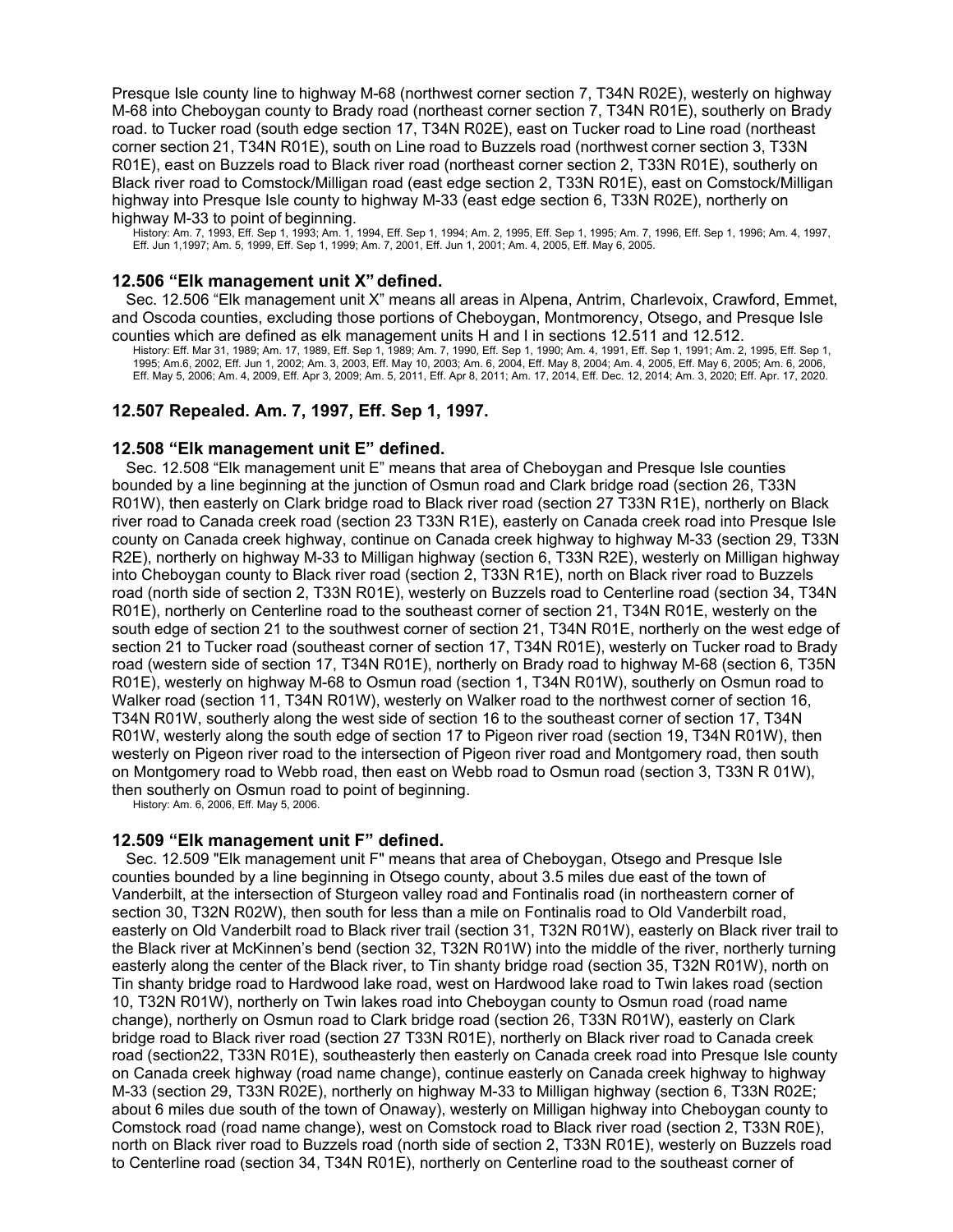section 21, T34N R01E, then westerly on the south side edge of section 21 to the southwest corner of section 21, T34N R01E, then northerly on the west edge of said section 21 to Tucker road (southeast corner of section 17, T34N R01E), westerly on Tucker road to Brady road (western side of section 17, T34N R01E), northerly on Brady road to highway M-68 (section 6, T35N R01E; about 6.5 miles due west of the town of Onaway), westerly on highway M-68 to Osmun road (section 1, T34N R01W), southerly on Osmun road to Walker road (section 11, T34N R01W), westerly on Walker road to the northwest corner of section 16, T34N R01W, southerly along the west side of said section 16 to the southeast corner of section 17, T34N R01W, then westerly along the south edge of section 17 to Pigeon river road (section 19, T34N R01W), west on Pigeon riverroad to Afton road (about 3 miles south of the town of Afton), west and then south on Afton road to the intersection of Webb road and Moline-aux road (section 4, T33N R02W; about 1.5 miles due east of the town of Wolverine, where Afton road turns to west and Moline aux continues south), continue south to Lance lake road and then west on Lance lake road to Trowbridge road (in northeast corner of section 31, T33NR2W), south on Trowbridge road into Otsego county to Fontinalis road (road name change), then south on Fontinalis road to the point of beginning. History: Am. 6, 2010, Eff. Apr 8, 2010; Am. 3, 2012, Eff. Apr 6,2012; Am. 3, Eff. Apr. 15, 2016.

**12.510 "Elk management unit G" defined.**

Sec. 12.510 "Elk management unit G" means that area of Cheboygan, Montmorency, Otsego, and Presque Isle counties bounded by a line beginning in Montmorency county, about 4.5 miles north of the town of Atlanta, at the Intersection of Rouse road and highway M-33 (in northwestern portion of section 23, T31N R02E), then northerly on highway M-33 into Presque Isle county to Canada creek highway (section 29, T33N R02E), westerly on Canada creek highway into Cheboygan county to Canada creek road (road name change), westerly then northwesterly on Canada creek road to Black river road (section 22, T33N R01E), south on Black river road to Clark bridge road (section 27, T33N R01E), westerly on Clark bridge road to Osmun road (section 26, T33N R01W), southerly on Osmun road into Otsego county to Twin lakes road (section 2, T32N R01W; road name change), southerly on Twin lakes road to Hardwood lake road (section 10, T32N R01W), easterly on Hardwood lake road to Tin shanty bridge road (section 11, T32N R01W), south on Tin shanty bridge road over the Black river to lost cabin trail (also known as house's lost cabin road; section 35, T32N R01W), southwesterly curving to southerly on lost cabin trail to Tin shanty bridge road (section 16, T31N R01W), south on Tin shanty bridge road to sawdust pile road (section 22, T31N R01W) northeasterly on sawdust pile road to the north section side of section 22, T31N R01W, then easterly along the northern section side of sections 22, 23, 24, in T31N R01W, into Montmorency county and continue easterly along the northern section side of section 19, T31N R01E, for about 0.25 mile to Black river road (also known as county road 495; section 19, T31N R01E), south on Black river road for about 0.5 mile to county road 622 (section 19, T31N R01E), easterly on county road 622 to Rouse road (section 13, T31N R01E), then easterly on Rouse road to the point of

the beginning. History: Am. 3, 2012, Eff. Apr 6, 2012.

### **12.511 "Elk management unit H" defined.**

Sec. 12.511 "Elk management unit H" means that area of Cheboygan, Otsego and Presque Isle counties bounded by a line beginning in Presque Isle county, approximately 5.3 miles south of the town of Onaway, at the intersection of state highway M-33 and Milligan highway (on the west edge of section 6, T33N R02E), then southerly on M-33 to Canada creek highway (in the east part of section 29, T33N R02E), southerly then westerly on Canada creek highway to the county line (where road name changes) then into Cheboygan county and northwesterly along Canada creek road to Black river road (section 22, T33N R01E), south on Black river road to Clark bridge road (section 27, T33N R01E), easterly on Clark bridge road and crossing over the Black river to Osmun road (section 26, T33N R01W), southerly/southwesterly on Osmun road to the county line (where road name changes) then southerly into Otsego county on Twin lakes road to Hardwood lake road (section 10, T32N R01W, near Twin lake), east on Hardwood lake road to Tin Shanty bridge road (section 11, T32N R01W), southerly on Tin Shanty bridge road to the Black river (northwest corner of section 35, T32N R01W), west to the center of the Black river then westerly along the centerline of the Black river to the southeastern-most curve of Black river trail which is known locally as McKinnon's bend (east side of section 32, T32N R01W), due west from the center of the Black river to Black river trail then westerly on Black river trail to Old Vanderbilt road (section 31, T32N R01W), westerly/northwesterly on Old Vanderbilt road to Dudd road (section 26, T32N R01W), northerly/northwesterly on Dudd road to Sturgeon Valley road (center of section 23, T32N R02W) which is approximately 6 miles east of the town of Vanderbilt, then easterly/northeasterly on Sturgeon Valley road to Pickerel lake road, northerly on Pickerel lake road to Grass lake road (section 1, T32N R02W), northeasterly then easterly on Grass lake road which is briefly on the county line, then into Cheboygan county, continuing northeasterly on Grass lake road to Fisherman's trail (southeast corner of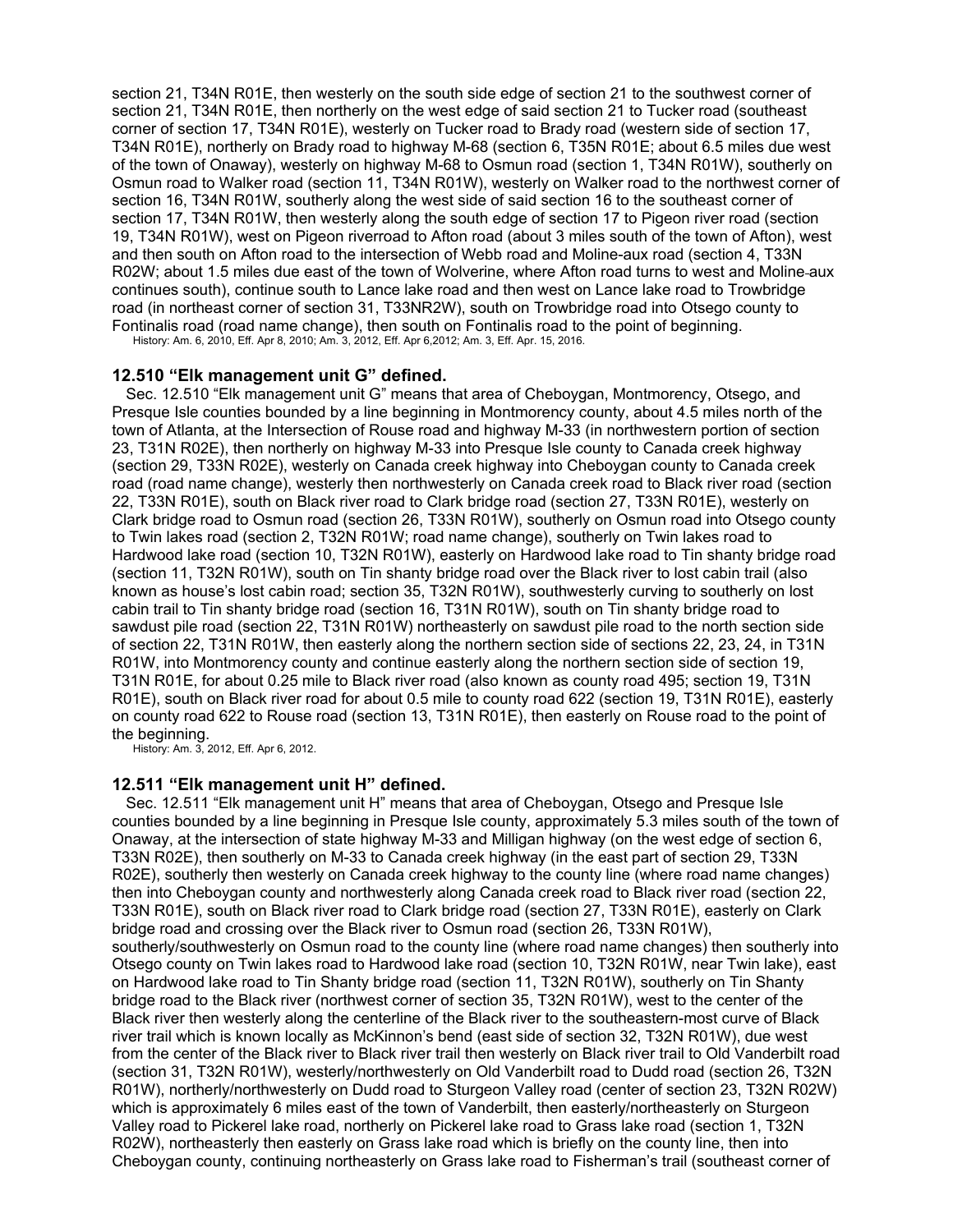section 31, T33N R01W), northerly/ northwesterly and southwesterly then northerly on Fisherman's trail to the intersection with Canopy road (in the northwest corner of section 19, T33N R01W), continue past Canopy road going north/northeasterly on Fisherman's trail (named I 37 road or forest road I 37) to Webb road (north edge of section 7, T33N R01W), east on Webb road to Webber road, northerly/northwesterly on Webber road to Pigeon river road (west edge of section 20, T34N R01W), east on Pigeon river road (on the north edge of section 20, T34N R01W) and then continue east on the north-edge of the section about 1-mile to the west edge of section 16, T34N R01W, north 1-mile on the west edge the section to the northwestern corner of section 16, T34N R01W, then turn east and continue east to Walker road, east on Walker road to Osmun road, north on Osmun road to state highway M-68 (west edge of section 1, T34N R01W; about 7.7 miles west of the town of Onaway), easterly on M-68 for about 2 miles to Brady road (west edge of section 5, T34N R01E; about 5.7 miles west of town of Onaway), south and southeasterly on Brady road to Tucker road (south edge of S17, T34N R01E), east on Tucker road to Centerline road (west side of section 22, T34N R01E), south on Centerline road to Buzzels road (south side of section 34, T34N R01E), east on Buzzels road to Black River road (northeast corner of section 2, T33N R01E), southeasterly on Black River road to Milligan highway, east on Milligan highway into Presque Isle county to state highway M-33 and the point of beginning.

History: Am. 3, 2020; Eff. Apr. 17, 2020.

### **12.512 "Elk management unit I" defined.**

Sec. 12.512 "Elk management unit I" means that area of Cheboygan, Montmorency, Otsego, and Presque Isle counties bounded by a line beginning in Montmorency county, approximately 2 miles north of the town of Atlanta, at the intersection of M-33 and Kellyville road (in section 2, T30N R02E), then west on Kellyville road to DeCheau lake road, north on Decheau lake road to Meaford road, westerly on Meaford road to Mills road, northerly on Mills road to Rouse road, westerly on Rouse road to county road 622, westerly on county road 622 to Black river road (section 19, T31N R01E), north on Black river road (about a half mile) to the north-side section boundary-line of section 19, T31N R01E, then continue west along that section line into Otsego county, then continue west along the north-side section lines of sections 24, 23, and 22, T31N R01W (about 2.5 miles), to Sawdust pile road, southwesterly on Sawdust pile road to Tin shanty road (on the west-side of section 22, T31N R01W), north on Tin shanty road to Lost Cabin trail (section 16, T31N R01W; where Lost cabin trail heads to the northwest and Tin shanty road heads to the northeast), northwesterly/northerly on Lost Cabin trail to the northeastern corner of section 4, T31N R01W, where Lost Cabin trail appears to split to the northeast and to the east (on some maps, the branch heading east is also called Lost Cabin trail, but also named DNR forest road 95), continue northeasterly on Lost Cabin trail to Tin shanty road (northwestern corner of section 35, T32N R01W), northerly on Tin shanty road past the intersection with Sawdust Pile trail and crossing over the Black river to Hardwood lake road (section 11, T32N R01W, near Twin lake), west on Hardwood lake road to Twin lakes road (section 10, T32N R01W), northerly on Twin lakes road to the county line (where the road names changes) to Osmun road then northerly/northeasterly into Cheboygan county on Osmun road to Clark bridge road (section 26, T33N R01W), easterly on Clark bridge road crossing over the Black river to Black river road (section 27, T33N R01E), northerly on Black river road to Canada creek road (section 22, T33N R01E), easterly/southeasterly on Canada creek road into Presque Isle county on Canada creek highway (road name change), continue easterly on Canada creek highway to state highway M-33 (section 29, T33N R02E), southerly on M-33 into Montmorency county to the point of beginning.

History: Am. 3, 2020; Eff. Apr. 17, 2020.

### **12.550 "Carney bear management unit"defined.**

Sec. 12.550 "Carney bear management unit" means that area of Delta, Dickinson, Marquette, and Menominee counties bounded by a line beginning at the mouth of the Menominee river and following the thread line of the Menominee river northwesterly to highway M-95 near Iron Mountain, then northerly on highway M-95 to Turner truck trail, easterly on Turner truck trail, county roads 438 and 426 (G-38) to highway US-2, northerly to the Escanaba river, downstream along the Escanaba river to Lake Michigan, southerly along the Lake Michigan shoreline to the point of beginning.

History: Eff. Mar 31, 1989; Am. 6, 1989, Eff. Sep 1, 1989; Am. 1, 1990, Eff. Jan 15, 1990.

### **12.551 "Red Oak bear management unit"defined.**

Sec. 12.551 "Red Oak bear management unit" means all of Alcona, Alpena, Antrim, Charlevoix, Cheboygan, Crawford, Emmet, Missaukee, Montmorency, Oscoda, Otsego, Presque Isle, and Roscommon counties; those portions of Grand Traverse, Kalkaska, and Wexford counties located east of US-131; and those portions of Ogemaw and Iosco counties located north of a line beginning at the Roscommon-Ogemaw county line intersection with M-55, easterly on M-55 into Tawas city to the end of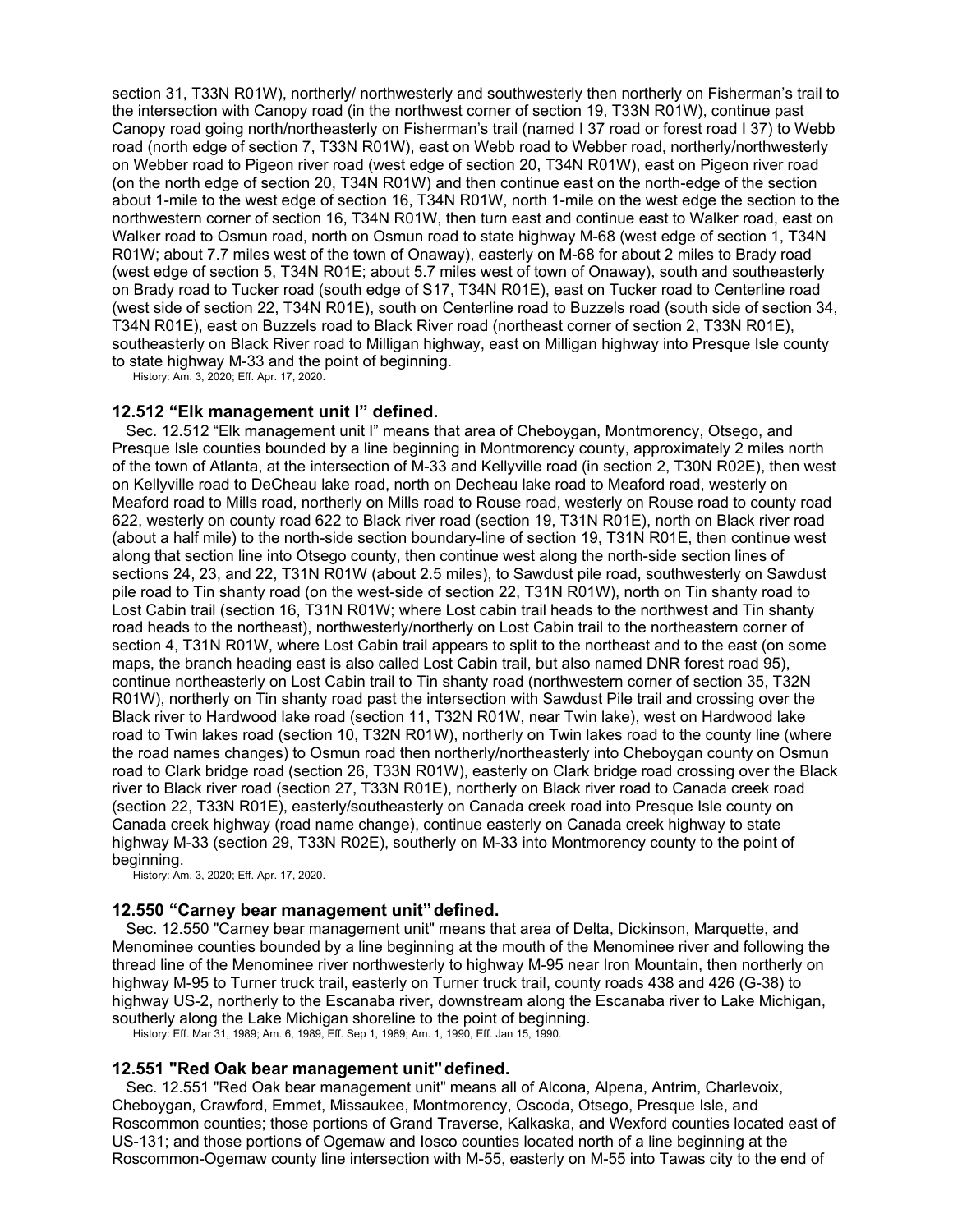M-55 (also known there as Hemlock street) at intersection with US-23 (also known as lake street in Tawas), then heading due southeast (crossing US 23 for about 100 feet) from said intersection into Tawas bay and into Lake Huron.

History: Eff. Mar 31, 1989; Am. 6, 1989, Eff. Sep 1, 1989; Am. 1, 1990, Eff. Jan 15, 1990; Am. 1, 1992, Eff. May 1, 1992; Am. 8, 1996, Eff. Sep 1, 1996; Am. 3, 1998, Eff. Jun 1, 1998; Am. 1, 2002, Eff. Feb 11, 2002; Am. 2, 2007, Eff. Mar 9, 2007; Am. 5, 2008, Eff. Apr 11, 2008.

### **12.552 "Bergland bear management unit"defined.**

Sec. 12.552 "Bergland bear management unit" means that area of Gogebic and Ontonagon counties west of highway US-45.

History: Am. 1, 1990, Eff. Jan 15, 1990; Am. 4, 1995, Eff. Sep 1, 1995.

#### **12.553 "Baraga bear management unit"defined.**

Sec. 12.553 "Baraga bear management unit" means Keweenaw county and that area of Baraga, Houghton, Marquette, and Ontonagon counties bounded by a line beginning at the mouth of the Carp river and following the Carp river upstream to highway M-28, then westerly on highway M-28 to highway US-45, northerly on highway US-45 to highway M-64, westerly on highway M-64 to the Ontonagon river, downstream along the Ontonagon river to Lake Superior, easterly along the Lake Superior shoreline to the point of beginning.

History: Am. 1, 1990, Eff. Jan 15, 1990; Am. 4, 1995, Eff. Sep 1, 1995.

### **12.554 "Amasa bear management unit"defined.**

Sec. 12.554 "Amasa bear management unit" means Iron county and that area of Baraga, Dickinson, Gogebic, Houghton, Marquette, and Ontonagon counties bounded by a line beginning at the intersection of the Menominee river and highway M-95, then northerly on highway M-95 to highway M-28, westerly on highway M-28 to highway US-45, southerly on highway US-45 to the Wisconsin state line, easterly along the Wisconsin state line to the point of beginning.

History: Am. 1, 1990, Eff. Jan 15, 1990; Am. 4, 1995, Eff. Sep 1, 1995.

#### **12.555 "Gwinn bear management unit"defined.**

Sec. 12.555 "Gwinn bear management unit" means that area of Alger, Delta, Dickinson, Marquette, and Schoolcraft counties bounded by a line beginning at the mouth of the Sturgeon river near Nahma, then upstream along the Sturgeon river to county road 499, easterly on county road 499 to county road 497, northerly on county road 497 to highway US-2, easterly on highway US-2 to highway 13, northerly on highway 13 to highway M-28, westerly on highway M-28 to the Anna river near Munising, downstream along the Anna river to Lake Superior, westerly along the Lake Superior shoreline to the mouth of the Carp river near Marquette, upstream along the Carp river to highway M-28, westerly on highway M-28 to highway M-95, southerly on highway M-95 to Turner truck trail near Channing, easterly on Turner truck trail to county road 426, easterly on county road 426 to highway US-2, northerly to the Escanaba river, downstream along the Escanaba river to Lake Michigan, easterly along the Lake Michigan shoreline to the point of beginning.

History: Am. 1, 1990, Eff. Jan 15, 1990.

### **12.556 "Newberry bear management unit"defined.**

Sec. 12.556 "Newberry bear management unit" means Chippewa county except for Drummond Island, Luce, and Mackinac counties and that area of Alger, Delta, and Schoolcraft counties east of a line beginning at the mouth of the Sturgeon river, then upstream along the Sturgeon river near Nahma to county road 499, easterly on county road 499 to county road 497, northerly on county road 497 to highway US-2, easterly on highway US-2 to highway 13, northerly on highway 13 to highway M-28, westerly on highway M-28 to the Anna river near Munising, downstream along the Anna river to Lake Superior.

History: Am. 1, 1990, Eff. Jan 15, 1990.

### **12.557 "Baldwin bear management unit" defined.**

Sec. 12.557 (1) "Baldwin bear management unit" means all of Benzie, Lake, Leelanau, Manistee, Mason, Muskegon, Newaygo, Oceana counties; and those portions of Kalkaska, Grand Traverse, Mecosta, Montcalm, Osceola, and Wexford counties located west of US-131.

History: Am. 1, 1990, Eff. Jan 15, 1990; Am. 8, 1996, Eff. Sep 1, 1996; Am. 1, 2002, Eff. Feb 11, 2002; Am. 3, 2004, Eff. Mar, 8, 2004; Am. 2,

2007, Mar 9, 2007; Am. 5, 2008, Eff. Apr 11, 2008; Am. 4, 2019, Eff. Mar. 15, 2019.

# **12.557a "Gladwin bear management unit" defined.**

Sec. 12.557a "Gladwin bear management unit" means all of Arenac, Clare, Gladwin, Isabella, and Midland counties; those portions of Mecosta, Osceola counties located east of US-131; those portions of Bay county north of a line beginning at the Bay-Midland county line intersection with Anderson road,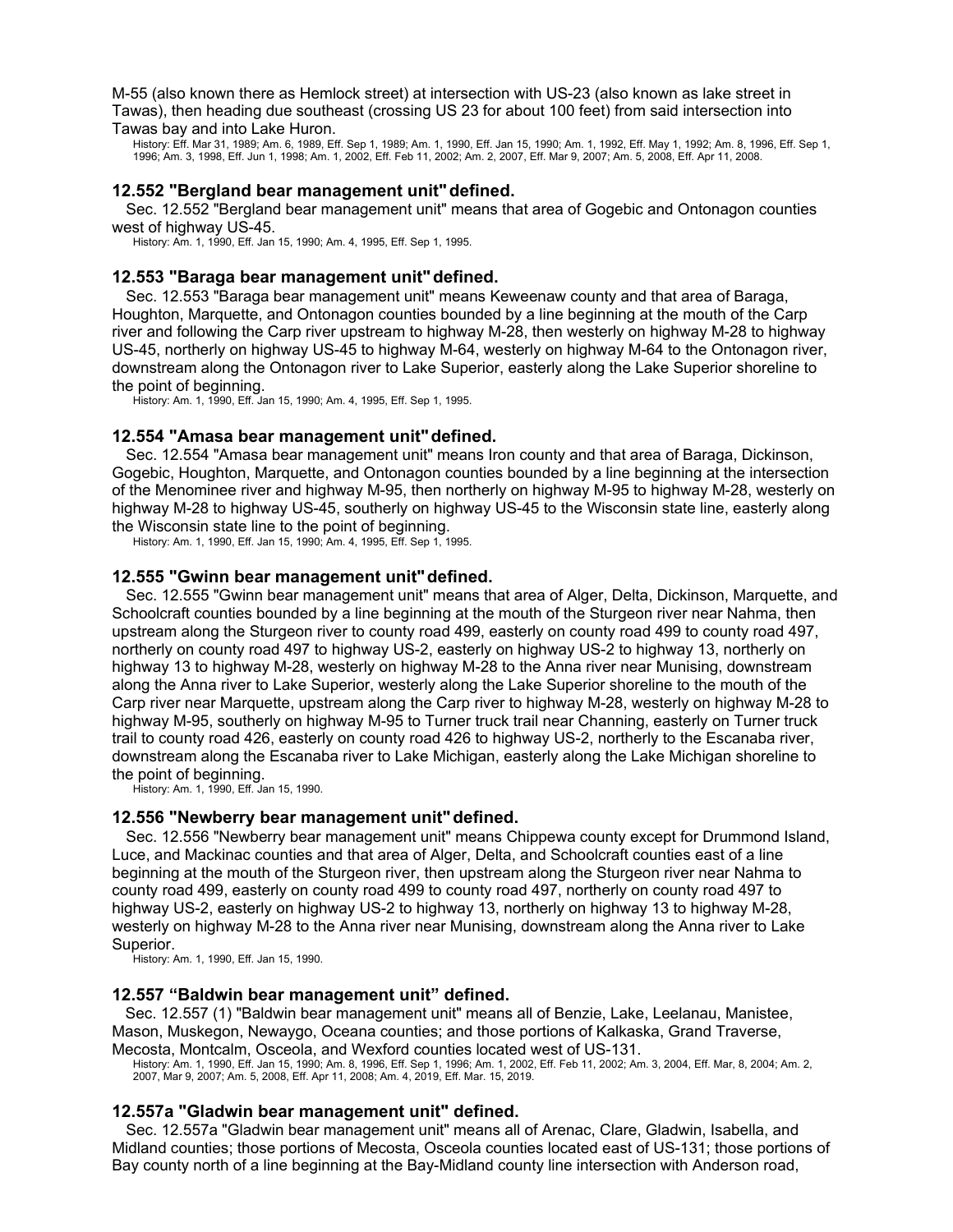easterly on Anderson road (through the city of Crump) to US-23, northerly on US-23 to Pinconning road, east on Pinconning road (into city of Pinconning) to M-13, northerly on M-13 to the Bay county line; and those portions of Ogemaw and Iosco counties located south of a line beginning at the Roscommon-Ogemaw county line intersection with M-55, easterly on M-55 into Tawas city to the end of M-55 (also known there as Hemlock street) at intersection with US- 23 (also known as lake street in Tawas), then heading due southeast (crossing US-23 for about 100 feet) from said intersectioninto Tawas bay and into Lake Huron.

History: Am. 8, 1996, Eff. Sep 1, 1996; Am. 1, 2002, Eff. Feb 11, 2002; Am. 2, 2007, Eff. Mar 9, 2007.

#### **12.558 "Dansville bear management unit" defined.**

Sec. 12.558 "Dansville bear management unit" means all of zone 2 and zone 3 not defined in sections 12.551, 12.557, and 12.557a.

History: Am. 1, 1990, Eff. Jan 15, 1990.; Am. 8, 1996, Eff. Sep 1, 1996.

#### **12.559 "Drummond Island bear management unit" defined.**

Sec. 12.559 "Drummond Island bear management unit" means all of Drummond Island in Chippewa county.

History: Am. 1, 1990, Eff. Jan 15, 1990.

#### **12.600 Repealed. Am. 1, 1989, Eff. Jun 1, 1989.**

Publisher's note: The repealed section pertained to fall wild turkey management unit M.

### **12.601 Repealed. Am. 1, 1989, Eff. Jun 1, 1989.**

Publisher's note: The repealed section pertained to fall wild turkey management unit N.

### **12.602 "Spring wild turkey management unit A" defined.**

Sec. 12.602 "Spring wild turkey management unit A" means all of Alpena, Montmorency, and Presque Isle counties and those portions of northern Alcona and northern Oscoda counties bounded by a line beginning in eastern Alcona county at a point offshore in Lake Huron located due east from the end of highway M-72 in Harrisville, then due west to the eastern end of M-72, westerly on M-72 into Oscoda county to the city of Fairview and the intersection with highway M-33, northerly on M-33 to the Oscoda county line, easterly on the northern Oscoda county line to the northern Alcona county line, then east on the Alcona county line to the Lake Huron shore, then due east into Lake Huron, and south to the point of beginning.

History: Eff. Mar 31, 1989; Am. 21, 1989, Eff. Jan 1, 1990; Am. 19, 1990, Eff. Oct 15, 1990; Am. 15, 1991, Eff. Oct 9, 1991; Am. 17, 2007, Eff. Nov 9, 2007.

### **12.603 "Spring wild turkey management unit B" defined.**

Sec. 12.602 "Spring wild turkey management unit B" means that portion of Charlevoix county identified as the beaver island group, or those islands (beaver island, garden island, high island, hog island, gull island, trout island, whiskey island, etc.) and portions of Charlevoix county which are north of the T35N-T36N township line extending east-west across lake Michigan.

History: Repealed. Am. 17, 2007, Eff. Nov 9, 2007; Am. 19, 2013, Eff. Nov 8, 2013

#### **12.604 Repealed. 1995, Am. 10, 1995, Eff. Jan 1, 1996.**

Publisher's Note: Previously the repealed section defined "Spring wild turkey management unit C."

#### **12.605 Repealed. 1995, Am. 10, 1995, Eff. Jan 1, 1996.**

Publisher's Note: Previously the repealed section defined "Spring wild turkey management unit D."

### **12.606 "Spring wild turkey management unit E" defined.**

Sec. 12.606 "Spring wild turkey management unit E" means all of Arenac, Gladwin, and Clare counties. History: Am. 19, 1990, Eff. Oct 15, 1990; Am. 17, 2007, Eff. Nov 9, 2007.

### **12.607 "Spring wild turkey management unit F" defined.**

Sec. 12.607 "Spring wild turkey management unit F" means all of Crawford, Iosco, Ogemaw, and Roscommon counties and those portions of southern Alcona and southern Oscoda counties bounded by a line beginning in eastern Alcona county at a point offshore in Lake Huron located due east from the end of highway M-72 in Harrisville, then due west to the eastern end of M-72, westerly on M-72 into Oscoda county to the city of Fairview and the intersection with highway M-33, northerly on M-33 to the Oscoda county line, westerly on the northern Oscoda county line to western Oscoda county line, southerly on the western Oscoda county line to the southern Oscoda county line, easterly on the southern Oscoda county line to the southern Alcona county line, then east on the southern Alcona county line to the Lake Huron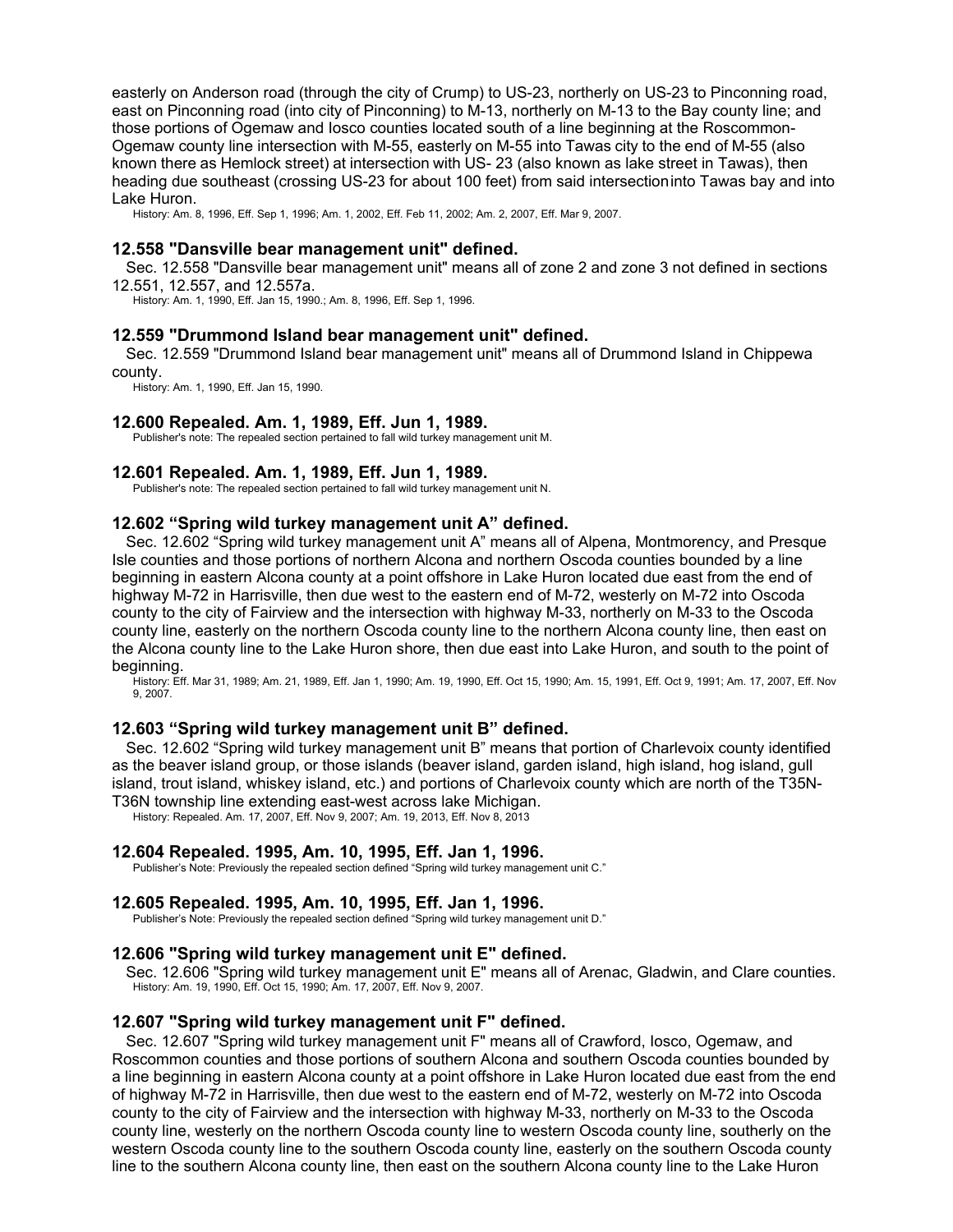shore, then due east into Lake Huron, and north to the point of beginning.

History: Eff. Mar 31, 1989; Am. 21, 2005, Eff. Nov 4, 2005; Am. 17, 2007, Eff. Nov 9, 2007.

#### **12.608 Repealed 1995, Am. 10, 1995, Eff. Jan 1, 1996.**

Publisher's Note: The repealed section pertained to Spring wild turkey management unit G defined; 202 square miles.

### **12.609 Repealed 2005, Am. 21, 2005, Eff. Nov 4, 2005.**

Publisher's Note: Previously the repealed section defined "Spring wild turkey management unit H."

#### **12.610 "Spring wild turkey management unit J" defined.**

Sec. 12.610 "Spring wild turkey management unit J" means all of Antrim, Charlevoix, Cheboygan, Emmet, and Otsego counties except those portions of Charlevoix county defined in section 12.603 "spring wild turkey management unit B".

History: Eff. Mar 31, 1989; Am. 21, 1989, Eff. Jan 1, 1990; Am. 17, 2007, Eff. Nov 9, 2007; Am. 19, 2008, Eff. Nov 7, 2008; Am. 18, 2010, Eff. Nov 5, 2010; Am. 19, 2013, Eff. Nov 8, 2013.

#### **12.611 "Spring wild turkey management unit K" defined.**

Sec. 12.611 "Spring wild turkey management unit K" means all of Benzie, Grand Traverse, Kalkaska, Lake, Leelanau, Manistee, Mason, Mecosta, Missaukee, Newaygo, Oceana, Osceola, and Wexford counties.

History: Eff. Mar 31, 1989; Am. 21, 1989, Eff. Jan 1, 1990; Am. 15, 1991, Eff. Oct 9, 1991; Am. 8, 1997, Eff. Jan 1, 1998; Am. 18, 2006, Eff. Nov 10, 2006.

#### **12.612 Repealed; Am. 18, 2006, Eff. Nov 10, 2006.**

History: Eff. Mar 31, 1989; Am. 3, 1990, Eff. Jun 1, 1990; Am. 15, 1991, Eff. Oct 9, 1991; Am. 11, 1992, Eff. Oct 8, 1992; Am. 3, 1995, Eff. Sep 1, 1995; Am. 10, 1995, Eff. Jan 1, 1996; Am. 18, 2004, Eff. Nov 4, 2004.

Publisher's Note: Previously the repealed section defined "Spring wild turkey management unit L."

### **12.613 "Spring wild turkey management unit M" defined.**

Sec. 12.613 "Spring wild turkey management unit M" means all of Michigan's upper peninsula. History: Eff. Mar 31, 1989; Am. 21, 1989, Eff. Jan 1, 1990; Am. 18, 2006, Eff. Nov 10, 2006; Am. 18, 2010, Eff. Nov 5, 2010.

#### **12.614 Repealed; Am. 18, 2006, Eff. Nov 10, 2006.**

History: Eff. Mar 31, 1989; Am. 21, 1989, Eff. Jan 1, 1990. Publisher's Note: Previously the repealed section pertained to section 12.614 "Spring wild turkey management unit N."

#### **12.615 Repealed; Am. 18, 2006, Eff. Nov 10, 2006.**

History: Eff. Mar 31, 1989; Am. 19, 1990, Eff. Oct 15, 1990; Am. 16, 1998, Eff. Jan 1, 1999; Am. 17, 2000, Eff. Nov 10, 2000. Publisher's Note: Previously the repealed section defined "Spring wild turkey management unit O."

#### **12.616 Repealed; Am. 18, 2006, Eff. Nov 10, 2006.**

History: Eff. Mar 31, 1989; Am. 21, 1989, Eff. Jan 1, 1989; Am. 19, 1990, Eff. Oct 15, 1990; Am. 120, 1993, Eff. Apr 1, 1994; Am. 15, 1999, Eff. Jan 1, 2000; Am. 18, 2004, Eff. Nov 4, 2004. Publisher's Note: Previously the repealed section defined "Spring wild turkey management unit P."

#### **12.617 Repealed; Am. 18, 2006, Eff. Nov 10, 2006.**

History: Eff. Mar 31, 1989; Am. 19, 1990, Eff. Oct 15, 1990; Am. 15, 1991, Eff. Oct 9, 1991; Am. 10, 1995, Eff. Jan 1, 1996; Am. 17, 2000, Eff. Nov 10, 2000; Am. 15, 2001, Eff. Nov 9, 2001; Am. 21, 2005, Eff. Nov 4, 2005. Publisher's Note: Previously the repealed section defined "Spring wild turkey management unit Q."

#### **12.618 Repealed; Am. 18, 2006, Eff. Nov 10, 2006.**

History: Am. 19, 1990, Eff. Oct 15, 1990; Am. 15, 1991, Eff. Oct 9, 1991; Am. 20, 1993, Eff. Apr 1, 1994; Am. 10, 1995, Eff. Jan 1, 1996; Am. 15, 1996, Eff. Jan 1, 1997; Am. 21, 2005, Eff. Nov 4, 2005. Publisher's Note: Previously the repealed section defined "Spring wild turkey management unit R."

#### **12.619 Repealed. Am 19, 2013, Eff. Nov 7, 2013**

History Note: Am. 18, 2006, Eff. Nov 10, 2006; Am. 17, 2007, Eff. Nov 9, 2007. Publisher's Note: Previously the section defined "Spring wild turkey management unit S. Publisher's Note: Most recently defined "Spring wild turkey management unit UX." Repealed by Am. 19, 2013, Eff. Nov 8, 2013.

# **12.620 Repealed; Am. 18, 2006, Eff. Nov 10, 2006.**

History: Eff. Mar 31, 1989; Am. 21, 1989, Eff. Jan 1, 1990 Am. 11, 1992, Eff. Oct 8, 1992; Am. 10, 1995, Eff. Jan 1, 1996; Am. 15, 1996, Eff. Jan 1, 1997; Am. 8,1997, Eff. Jan 1, 1998; Am. 16, 1998, Eff. Jan 1, 1999; Am. 21, 2005, Eff. Nov 4, 2005. Publisher's Note: Previously the repealed section defined "Spring wild turkey management unit T."

#### **12.621 Repealed; Am. 18, 2006, Eff. Nov 10, 2006.**

History: Eff. Mar 31, 1989; Am. 21, 1989, Eff. Jan 1, 1990; Am. 19, 1990, Eff. Oct 15, 1990; Am. 15, 1991, Eff. Oct 9, 1991; Am. 11, 1992, Eff. Oct 8, 1992; Am.20, 1993, Eff. Apr 1, 1994; Am. 12, 1994, Eff. Nov 10, 1994; Am. 10, 1995, Eff. Jan 1, 1996; Am. 8, 1997, Eff. Jan 1, 1998. Publisher's Note: Previously the repealed section defined "Spring wild turkey management unit U."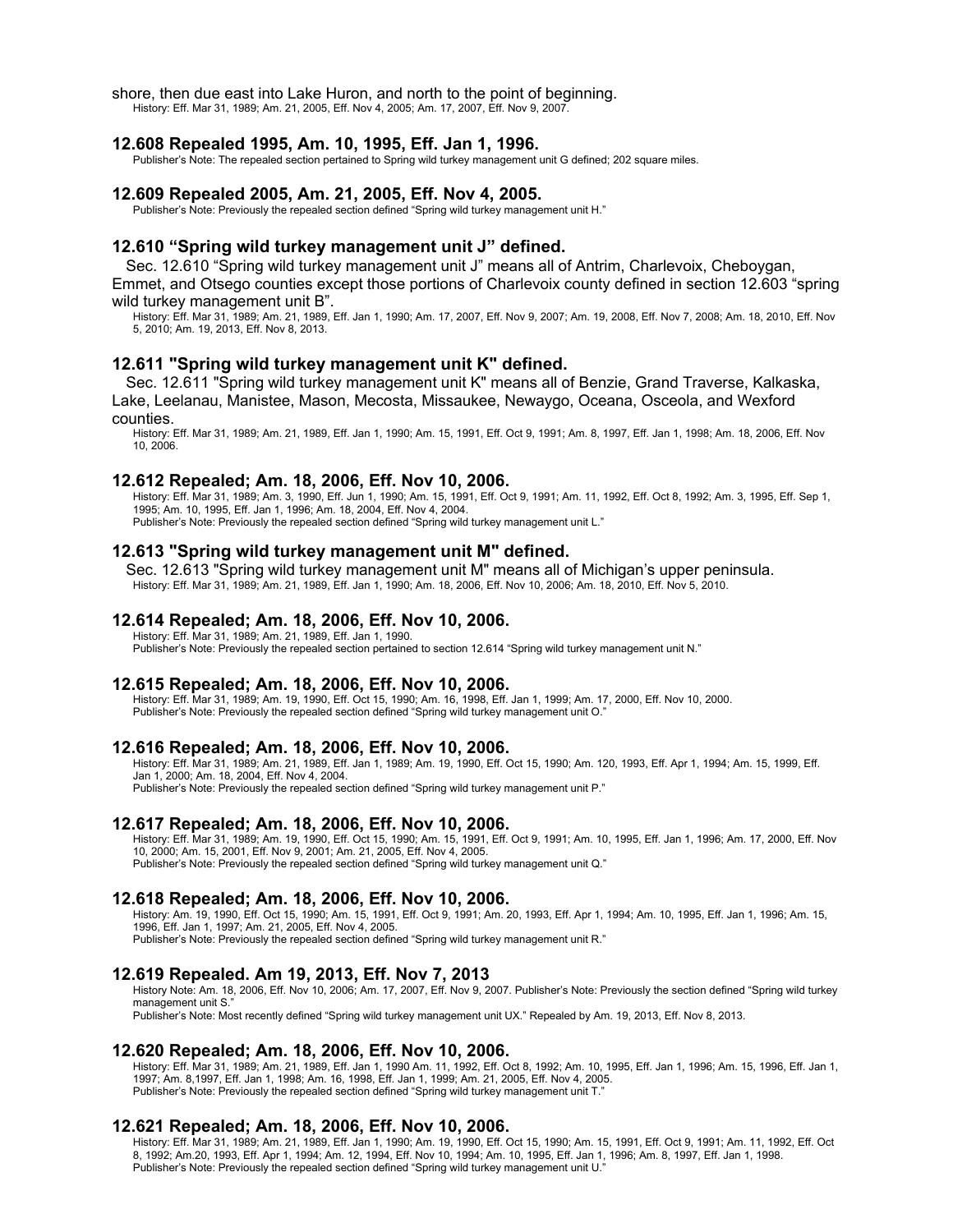#### **12.622 Repealed 2005, Am. 21, 2005, Eff. Nov 4, 2005.**

Publisher's Note: Previously the repealed section defined "Spring wild turkey management unit V."

#### **12.623 Repealed; Am. 18, 2006, Eff. Nov 10, 2006.**

History: Eff. Mar 31, 1989; Am. 21, 1989, Eff. Jan 1, 1990; Am. 19, 1990, Eff. Oct 15, 1990. Publisher's Note: Previously the repealed section defined "Spring wild turkey management unit W."

#### **12.624 Repealed; Am. 18, 2006, Eff. Nov 10, 2006.**

History: Am. 15, 1991, Eff. Oct 9, 1991; Am. 10, 1995, Eff. Jan 1, 1996; Am. 8, 1997, Eff. Jan 1, 1998; Am. 17, 2000, Eff. Nov 10, 2000; Am. 18, 2004, Eff. Nov 4, 2004; Am. 21, 2005, Eff. Nov 4, 2005. Publisher's Note: Previously the repealed section defined "Spring wild turkey management unit X."

### **12.625 Repealed; Am. 18, 2004, Eff. Nov 18, 2004.**

Publisher's Note: This repealed section defined "Spring wild turkey management unit Y."

#### **12.626 Repealed; Am. 18, 2006, Eff. Nov 10, 2006.**

History: Eff. Mar 31, 1989; Am. 15, 1991, Eff. Oct 9, 1991; Am. 11, 1992, Eff. Oct 8, 1992; Am. 20, 1993, Eff. Apr 1, 1994; Am. 12, 1994, Eff. Nov 10, 1994; Am. 10, 1995, Eff. Jan 1, 1996; Am. 15, 1996, Eff. Jan 1, 1997; Am. 8, 1997, Eff. Jan 1, 1998. Publisher's Note: Previously the repealed section defined "Spring wild turkey management unit Z.

#### **12.627 Repealed, 2007, Am. 17, 2007, Eff. Nov 9, 2007.**

Publisher's note: Previously the repealed section defined "Spring wild turkey management unit AA."

#### **12.628 Repealed. Am. 17, 2000, Eff. Nov 10, 2000.**

Publisher's note: Previously the repealed section defined "Spring wild turkey management unit QA."

#### **12.629 Repealed. Am. 10, 1995, Eff. Jan 1, 1996.**

Publisher's note: Previously the repealed section defined "Spring wild turkey management unit SA."

#### **12.630 Repealed. Am. 10, 1995, Eff. Jan 1, 1996.**

Publisher's note: Previously the repealed section defined "Spring wild turkey management unit SB."

# **12.631 Repealed. Am. 10, 1995, Eff. Jan 1, 1996.**

Publisher's Note: Previously the repealed section defined "Spring wild turkey management unit SC."

#### **12.632 Repealed. Am. 15, 1999, Eff. Jan 1, 2000.**

Publisher's Note: The repealed section pertained to the 12.632 "Spring wild turkey management unit PA."

### **12.633 Repealed; Am. 18, 2006, Eff. Nov 10, 2006.**

History: Am. 15, 1996, Eff. Jan 1, 1997; Am. 8, 1997, Eff. Jan 1, 1998. Publisher's Note: Previously the repealed section defined "Spring wild turkey management unit RA."

#### **12.634 Repealed. Am. 15, 1999, Eff. Jan 1, 2000.**

Publisher's Note: Previously the repealed section defined "Spring wild turkey management unit YA."

#### **12.635 "Spring wild turkey management unit ZA" defined.**

Sec. 12.635 "Spring wild turkey management unit ZA" means all of Bay, Clinton, Gratiot, Ionia, Isabella, Kent, Midland, Montcalm, Saginaw, and Shiawassee counties.

History: Am. 15, 1991, Eff. Oct 9, 1991; Am. 20, 1993, Eff. Apr 1, 1994; Am. 10, 1995, Eff. Jan 1, 1996; Am. 15, 1996, Eff. Jan 1, 1997; Am. 18, 2006, Eff. Nov. 10, 2006.

#### **12.636 "Spring wild turkey management unit ZB" defined.**

Sec. 12.638 "Spring wild turkey management unit ZB" means all of Huron, Sanilac, and Tuscola counties.

History Note: Am. 18, 2006, Eff. Nov 10, 2006.

Publisher's Note: Previously the repealed section defined "Spring wild turkey management unit QB."

#### **12.636a Repealed; Am. 15, 2001, Eff. Nov 9,2001.**

Publisher's Note: Previously the repealed section defined "Spring wild turkey management unit QC."

# **12.636b Repealed; Am. 18, 2006, Eff. Nov 10, 2006.**

History: Am. 17, 2000, Eff. Nov 10, 2000; Am. 21, 2005, Eff. Nov 4, 2005. Publisher's Note: Previously the repealed section defined "Spring wild turkey management unit QD."

### **12.637 "Spring wild turkey management unit ZC"defined.**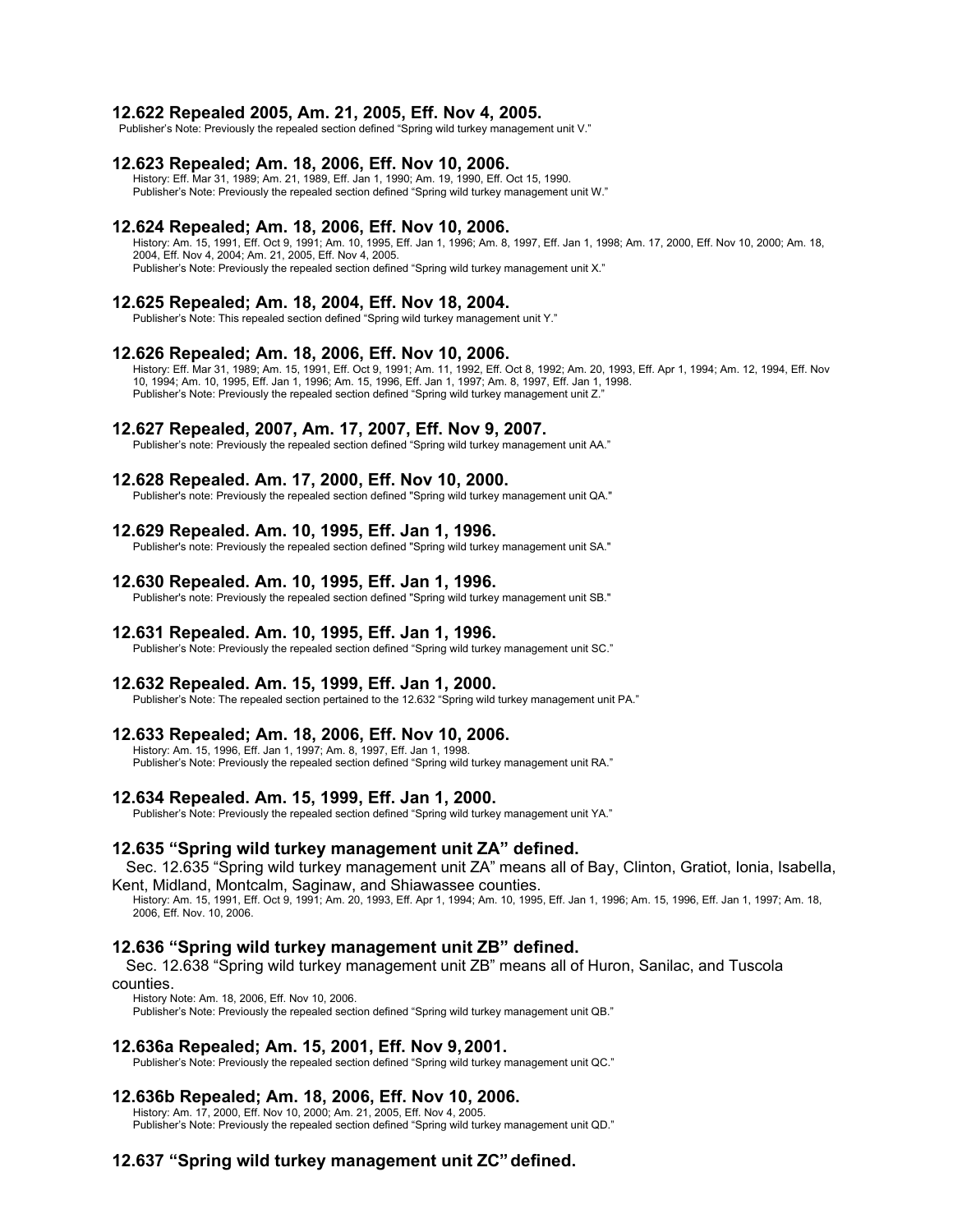#### Sec. 12.637 "Spring wild turkey management unit ZC" means all of Genesee, Lapeer, Macomb, Oakland, and St. Clair counties.

History Note: Am. 18, 2006, Eff. Nov 18, 2006 Publisher's Note: Previously the repealed section defined "Spring wild turkey management unit PB."

### **12.638 "Spring wild turkey management unit ZD"defined.**

Sec. 12.638 "Spring wild turkey management unit ZD" means all of Monroe and Wayne counties. History: Am. 8, 1997, Eff. Jan 1, 1998; Am. 16, 1998, Eff. Jan 1, 1999; Am. 18, 2006, Eff. Nov 10, 2006. Publisher's Note: Previously the repealed section defined "Spring wild turkey management unit UA."

### **12.639 "Spring wild turkey management unit ZE"defined.**

Sec. 12.639 "Spring wild turkey management unit ZE" means all of Branch, Calhoun, Eaton, Hillsdale, Ingham, Jackson, Lenawee, Livingston, and Washtenaw counties.

History: Am. 16, 1998, Eff. Jan 1, 1999; Am. 18, 2006, Eff. Nov 10, 2006. Publisher's Note: Previously the repealed section defined "Spring wild turkey management unit UB."

### **12.640 "Spring wild turkeymanagement unit ZF" defined.**

Sec. 12.640 "Spring wild turkey management unit ZF" means all of Allegan, Barry, Berrien, Cass,

Kalamazoo, Muskegon, Ottawa, St. Joseph, and Van Buren counties. History: Am. 16, 2001, Eff. Nov 9, 2001; Am. 21, 2005, Eff. Nov 4, 2005; Am. 18, 2006, Eff. Nov 18, 2006. Publisher's Note: Previously the repealed section defined "Spring wild turkey management unit MA."

### **12.641 "Southern Lower Peninsula wild turkey management unit ZZ" defined.**

Sec. 12.641 "Southern Lower Peninsula wild turkey management unit ZZ" means all of Allegan, Barry, Bay, Berrien, Branch, Calhoun, Cass, Clinton, Eaton, Genesee, Gratiot, Hillsdale, Huron, Ingham, Ionia, Isabella, Jackson, Kalamazoo, Kent, Lapeer, Lenawee, Livingston, Macomb, Midland, Monroe, Montcalm, Muskegon, Oakland, Ottawa, Saginaw, Sanilac, Shiawassee, St. Clair, St. Joseph, Tuscola, Van Buren, Washtenaw, and Wayne counties.

History: Am. 15, 1998, Eff. Jan 1, 1999; Am. 15, 2001, Eff. Nov 9, 2001.

### **12.650 "Fall wild turkey management unit A" defined.**

Sec. 12.650 "Fall wild turkey management unit A" means all of Iosco and Alcona counties. History: Am. 1, 1989, Eff. Jun 1, 1989; Am. 3, 1990, Eff. Jun 1, 1990; Am. 3, 1991, Eff. Jun 1, 1991; Am. 6, 1992, Eff. Sep 1, 1992; Am. 7, 1999, Eff. Sep 1, 1999; Am. 5, 2000, Eff. Sep 1, 2000; Am. 3, 2002, Eff. Jun 1, 2002; Am. 8, 2004, Eff. May 8, 2004.

### **12.651 Fall wild turkey management unit YY defined.**

Sec. 12.651 Wild turkey management unit YY means all of Allegan, Barry, Bay, Berrien, Branch, Calhoun, Cass, Clinton, Eaton, Genesee, Gratiot, Hillsdale, Huron, Ingham, Ionia, Isabella, Jackson, Kalamazoo, Kent Lapeer, Lenawee, Livingston, Macomb, Midland, Montcalm, Muskegon, Oakland, Ottawa, Saginaw, Sanilac, Shiawassee, St. Clair, St. Joseph, Tuscola, Van Buren, and Washtenaw counties and Beaver Island in Charlevoix county.

History: Note Repealed; Am. 8, 2005, Eff. May 6, 2005; Am. 8, 2010, Eff. May 6, 2010; Am. 19, 2013, Eff. Nov 8, 2013; Am. 11, 2014, Eff. Jul 11, 2014.

### **12.652 Repealed; Am. 7, 1999, Eff. Sep 1, 1999.**

Publishers Note: Previously the repealed section defined "Fall Wild Turkey management unit C."

### **12.654 "Fall wild turkey management unit M" defined.**

Sec. 12.654. "Fall wild turkey management unit M" means all of Michigan's upper peninsula. History: Am. 1, 1989, Eff. Jun 1, 1989; Am. 3, 1995, Eff. Sep 1, 1995; Am. 6, 2003, Eff. May 10, 2003; Am. 8, 2007, Eff. May 11, 2007; Am. 8, 2010, Eff. May 6, 2010.

### **12.655 Repealed Am. 8, 2007, Eff. May 11, 2007**

Publishers Note: Previously the repealed section defined "Fall wild turkey management unit N," Menominee county.

#### **12.656 "Fall wild turkey management unit J" defined.**

Sec. 12.656 "Fall wild turkey management unit J" means all of Antrim, Charlevoix, Cheboygan, Emmet, and Otsego counties.

History: Am. 3, 1990, Eff. Jun 1, 1990; Am. 3, 1991, Eff. Jun 1, 1991; Am. 6, 1992, Sep 1, 1992; Am. 1, 1993, Eff. Sep 1, 1993; Am. 3, 1995, Eff. Sep 1, 1995; Am. 5, 2001, Eff. Sep 1, 2001; Am. 8, 2004, Eff. May 8, 2004; Am. 8, 2005, Eff. May 6, 2005.

### **12.657 "Fall wild turkey management unit D" defined.**

Sec. 12.657 "Fall wild turkey management unit D" means all of Alpena and Montmorency counties. History: Am. 3, 1990, Eff. Jun 1, 1990; Am. 12, 1991, Eff. Aug 31, 1991; Am. 6, 1992, Eff. Sep 1, 1992; Am. 8, 2004, Eff. May 8, 2004.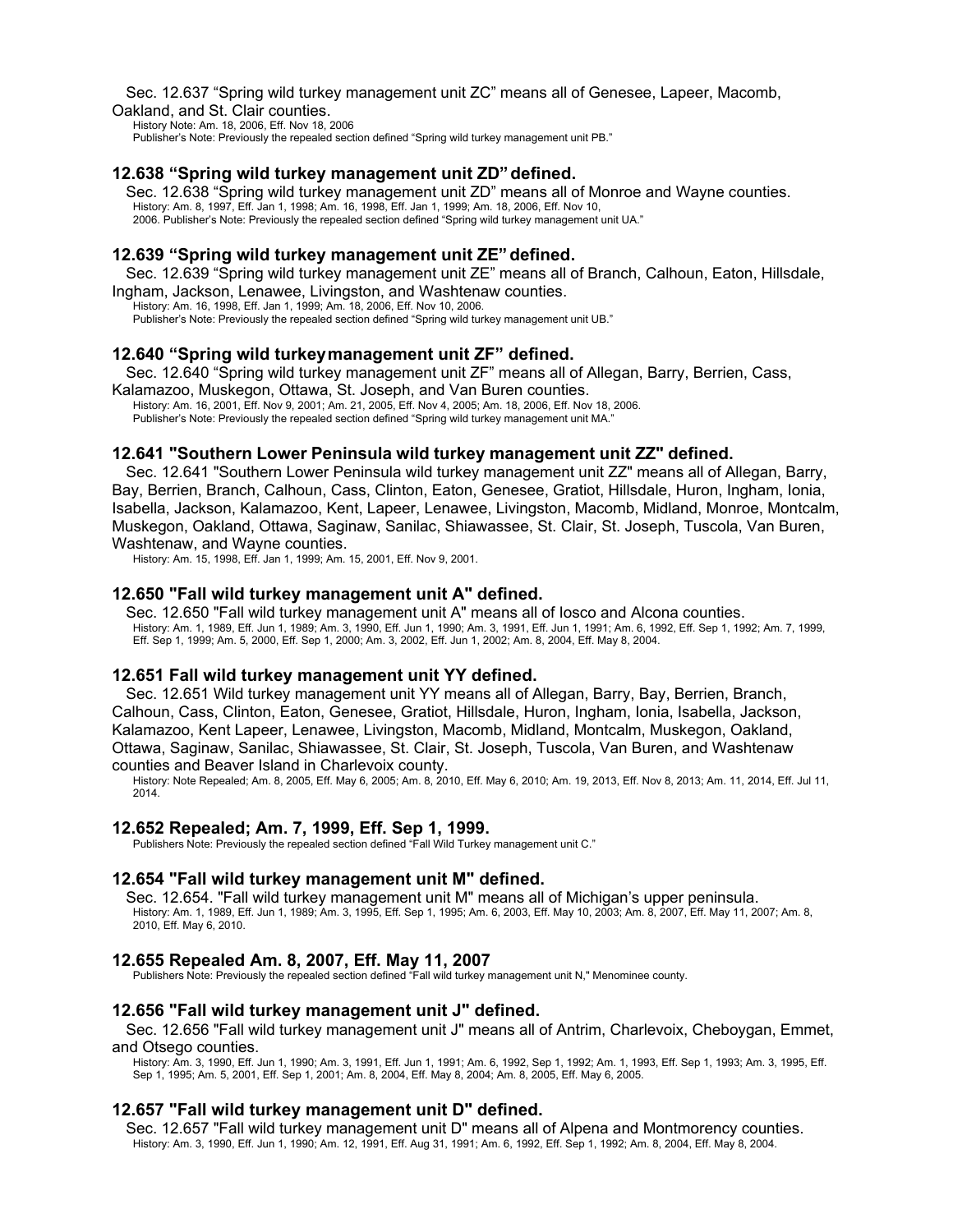### **12.658 Repealed. Am. 4, 1998, Eff. Sep 1, 1998.**

### **12.659 Repealed. Am. 5, 2001, Eff. Sep 1, 2001.**

### **12.660 "Fall wild turkey management unit G" defined.**

Sec. 12.660 "Fall wild turkey management unit G" means all of Clinton, Eaton, Gratiot, Ionia, and Montcalm counties.

History: Am. 4, 1998, Eff. Sep 1, 1998.; Am. 7, 1999, Eff. Sep 1, 1999; Am. 5, 2001, Eff. Sep 1, 2001; Am. 3, 2002, Eff. Jun 1, 2002; Am. 8, 2005, Eff. May 6, 2005.

#### **12.660a "Fall wild turkey management unit GC" defined.**

Sec. 12.660a "Fall wild turkey management unit GC" means all of Hillsdale, Ingham, Jackson,

Lenawee, Livingston, Shiawassee, and Washtenaw counties.

History: Am. 3, 2002, Eff. Jun 1, 2002; Am. 6, 2003, Eff. May 10, 2003; Am. 8, 2005, Eff. May 6, 2005.

### **12.661 "Fall wild turkey management unit H" defined.**

Sec. 12.661. "Fall wild turkey management unit H" means all of Benzie, Grand Traverse, Kalkaska,

Lake, Leelanau, Manistee, Mason, Missaukee, Osceola, and Wexford counties.

History: Am. 5, 2013, Eff. May 10, 2013.

#### **12.661a "Fall wild turkey management unit HA" defined.**

Sec. 12.661a "Fall wild turkey management unit HA" means all of Mecosta, Oceana, and Newaygo counties.

History: Am. 4, 1998, Eff. Sep 1, 1998; Am. 7, 1999, Eff. Sep 1, 1999; Am. 5, 2000, Eff. Sep 1, 2000; Am. 5, 2001, Eff. Sep 1, 2001; Am. 8, 2005, Eff. May 6, 2005; Am. 8, 2010, Eff. May 10, 2010.

### **12.661b "Fall wild turkey management unit HB" defined.**

Sec. 12.661b "Fall wild turkey management unit HB" means all of Mecosta county. History Note: Am. 8, 2005, Eff. May 6, 2005

### **12.662 "Fall wild turkey management unit L" defined.**

Sec. 12.662 "Fall wild turkey management unit L" means all of Allegan, Barry, Berrien, Branch, Calhoun, Cass, Kalamazoo, Saint Joseph, and Van Buren counties.

History: Am. 4, 1998, Eff. Sep 1, 1998; Am. 5, 2001, Eff. Sep 1, 2001.

### **12.663 Repealed. Am. 5, 2001, Eff. Sep 1, 2001.**

#### **12.664 Repealed. Am. 5, 2000, Eff. Sep 1, 2000.**

Publisher's Note: Previously the repealed section defined "Fall wild turkey management unit YA."

#### **12.665 "Fall wild turkey management unit E" defined.**

Sec. 12.665 "Fall wild turkey management unit E" means all of Arenac, Gladwin, and Clare counties and that area of Roscommon county enclosed by a line beginning at the junction of Clear Lake truck trail and the Roscommon-Ogemaw county line, then westerly on Clear Lake truck trail to highway F-97, northerly on highway F-97 to the T21N-T22N township line, westerly on the T21N-T22N township line to the R2W-R3W township line, southerly on the R2W-R3W township line to the Roscommon-Gladwin county line, easterly on the Roscommon county line to the southeastern corner of Roscommon county, northerly on the Roscommon-Ogemaw county line to the point of beginning.

History: Am. 7, 1999, Eff. Sep 1, 1999.

#### **12.666 Repealed; Am. 8, 2005, Eff. May 6, 2005.**

Publishers Note: Previously the repealed section defined "Fall wild Turkey management unit GA."

#### **12.667 Repealed Am. 8, 2007, Eff. May 11, 2007**

Publishers Note: Previously the repealed section defined" Fall wild turkey management unit O," Delta county, and that area of Marquette county south of the T45N-T46N township line and that portion of Alger county south of the T45N-T46N township line and west of the R20W-R21W township line.

### **12.668 "Fall wild turkey management unit Q" defined.**

Sec. 12.668 "Fall wild turkey management unit Q" means all of Lapeer, Genesee, Macomb, Oakland and St. Clair counties.

History: Am. 3, 2002, Eff. Jun 1, 2002; Am. 8, 2004, Eff. May 8, 2004; Am. 16, 2004, Eff. Sep 9, 2004.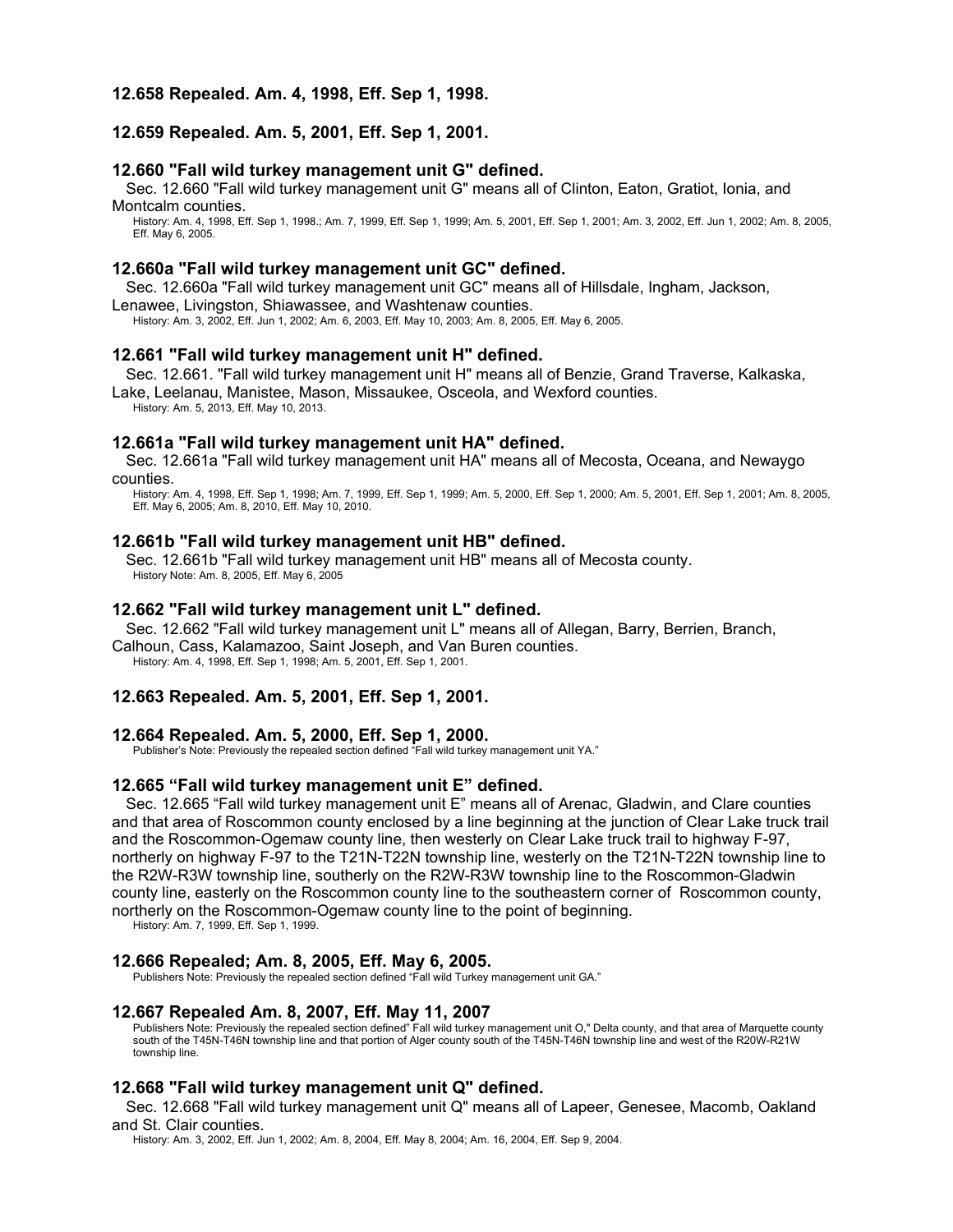### **12.669 Repealed. Am. 8, 2004, Eff. May 8, 2004**

Publisher's note: Previously the repealed section defined "Fall wild turkey management unit QA."

#### **12.669a "Fall wild turkey management unit T" defined.**

Sec. 12.669a "Fall wild turkey management unit T" means all of Huron, Sanilac, and Tuscola counties. History: Am. 6, 2003, Eff. May 10, 2003

#### **12.670 Repealed. Am. 5, 2001, Eff. Sep 1, 2001.**

### **12.671 Repealed. Am. 5, 2001, Eff. Sep 1, 2001.**

#### **12.672 "Fall wild turkey management unit W" defined.**

Sec. 12.672 "Fall wild turkey management unit W" means all of Isabella and Midland counties. History: Am. 7, 1999, Eff. Sep 1, 1999; Am. 5, 2000, Eff. Sep 1, 2000.

#### **12.673 "Fall wild turkey management unit WA" defined.**

Sec. 12.673 "Fall wild turkey management unit WA" means all of Bay and Saginaw counties. History: Am. 5, 2000, Eff. Sep 1, 2000; Am. 5, 2001, Eff. Sep 1, 2001.

#### **12.674 "Fall wild turkey management unit GB" defined.**

Sec. 12.674 "Fall wild turkey management unit GB" means all of Kent, Muskegon, and Ottawa counties. History: Am. 5, 2001, Eff. Sep 1, 2001.

### **12.700 "Southern Michigan goose management unit" defined; exception.**

Sec. 12.700 "Southern Michigan goose management unit" means the Lower Peninsula south of the line described in section 1.8, except for the Allegan county and Muskegon county wastewater goose management units which are described in sections12.702 and 12.703 of this order.

History: Eff. Mar 31, 1989; Am. 6, 1997, Eff. Sep 1, 1997; Am. 2, 2017, Eff. Mar. 10, 2017.

#### **12.701 Repealed. Am. 2, 2017, Eff. March 10, 2017.**

Publishers note: The repealed section pertained to the "Saginaw county goose management unit" defined.

### **12.702 "Allegan county goose management unit" defined.**

Sec. 12.702 "Allegan county goose management unit" means that area of Allegan county beginning at the junction of 136th avenue and highway I-196 in Lake Town township, then easterly on 136th avenue to highway M- 40, southerly on highway M-40 through the city of Allegan to 108th avenue in Trowbridge township, westerly on 108th avenue to 46th street, northerly 1/2 mile on 46th street to 109th avenue, westerly on 109th avenue to highway I-196 in Casco township, northerly on highway I-196 to the point of beginning.

History: Eff. Mar 31, 1989; Am. 14, 1991, Eff. Sep 1, 1991.

### **12.703 "Muskegon county wastewater goose management unit" defined.**

Sec. 12.703 "Muskegon county wastewater goose management unit" means that area of Muskegon county within the boundaries of the Muskegon county wastewater system, east of the Muskegon state game area, in sections 5, 6, 7, 8, 17, 18, 19, 20, 29, 30, and 32, T10N R14W, and sections 1, 2, 10, 11, 12, 13, 14, 24, and 25, T10N R15W, as posted, consisting of approximately 11,000 acres.

History: Eff. Mar 31, 1989.

# **12.704 Repealed; Am. 13, 2001, Eff. Sep 1, 2001.**

#### **12.705 Repealed. Am. 2, 2017, Eff. March 10, 2017.**

Publishers note: The repealed section pertained to the "Tuscola/Huron goose management unit" defined.

### **12.706 Repealed; Am. 13, 2001, Eff. Sep 1, 2001.**

### **12.707 Repealed; Am. 13, 2001, Eff. Sep 1, 2001. 12.708 "Saginaw bay unit" defined.**

Sec. 12.708 The "Saginaw bay unit" means all portions of Saginaw, Tuscola, and Huron counties, including the adjacent waters of Saginaw bay. For the purposes of this section, the adjacent waters of Saginaw bay means those lands and waters easterly and southerly of a line beginning at the junction of the Quanicassee river with Saginaw bay, then due north to the point where this line intersects with a line which runs northeasterly from the mouth of the Saginaw River passing one-half mile north of the corps of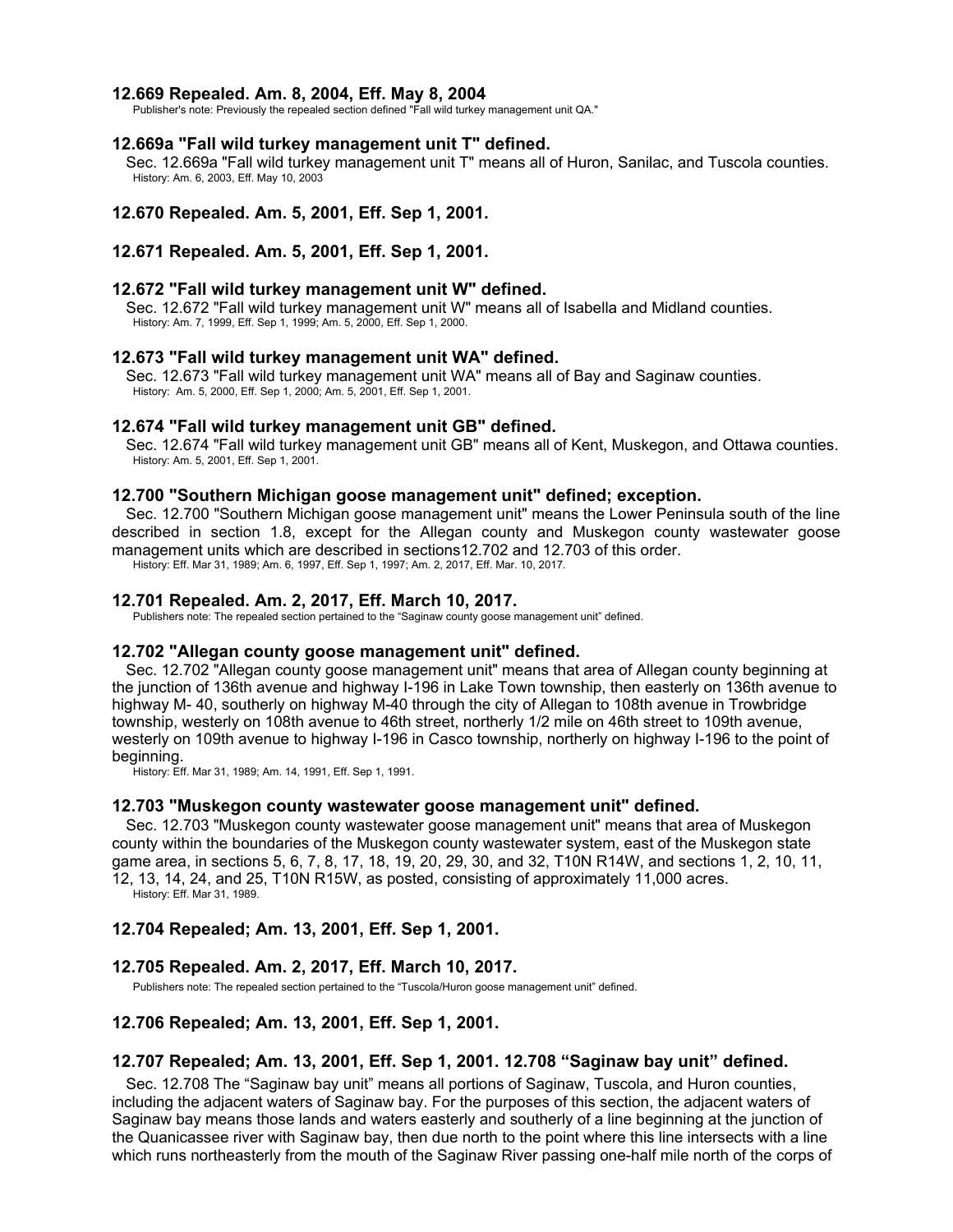engineers' confined disposal islands offshore of the Carn power plant, to a point one mile north of the Charity islands, continuing northeasterly on the line to the international boundary with Canada, and northerly of a line beginning at the junction of the Huron-Sanilac county line with the Lake Huron shoreline, then due east to the international boundary with Canada.

History: Am. 9, 1994, Eff. Sep 1, 1994; Am. 7, 1995, Eff. Sep 1, 1995; Am. 13, 1996, Eff. Sep 1, 1996.

### **12.708a "Mississippi valley population unit" defined.**

Sec. 12.708a The "Mississippi valley population unit" means all of the waterfowl hunting north zone, all of the waterfowl hunting middle zone, and that portion of the waterfowl hunting south zone excluding Allegan county GMU and Muskegon county GMU as described in sections 12.702 and 12.703, respectively, and westerly of a line beginning at a point where the St. Joseph-Branch county line intersects with the Michigan-Indiana border, then northerly on the St. Joseph-Branch county line to the Kalamazoo-Calhoun county line, northerly on the Kalamazoo- Calhoun county line to the Barry county line, easterly on the Barry-Calhoun county line to the Barry-Eaton county line, northerly on the Barry-Eaton county line to the Ionia county line, easterly on the Ionia-Eaton county line to the Clinton county line, northerly on the Ionia-Clinton county line to the Montcalm-Gratiot county line, northerly on the Montcalm-Gratiot county line to the Isabella county line, easterly on the Isabella-Gratiot county line to the Midland county line, northerly on the Isabella-Midland county line to the dividing line between the waterfowl hunting middle zone and waterfowl hunting south zone, easterly and northerly on the dividing line between the waterfowl hunting middle zone and waterfowl hunting south zone to the international boundary with Canada in Lake Huron.

History: Am. 13, 2001, Eff. Sep 1, 2001; Am. 11, 2002, Eff. Sep 1, 2002.

# **12.708b "Southern James bay population unit" defined.**

Sec. 12.708b The "Southern James bay population unit" means all of the waterfowl hunting south zone not included in the Mississippi valley population unit as described in section 12.708a. History: Am. 13, 2001, Eff. Sep 1, 2001; Am. 11, 2002, Eff. Sep 1, 2002; Am. 2, 2017, Eff. Mar. 10, 2017.

#### **12.750 "Zone 1 pheasant management unit" defined.**

Sec. 12.750 "Zone 1 pheasant management unit" means all of Menominee county and that area of Delta, Dickinson, Iron, and Marquette counties surrounding Menominee county and bounded by a line beginning in Iron county at the junction of highway 189 at the Brule river (also is the Michigan-Wisconsin state border), then northerly on highway 189 to highway US-2 in the town of Iron River, easterly on US-2 to highway M-69 in the city of Crystal Falls, easterly on M-69 into Dickinson county to Michigan highway M-95, northerly on M-95 to county road 426 (also known as the Turner truck trail, located in T43N R30W section 8) near the town of Channing, easterly on Co-426 past the town of Ralph and into Marquette county to county road SI in the town of Watson, northeasterly on Co-SI to the north section line of sections 5 and 6 (about a two mile distance) of T42N R24W, easterly on said north section line of sections 5 and 6 of T42N R24W, to west Maple ridge road (also known as county road DA), easterly on west Maple ridge road into Delta county to county road 529 (also known as county road H-59), easterly on Co-529 to county road 432 in the city of Rock, easterly on Co-432 to highway US-41, southerly on highway US-41 to county road I-10 (also known as USFS 2236, or 38th road), easterly on county road I-10 to county road 509, southerly on Co-509 to county road I-22 (also known as USFS 2231, or 28th road), easterly on county road I-22 to USFS 2235 (also known as Z road, or the Ensign truck trail), southerly on USFS-2235 to highway US-2, easterly on US-2 to the Ogontz river, southerly along the center of the Ogontz river to the center of Big Bay DeNoc, southerly from Big Bay DeNoc into Lake Michigan (past the Stonington peninsula) to the Michigan-Wisconsin state border at a point due north of Washington, Wisconsin, southwesterly along the state border to the mouth of the Menominee river, northwesterly upstream along the centerlines of the Menominee and Brule rivers (also the Michigan-Wisconsin state border) to the point of beginning." History: Eff. Mar 31, 1989; Am. 11, 2001, Eff. Sep 1, 2001; Am. 6, 2008, Eff. Apr 11, 2008.

#### **12.750a "December pheasant management unit" defined.**

Sec. 12.750a "December pheasant management unit" means all of Barry, Branch, Calhoun, Clinton, Eaton, Genesee, Gratiot, Hillsdale, Huron, Ionia, Ingham, Jackson, Lapeer, Lenawee, Livingston, Macomb, Monroe, Oakland, Saginaw, Sanilac, Shiawassee, St. Clair, Tuscola, Washtenaw, and Wayne counties, and those portions of Allegan, Bay, Isabella, Kalamazoo, Kent, Mecosta, Midland, Montcalm, and St. Joseph counties, bounded by a line beginning at the junction of highway US-131 and the Indiana-Michigan border in St. Joseph county, then northerly on highway US-131 through St. Joseph, Kalamazoo, Allegan, Kent, and Montcalm counties to highway M-20 in Mecosta county, easterly on highway M-20 through Mecosta, Isabella, and Midland counties, continuing easterly on highway M-20 through the city of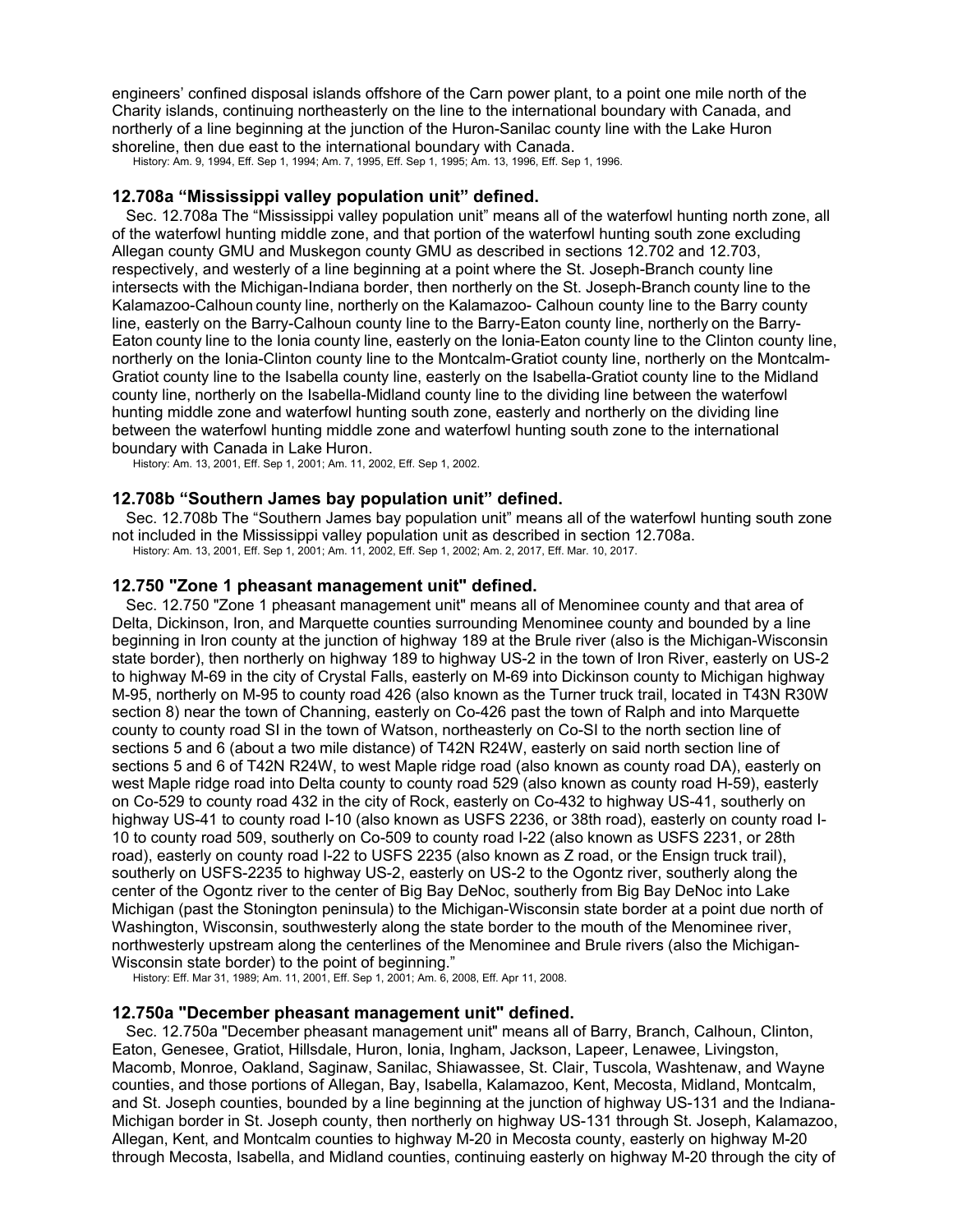Midland (where highway M-20 is also known as business route US-10) to highway US-10 in Bay county, easterly on highway US-10 to highway I-75 (also known as US-23) in Bay county, continuing easterly on M-25 to the center of the Saginaw river, northerly to the mouth of the Saginaw river (Saginaw bay), north 50 degrees east to the International Boundary (Michigan state border), southerly to the Ohio- Michigan border (including all of St. Clair, Macomb, Wayne and Monroe counties), westerly on the Ohio- Michigan and then Indiana-Michigan borders to the point of beginning.

History: Eff. Sep 1, 1995; Am. 10, 2004, Eff. May 8, 2004; Am. 6, 2005, Eff. May 6, 2005.

### **12.751 "Zone 1 sharp-tailed grouse management unit" defined.**

Sec. 12.751 "Zone 1 sharp-tailed grouse management unit" means that area of Chippewa and Mackinac counties bounded by a line beginning at the Lake Huron shoreline at the mouth of the Pine river in Mackinac county (section 10, T42N R03W; located about one and half miles east of interstate highway 75) and proceeding northerly along the center of the Pine river to state highway M-134 (northeast corner of section 10, T42N R03W ; also known as north Huron shore drive), then westerly along M-134 to Mackinac trail (section 09, T42N R03W), then northeasterly along Mackinac trail to 16 mile road (also known as USFS road 3113 ; section 04, T42N R03W), then westerly and northerly along 16 mile road (USFS 3113) to the Chippewa county line where the road name changes to Dryburg road in Chippewa county (section 34, T44N R03W), then northerly and easterly along Dryburg road to Teets road (section 21, T44N R03W ; about one and half miles south of town of Dryburg), then westerly on Teets road to county road H-40 (section 19, T44N R03W), then northerly and easterly along county road H-40 past the town of Fibre to Sullivan creek road (also known as USFS road 3131 ; section 18, T44N R03W), then northerly, northwesterly, and northeasterly along Sullivan creek road (USFS 3131) to state highway M-28 (section 23, T46N R04W) about two miles southwest of the town of Raco, then easterly along M-28 to State highway M-221 (section 21, T46N R02W), then northerly along M-221 through the town of Brimley to the intersection of M-221 and Lakeshore drive near the west bank of the Waiska river (section 04, T46N R02W), then into the center of the Waiska river and then northwesterly along the center of the Waiska river into Waiska bay then due north-northeast into Lake Superior to the state/international boundary, then proceeding northeasterly to southeasterly along the state/international boundary and the center of the St. Mary's river system shipping canal, including Sugar island, Neebish island, and Lime island, and continuing on the state/international boundary to the point due south of the southern tip of St. Joseph island (Canada; in section 05, T42N R04E), then from this point to and along the detour passage into Lake Huron, past Point de Tour, westerly in Lake Huron including all the Les Cheneaux and Marquette islands (excluding St. Martin islands and those other islands farther to the south) to the point of beginning. History: Eff. Mar 31, 1989; Am. 7, 1994, Eff. Sep 1, 1994; Am. 9, 2010, Eff. May 6, 2010; Am. 3, 2015, Eff. May 8, 2015.

#### **12.800 Repealed. Am. 5, 1995, Eff. Sep 1, 1995.**

Publisher's Note: The repealed section pertained to beaver and otter trapping management unit A.

#### **12.801 Repealed. Am. 7, 2002, Eff. Jun 1, 2002**

Publisher's Note: this repealed section pertained to Beaver and otter trapping management unit A.

#### **12.802 Repealed. Am. 7, 2002, Eff. Jun 1, 2002**

Publisher's Note: this repealed section pertained to Beaver and otter trapping management unit B.

#### **12.803 Repealed. Am. 7, 2002, Eff. Jun 1, 2002**

Publisher's Note: this repealed section pertained to Beaver and otter trapping management unit C.

#### **12.804 Repealed. Am. 5, 1995, Eff. Sep 1, 1995**

Publisher's Note: The repealed section pertained to beaver and otter trapping management unit E.

# **12.805 Repealed. Am. 5, 1995, Eff. Sep 1, 1995.**

Publisher's Note: The repealed section pertained to beaver and otter trapping management unit F.

### **12.806 Repealed. Am. 11, 2004, Eff. Jun 5, 2004.**

Publisher's note: The repealed section pertained to "Zone 2 bobcat management unit" defined.

### **12.806a "Bobcat management unit A" defined.**

Sec. 12.806a "Bobcat management unit A" means zone 1 excluding Drummond island. History: Am. 11, 2004, Eff. Jun 5, 2004.

### **12.806b "Bobcat management unit B" defined.**

Sec. 12.806b "Bobcat management unit B" means Drummond island. History: Am. 11, 2004, Eff. Jun 5, 2004.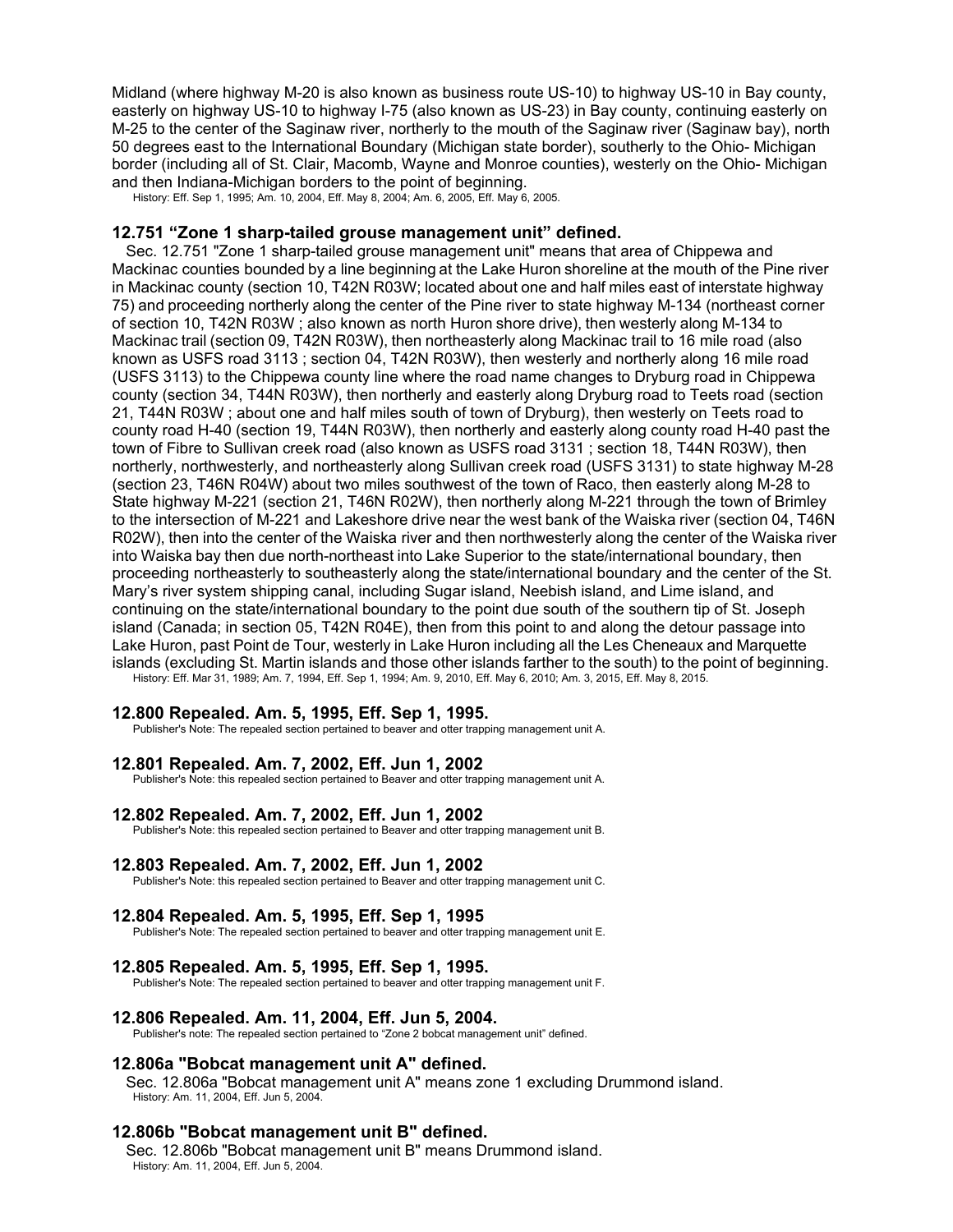# **12.806c "Bobcat management unit C" defined.**

Sec. 12.806c "Bobcat management unit C" means Alcona, Alpena, Antrim, Charlevoix, Cheboygan, Emmet, Montmorency, Oscoda, Otsego, and Presque Isle counties.

History: Am. 11, 2004, Eff. Jun 5, 2004.

# **12.806d "Bobcat management unit D" defined.**

Sec. 12.806d "Bobcat management unit D" means all of Arenac, Clare, Crawford, Gladwin, Iosco, Kalkaska, Missaukee, Ogemaw, Osceola, Roscommon, and Wexford counties. History: Am. 11, 2004, Eff. Jun 5, 2004; Am. 1, 2022, Eff. Mar. 11, 2022.

### **12.806e Repealed. Am. 1, 2022, Eff. March 11, 2022.**

Publisher's note: The repealed section pertained to "Bobcat management unit E".

### **12.806f Repealed. Am. 1, 2022, Eff. March 11, 2022.**

Publisher's note: The repealed section pertained to "Bobcat management unit F".

### **12.806g "Bobcat management unit G" defined.**

Sec. 12.806g "Bobcat management unit G" means all of Bay, Benzie, Grand Traverse, Isabella, Lake, Leelanau, Manistee, Mason, Mecosta, Midland, Newaygo, and Oceana counties. Am. 1, 2022, Eff. Mar. 11, 2022.

### **12.806h "Bobcat management unit H" defined.**

Sec. 12.806h "Bobcat management unit H" means all of Clinton, Gratiot, Ionia, Kent, Montcalm, Muskegon, Ottawa, Saginaw, and Shiawassee counties.

Am. 1, 2022, Eff. Mar. 11, 2022.

#### **12.806x "Bobcat management unit x" defined.**

Sec. 12.806x "Bobcat management unit X" means those portions of the Lower Peninsula not defined in bobcat management units C, D, G, or H.

History: Am 7, 2013, Eff. June 14, 2013; Am. 1, 2022, Eff. Mar. 11, 2022.

### **12.807 Repealed. Am. 11, 2011, Eff. June 9, 2011.**

Publisher's Note: The repealed section pertained to fisher management unit A.

#### **12.808 Repealed. Am. 11, 2011, Eff. June 9, 2011.**

Publisher's Note: The repealed section pertained to fisher management unit B.

#### **12.809 "Zone 1 badger management unit" defined.**

Sec. 12.809 "Zone 1 badger management unit" means Baraga, Dickinson, Gogebic, Houghton, Iron, Keweenaw, Marquette, Menominee, and Ontonagon counties and that area of Alger and Delta counties west of a line beginning at the point on the Lake Superior shoreline due north of where federal forest highway 13 and H 58 intersect, then southerly upon federal forest highway 13 to where it intersects with US-2, then due south of the intersection of federal forest highway 13 and US-2 to the point of intersection with the Lake Michigan shoreline.

History: Am. 3, 2001, Eff. Mar 1, 2001.

### **12.810 Otter Management Units Defined.**

Sec. 12.810a Beaver and Otter Management Unit A means the area defined in 1.2 as zone 1.

Sec. 12.810b Beaver and Otter Management Unit B means the area defined in 1.2 as zone 2.

Sec. 12.810c Beaver and Otter Management Unit C means the area defined in 1.2 as zone 3. History: Eff. Mar 31, 1989; Am. 13, 1989, Eff. Sep 1, 1989; Am. 8, 2001, Eff. Jun 1, 2001; Am. 11, 2007, Eff. Jun 8, 2007; Am. 1, 2020; Eff. Apr. 17, 2020.

#### **12.900 Repealed. Am. 7, 2011, Eff. June 9, 2011.**

Publisher's note: The repealed section pertained to a CWD surveillance zone in Kent County.

#### **12.901 "CWD management zone" defined.**

Sec. 12.901 "CWD management zone" means all of Barry, Calhoun, Clinton, Eaton, Gratiot, Hillsdale, Ingham, Ionia, Isabella, Jackson, Kent, Lenawee, Mecosta, Midland, Montcalm, Muskegon, Newaygo, Ottawa, and Shiawassee counties.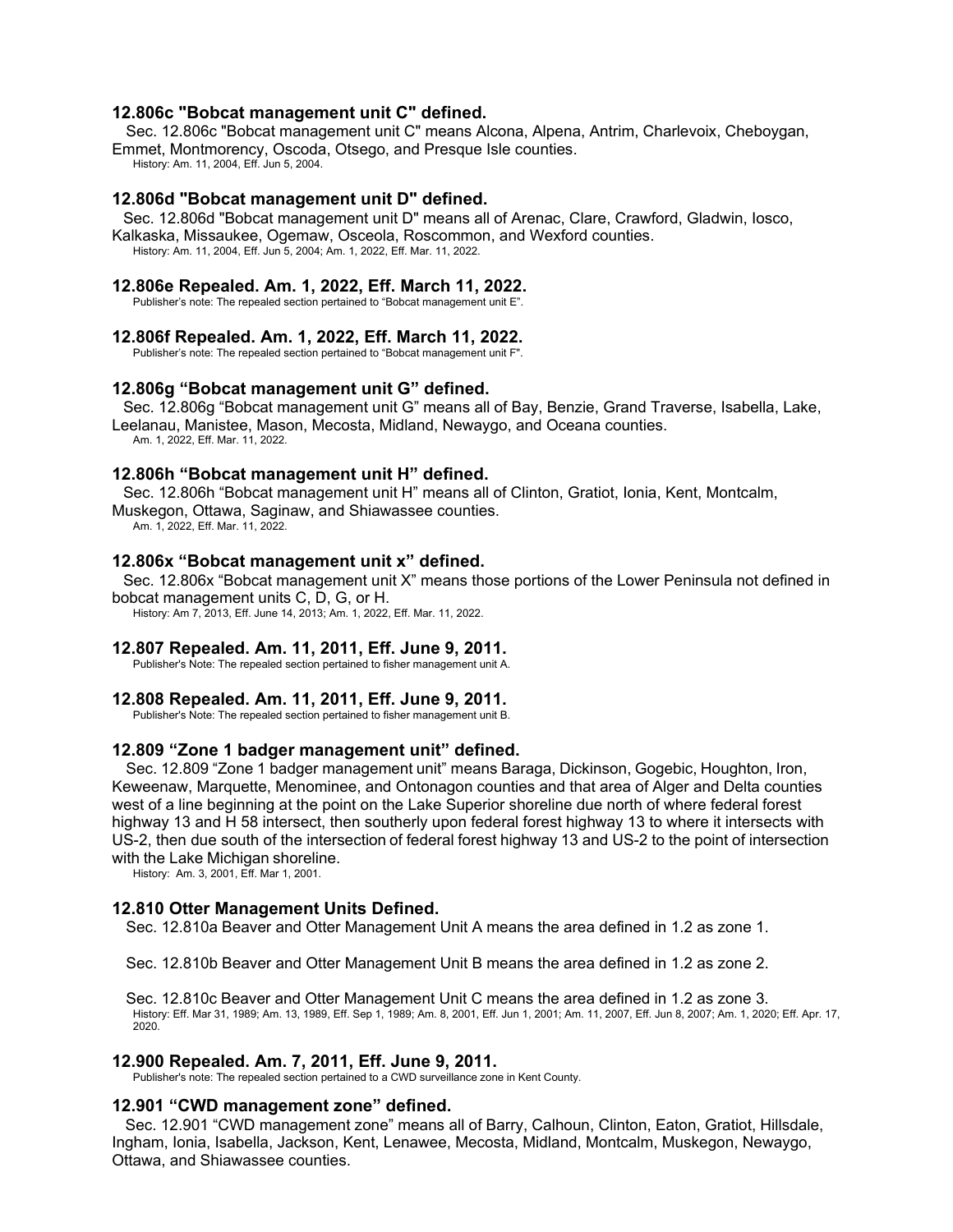History: Am. Interim Order 1, 2015, Eff. May 26, 2015, Am. 9, 2015, Eff. Aug. 14, 2015; Am. 7, 2016, Eff. May 13, 2016; Am. 12, 2018, Eff. Aug. 10, 2018; Am. 7, 2019, Eff. July 12, 2019.

# **12.902 "Core CWD Surveillance Area" defined.**

Sec. 12.902 "Core CWD Surveillance Area" means that area of Delta, Dickinson, and Menominee counties bounded by a line beginning in Dickinson county at the junction of the centerline of highway US-141 and highway US-2 (shared road segment) with the centerline of the Menominee river (a coincident line with the county boundary and the state boundary with Wisconsin) located northwest of the city of Iron Mountain, then westerly (about 1 mile) along the centerline on US-141/US-2 to the intersection with state highway M-95, northerly on M-95 to highway M-69 near the town of Randville, southeasterly on M-69 into Delta county to highway US-41 and highway US-2 (shared road segment) located west of the town of Bark River, southwesterly and westerly on US-41/US-2 into Menominee county where US-41 and US-2 diverge (US-41 heads southerly and US-2 heads westerly) near the town of Powers, continue on US-41 southerly into the town of Carney to county road G-18, westerly on G-18 to the junction of G-18 with the centerline of the Menominee river and the county/state boundary, northerly and northwesterly upstream along the Menominee river and county/state boundary, into Dickinson county along that rivercenterline/county/state boundary to the point of beginning.

History: Am. 7, 2019, Eff. July 12, 2019.

### **12.999 "Pure Michigan hunt unit" defined.**

Sec. 12.999 "Pure Michigan hunt unit" means all areas of the state open to the taking of:

- (a) Bear as defined in section 3.200b, except for Drummond island bmu.
- (b) Elk as defined in section 3.8.
- (c) Wild turkey as defined in sections 3.300a and 3.300b.
- (d) Antlerless deer as defined in section 3.105a.
- (e) Waterfowl through reserved hunts as defined in section 3.419. History Note: Am. 12, 2009, Eff. Jun 4, 2009.

# **12.1000 "Wolf management unit A" defined.**

Sec. 12.1000 "Wolf management unit A" means that area of Gogebic county bounded by a line beginning southeast of Chaney lake at the intersection of the Michigan-Wisconsin state line (county line) and county road 519 (also known as Chaney lake road; east side of section 15, T45N R45W), then northerly along county road 519 to Sunday lake street (south of the town of Wakefield; section 28, T47N R45W), northerly along Sunday lake street to highway M-28 and highway US-2 in center of the town of Wakefield, northeasterly on highway M-28 to county road 519 (also known as Presque isle road), northerly on county road 519 to south boundary road near the Lake Superior shoreline, easterly on south boundary road to the Presque isle river, northerly/downstream along the center of the Presque isle river to its mouth on the Lake Superior shoreline, northwesterly into Lake Superior to the county/state line (Michigan-Wisconsin), southwesterly then southeasterly along the county/state line, including all offshore islands, to the point of beginning.

History: Am. 6, 2013, Eff. May 10, 2013; Am. 14, 2013, Eff. Jul 12, 2013.

### **12.1001 "Wolf management unit B" defined.**

Sec. 12.1001 "Wolf management unit B" means that area of Ontonagon, Houghton, Gogebic, and Baraga counties bounded by a line beginning in Baraga county in the center of L'Anse bay (southern Keweenaw bay of Lake Superior), then north-by-northwest to the intersection of highway US-41 and highway M-38 in the town of Baraga, south on US-41 to highway US-141/M-28 (section 6, T48N R33W), southwesterly and westerly on US- 141/M-28 into Houghton county, past the town of Agate, and then into Ontonagon county to Shortcut road near the crossing of the middle branch of the Ontonagon river (section 7, T47N R38W), westerly on Shortcut road, southerly and then westerly on south Paynesville road, westerly on Himanka hill road to intersection with highway US-45, southerly on highway US-45 to Sleepy hollow road near the town of Paulding, westerly on Sleepy hollow road to 2 mile road, westerly on 2 mile road to Federal forest road 6930 (also known as National forest road 6930 or NF- 6930, as Federal forest roads may be named/signed as National forest or NF followed by the road number in some areas; section 9, T46N R40W), northwesterly on Federal forest road 6930 (also known as Matchwood tower road, after cross the county line) into Gogebic county, northerly on Federal forest road 6930 (also known as Tower road, after cross the county line) into Ontonagon county to Old highway M-28 (also known as Railroad